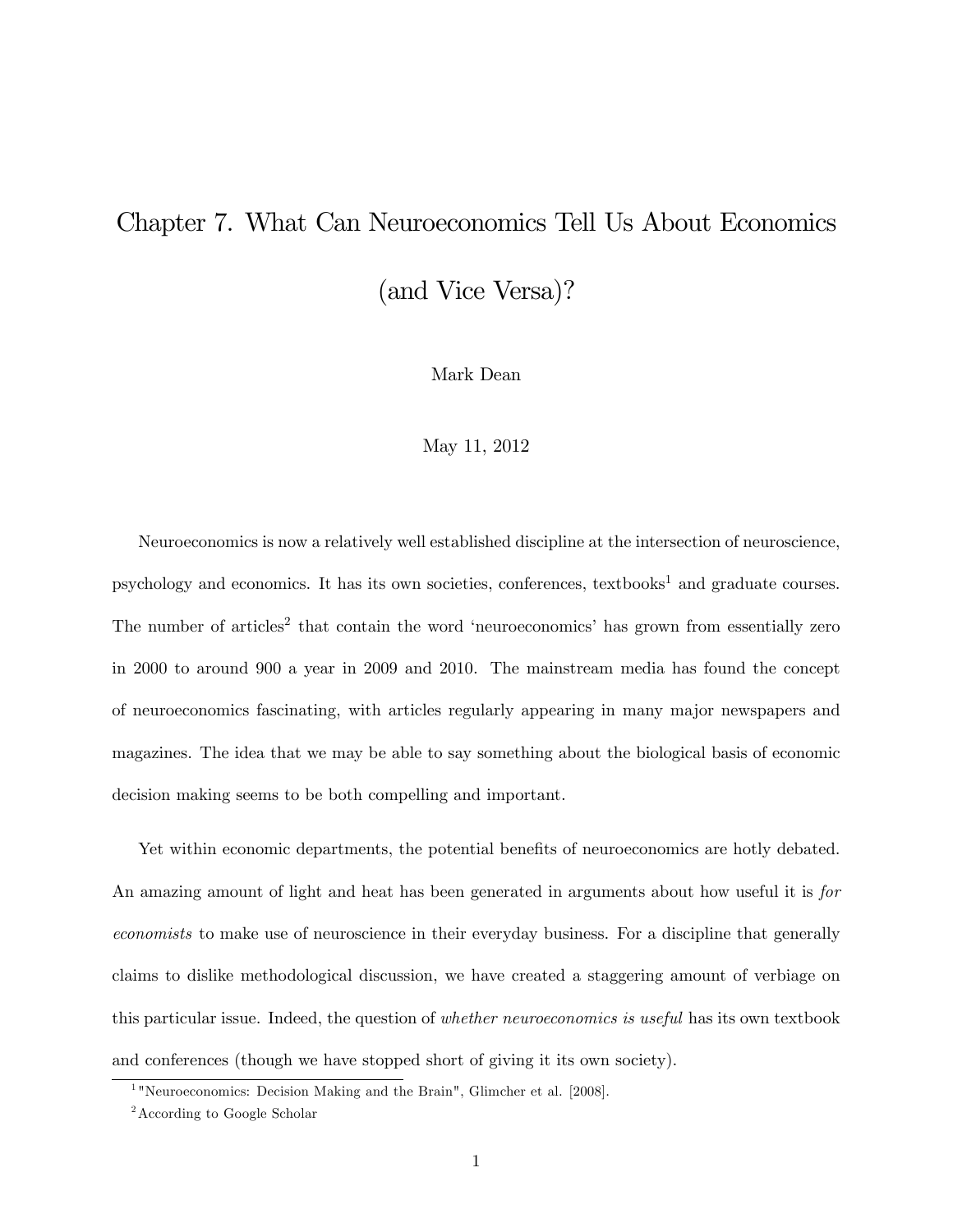This chapter represents an addition to the already crowded field of discussions on the value of neuroeconomics.<sup>3</sup> In it, I am going to try to make two distinct, but related points. In the first section, I discuss the ways that neuroeconomics (broadly defined) has been used to improve our models of economic choice, and the criticisms of these approaches that have come from economists. I will claim that there is no reason in principle why an understanding of the neuroscience of decision making cannot help us make better models of economic choice, and there are good reasons to think that it can. An understanding of how the brain works can, in principle, 'inspire' us to build better models of economic choice. Moreover, the type of rich data that neuroscientists have at their disposal offer us the possibility of building these models 'piece by piece', rather than all at once. However, the fact that 10 years of research has generated relatively few ideas that have percolated up from neuroeconomics to the wider economic community suggests that the task is not an easy one. Furthermore, the criticisms of the neuroeconomic agenda that have been levelled by the wider economic community are valuable in pointing out why some of the work carried out in the name of neuroeconomics is unlikely to move forward our understanding of economics. These criticisms apply particularly to papers that claim to use neuroeconomic data to test existing economic models of decision making.

My second point is about how neuroeconomics research is conducted, and particular how to manage the relationship between theory and data. The question of whether or not neuroeconomics can help economists with their models is, of course, distinct to the question of whether it is good science, and there is little doubt that (self identified) neuroeconomists have done great work in

<sup>3</sup>There are already a large number of fantastic articles on this subject, starting with Camerer, Loewenstein and Prelec [2004; 2005], then Gul and Pesendorfer [2008], Caplin [2008] (both of which appear in Caplin and Schotter [2008], which is essentially devoted to the topic), Harrison [2008], Rustichini [2009], Glimcher [2010], Bernheim [2010], and Ross [2010]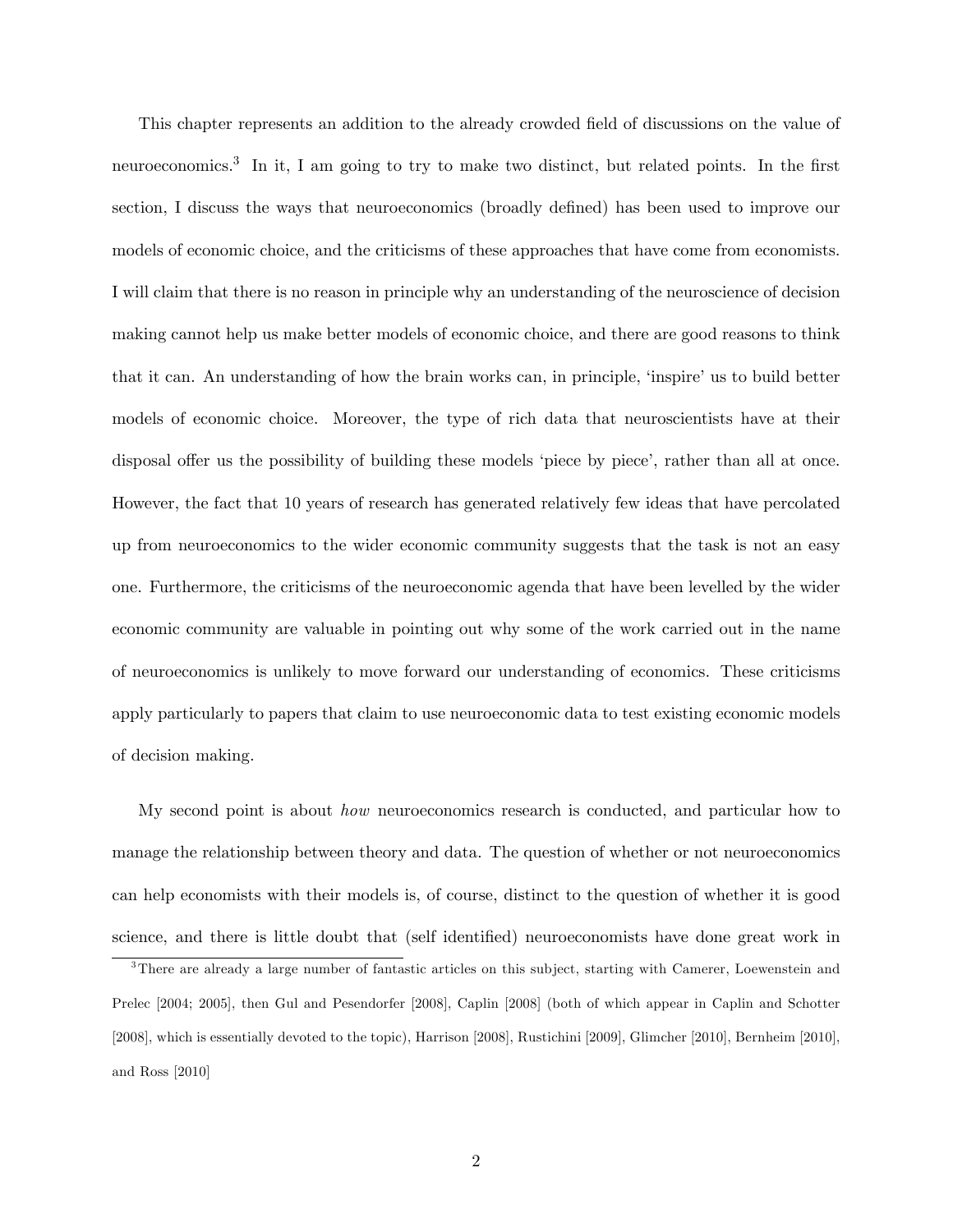advancing our understanding of the processes that underlie simple decision making.<sup>4</sup> Yet many neuroeconomic projects are coming up against a set of data theoretic problems that are familiar to economists. While neuroeconomic models aim to describe the process by which choices are made, in practice most retain the 'as if' flavor familiar that characterize many economic models: just as economists ask whether choices behave as if they result from the maximization of some utility function, so neuroeconomists ask whether the lateral intraparietal area (LIP) acts as if it encodes normalized expected utility, or whether the nucleus accumbens acts as if it encodes reward prediction error. This is because most neuroeconomic models are couched in terms of variables that are latent, or unobservable - such as rewards, beliefs, utilities and so on. Such latent variables are often useful for capturing the intuition behind a model, yet understanding the observable implications of such models is not always an easy task. This problem is compounded by the fact that neuroeconomics is specifically interdisciplinary, covering different 'levels' of modeling. The concepts and abstractions that are familiar at one level of analysis may be completely alien at another. As pointed out by Glimcher [2010] and Caplin [2008], the real benefits of interdisciplinary research will only come when everyone is working with the same objects.

The second section of this chapter will make the case that, in order to understand the testable implications of their models, neuroeconomics can benefit from a common modelling technique in economics - the use of ëaxiomsí, or simple rules to capture non-parametrically the testable implications of models that contain latent variables. These techniques (used in economics since the seminal work of Samuelson [1938]) require one to define precisely the role of one's abstractions within a model. This forces researchers from different disciplines to agree on the properties of these abstractions, or at least recognize that they are dealing with different objects. Moreover, once a model has been agreed upon, the axiomatic technique provides a way of understanding the

<sup>4</sup>For recent overviews, see Glimcher [2010] and Fehr and Rangel [2011].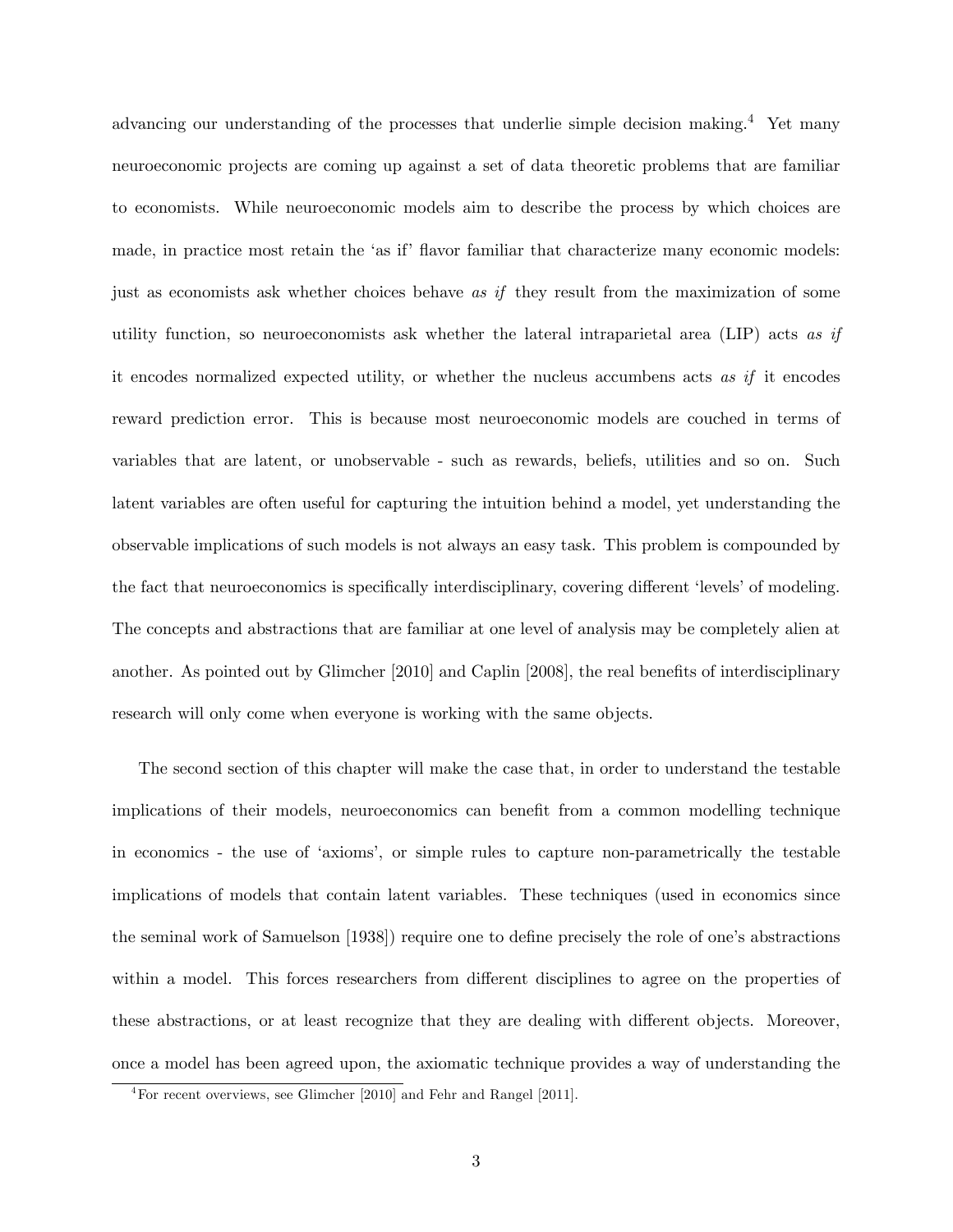testable implications of the model for different data sets, without the need for additional auxiliary assumptions. Put another way, they identify the testable implications of an entire class of models (such as utility maximization) without needing to specify the precise form of the latent variables (such as utility). I illustrate this approach using the work of Caplin, Dean, Glimcher and Rutledge [2010], who use it to test whether the nucleus accumbens encodes a reward prediction error - a key algorithmic component in models of learning and decision making.

This chapter is not intended to be a comprehensive survey of the neuroeconomic literature, and as such does a disservice to many valuable contributions to the neuroeconomic canon. This includes foundational work on how simple choices are instantiated in the brain [for example Sugrue et al. 2005; Padoa-Schioppa and Assad 2006; Rangel et al. 2008; Wunderlich et al. 2009], the neuroscience of decision making in risky situations [Hsu et al. 2005; Preuschoff et al. 2006; Bossaerts et al. 2008; Levy et al 2010], intertemporal choice [Kable and Glimcher; 2007], choice in social settings [DeQuervain et al. 2004; Fehr et al. 2005; Knoch et al. 2006; Hare et al. 2010; Tricomi et al. 2010] and choices involving temptation and self control [Hare et al. 2009]. There is also a truly enormous literature on the neuroscience of learning which has interesting links to economic issues (see Glimcher [2011] for a recent review). For a more comprehensive review of the state of the art in neuroeconomics, see the recent review article of Fehr and Rangel [2011] or the textbook ìNeuroeconomics: Decision Making and the Brainî edited by Glimcher et al. [2008].

# 1 What is Neuroeconomics?

Part of the debate about the usefulness or otherwise of neuroeconomics stems from the fact that there are (at least) three distinct intellectual projects that fall under the heading. One way to group these projects is as follows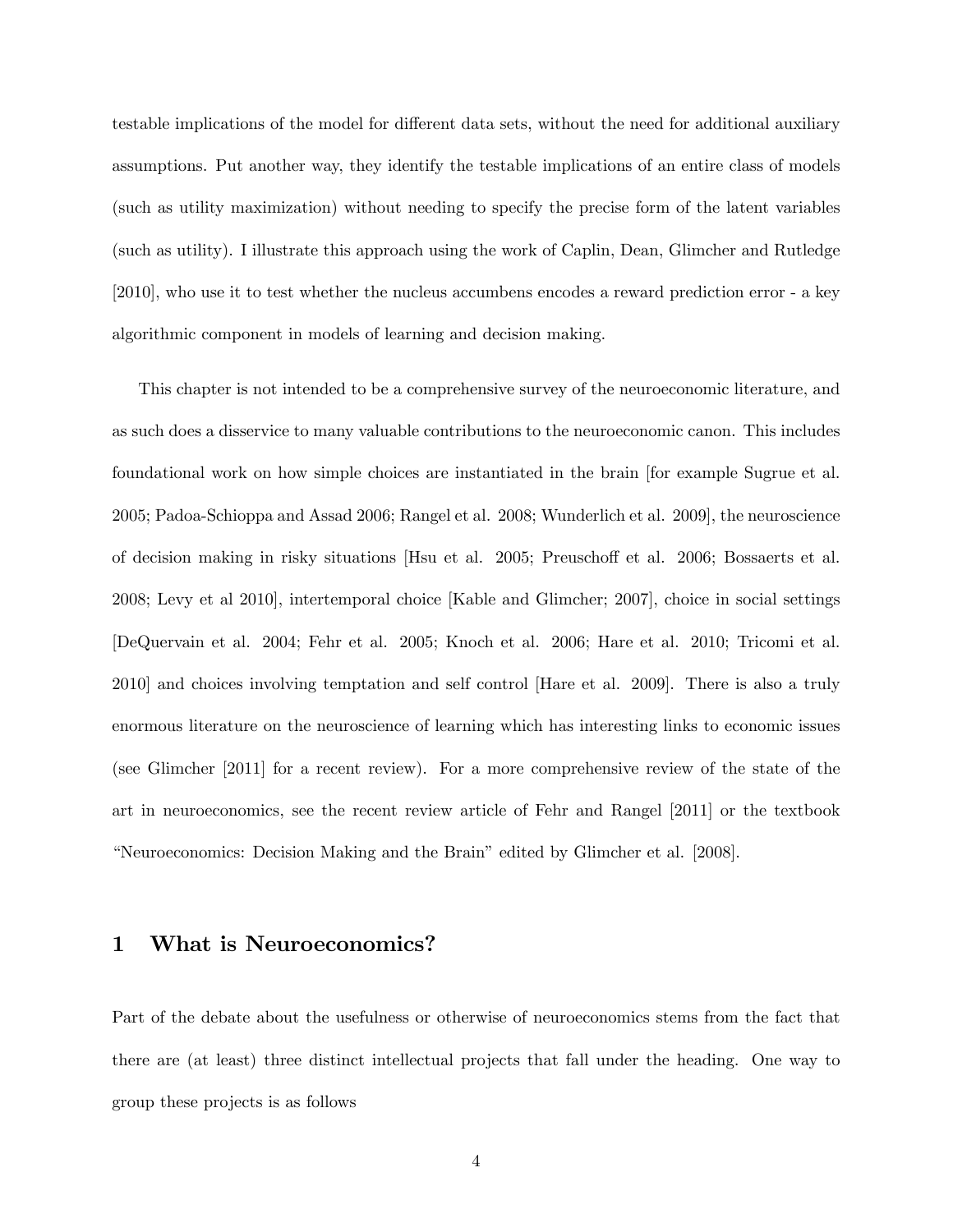- 1. To improve model of economic choice by explicitly modelling the process by which these choice are made, and using non-standard data in order to test these process models. This non-standard data might be in the form of measurement of brain activity using functional magnetic resonance imaging (fMRI), but might also include less dramatic examples such as reaction times, eye tracking, etc.<sup>5</sup>
- 2. To model the neurobiological mechanisms that are responsible for making (economic) choices. These models may be based on existing modeling frameworks within economics. In contrast to (1) above, here, the understanding of the process by which choices are made is the aim in and of itself, rather than an input into the project of understanding economic choice.
- 3. To use non-standard data (again, including, but not restricted to brain activation) to make normative statements about the desirability of different outcomes. In other words, to move beyond the 'revealed preference' paradigm that is prevalent in economics, and use data other than choices alone to make welfare comparisons.

This chapter is largely concerned with the first two of these projects. In the first section I will explicitly discuss the feasibility of the first aim. In the second, I discuss how the axiomatic approach can be applied to testing neuroeconomic models of process, whether the process model is the end  $5$ Often, 'neuroeconomics' is more narrowly defined as studies that use measurements or manipulations of the brain during economic tasks. Measurement of brain activity (the most common approach) is usually done using functional Magnetic Resonance Imaging (fMRI) or Electroencephalography (EEG) in humans, or recording from a

use of lesion patients (who have damage to a particular brain area), Transcranial Magnetic Stimulation (TMS) which temporarily disrupts activity in a brain area, and pharmacalogical interventions that raise or lower the activity of a neurotransmitter. For a more thorough review of the various techniques on offer, see Colin Camerer's chapter in Caplin and Schotter [2010].

single neuron in animals. However, other techniques are also used in order to establish causal links, including the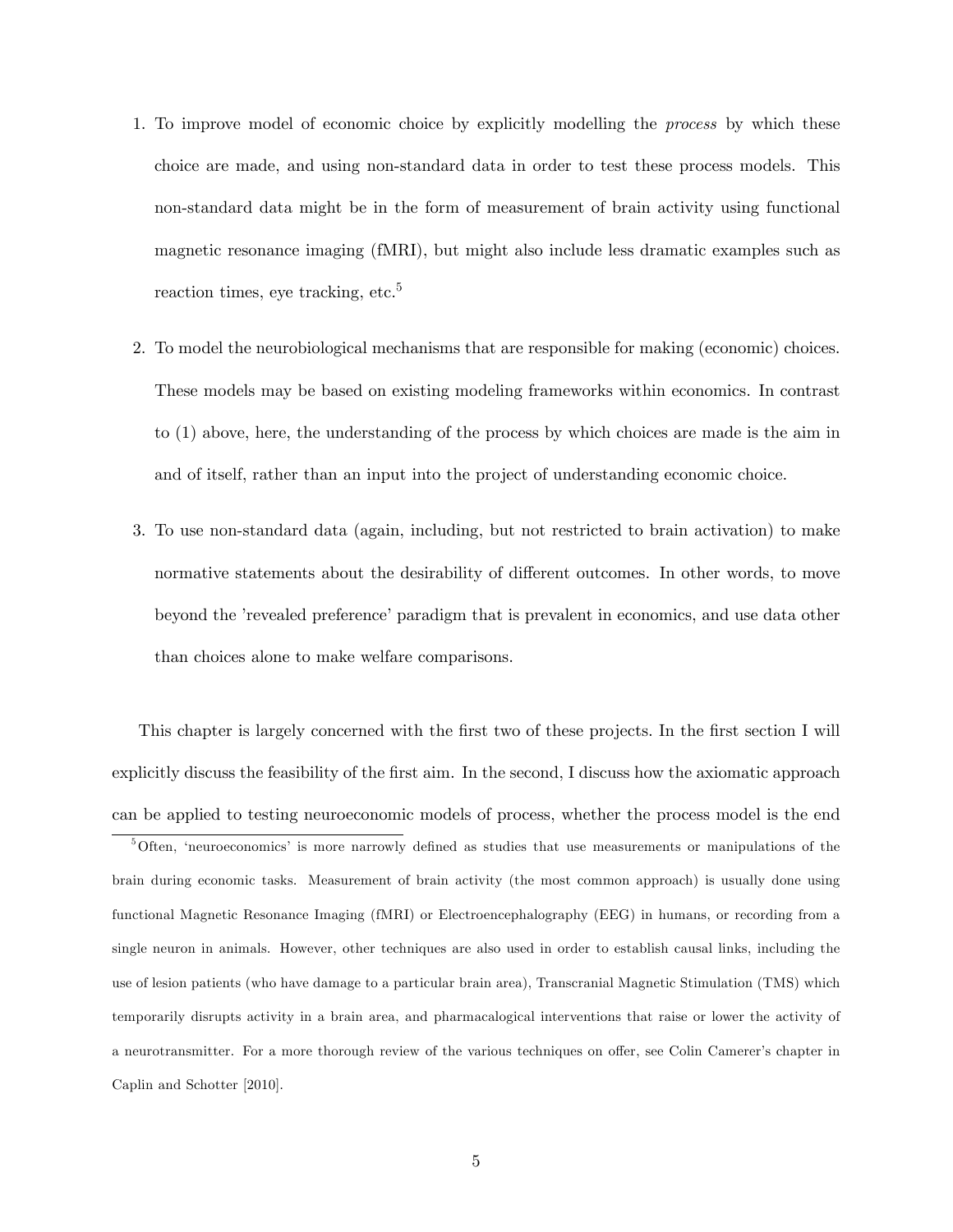in itself, or an input into understanding economic choice.

## 2 How Can Neuroeconomics Improve Models of Economic Choice?

In order to address the question of how neuroscience can help us build better models of economic decision making, it is necessary to understand what we mean by 'economic decision making'. Clearly this concept (or even the concept of a 'choice', as opposed to, say, an unconscious reaction to a given environment) is a bit fuzzy (see Caplin [2008]), but it is also clear that some behavioral relationships will interest more economists than others. If we think of a model as a function  $f$  that maps a set of environmental conditions X to a set of behaviors  $Y,^6$  then most economists deal with  $X$ 's that are defined by variables such as prices, incomes, information states, etc., and Y's that are defined as demands for different types of good and service. So, for example, an economist might be interested in the relationship between the wages prevalent in the market (environmental conditions  $X$ ) and the labour that a worker wants to supply (outcome Y). The key point is that, for most economists, X nor Y will contain information of brain activity, eye movements, oxytocin levels and so forth - the type of data that neuroeconomics typically work with.<sup>7</sup>

It is important to note that this restriction does not represent narrow mindedness on the part of economists - it simply reflects the projects that they are involved in. For example, consider an economist who wants to understand how a firm can set its prices to maximize profit. In order to determine this, they will need to know the effect of increasing the price of a good on demand for that good. This economist may well recognize that there are many intermediate steps between the policy variable they are interested in (price) and the outcome they are interested in (whether or not

 $^6$  for example something that tells us what people choose (outcomes in Y) when faced with different prices (environmental conditions  $X$ )

<sup>&</sup>lt;sup>7</sup>The formalization, and much of the argument in this section relies heavily on Bernheim [2010]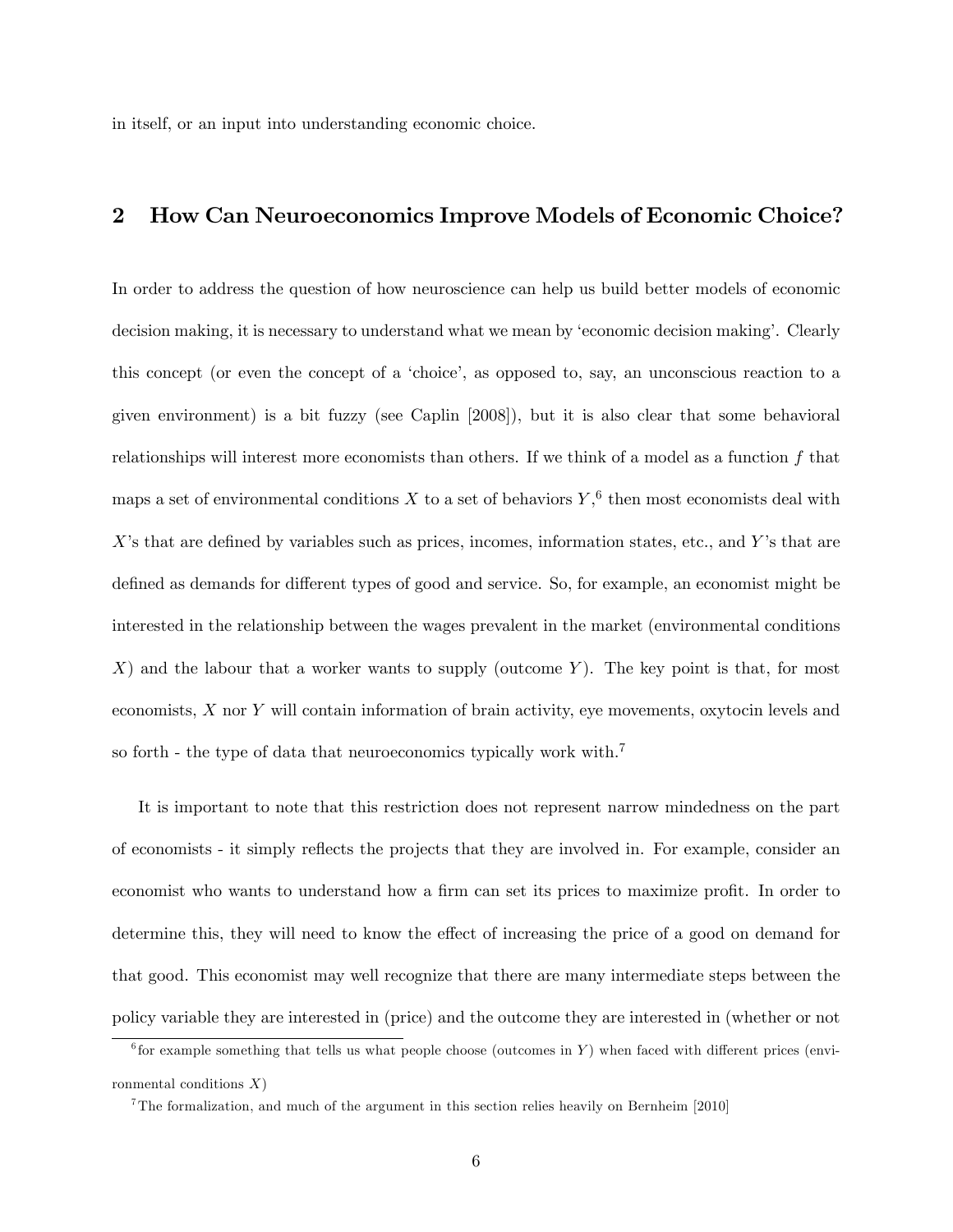a person buys they good), and these intermediate steps will involve changes in the brain states of the person in question. However, these brain states represent neither the environmental conditions nor the behavioral outcomes they are interested in, and with good reason. Firms cannot directly manipulate the brain states of their customers, nor can they decide what price to charge on the basis of these brain states.<sup>8</sup> Moreover, their profits will depend on whether or not a good is bought, not brain activity of the customer at the time of purchase. Thus, while measuring brain states may help this economist in achieving their final goal, they are not objects of interest per se.

Arguably the defining feature of the neuroeconomic approach is that it takes seriously the fact that the types of f that economists generally consider are really reduced-form short cuts of the true underlying process. While the economist may find it convenient to imagine a decision maker (DM) as simply a function that maps market prices to demands, there are clearly a myriad of intermediate steps underlying this relationship. For example, the DM must collect information on what goods are available, and the prices of these goods, which must then be combined with information already stored in the brain to generate some form of rating for each of the affordable bundles of goods. The resulting data must then be processed in some way to select a course of action.(i.e. what to buy). In other words, the relationship  $f$  is really the reduced form of a chain of mappings

$$
h_1 : X \to Z_1
$$
  

$$
h_2 : Z_1 \to Z_2
$$
  

$$
\vdots
$$
  

$$
h_n : Z_n \to Y
$$

 $8$ Of course, they may be able to *indirectly* manipulate the brain states of the customer through, for example, advertising. In such cases economists and marketing scientists may include types of advertising stimuli in their set of interesting environmental parameters X.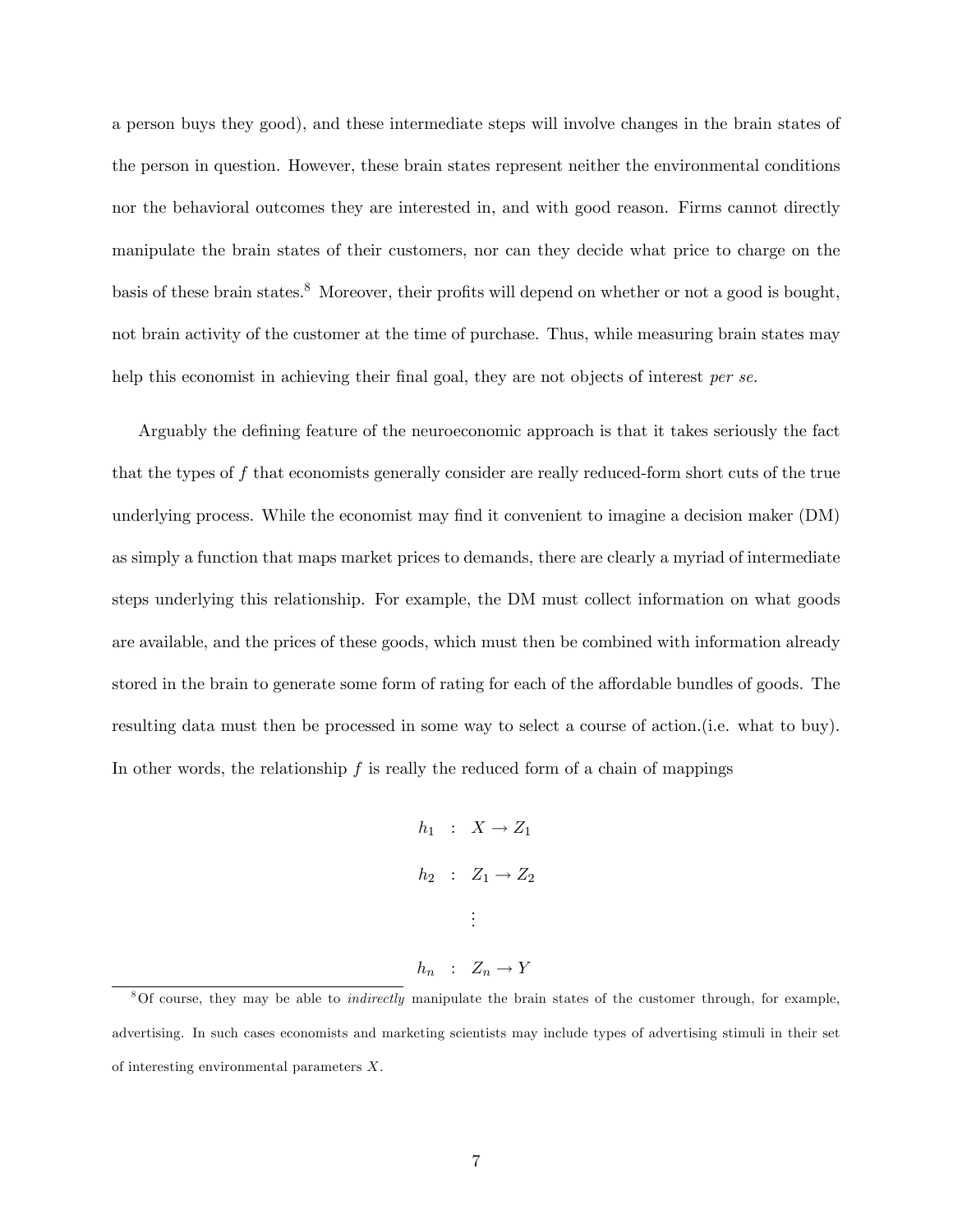so that  $f = h_n \cdot h_{n-1} \cdot \ldots \cdot h_1$ . These  $h_i$ 's form the intermediate steps in the decision making process, and the  $Z_i$ 's form the intermediate variables that get handed from one stage of the process to the next. So, for example,  $h_1$  could be the mapping from a display of prices  $(X)$  to retinal activation  $(Z_1)$  which in turn maps to activation in the visual cortex  $(h_2 : Z_1 \rightarrow Z_2)$ , which leads to activity in the ventral striatum  $(h_3 : Z_2 \to Z_3)$ , which activates brain area M1  $(h_4 : Z_3 \to Z_4)$ , which leads to an arm movement  $(h_4: Z_3 \to Z_4)$  and the purchase of a good  $(h_5: Z_4 \to Y)$ .

Crucially, these intermediate stages can contain variables which are not of immediate interest to traditional economists - (brain activity, eye movements, oxytocin levels and so forth). But (for the purposes of this chapter), it is still the function  $f$  that is the object of interest. Of course, the exact number of steps  $n$  is ill defined: any given  $h$  could be further broken down into subprocesses - for example to the level of different neurons talking to each other. For simplicity, we will consider a two stage model

$$
\begin{array}{rcl} h & : & X \rightarrow Z \\ & \\ g & : & Z \rightarrow Y \end{array}
$$

such that  $f = h.g.^9$  The key question of this section is therefore whether explicitly modelling the relationships h and g, and measuring  $Z$  is a useful thing to do if what you are really interested in is the relationship  $f$ .

 $9^9$ Of course, the question of how and when to aggregate intermediate steps in a model - i.e. when to treat an h and a g as a single  $f$  - is not unique to neuroeconomics. For example, in international politics, one often studies decisions by governments as if they were unitary actors, and so can have their preferences represented by a utility function. As useful as that approach can be, most people would accept that we can learn by examining how those decisions are reached through the political process within a government (though people may disagree how much detailed content of that political process should be included in that disaggregation). Because many decisions we wish to examine are collective decisions, the choice of whether or not to dissagregate applies to them as well.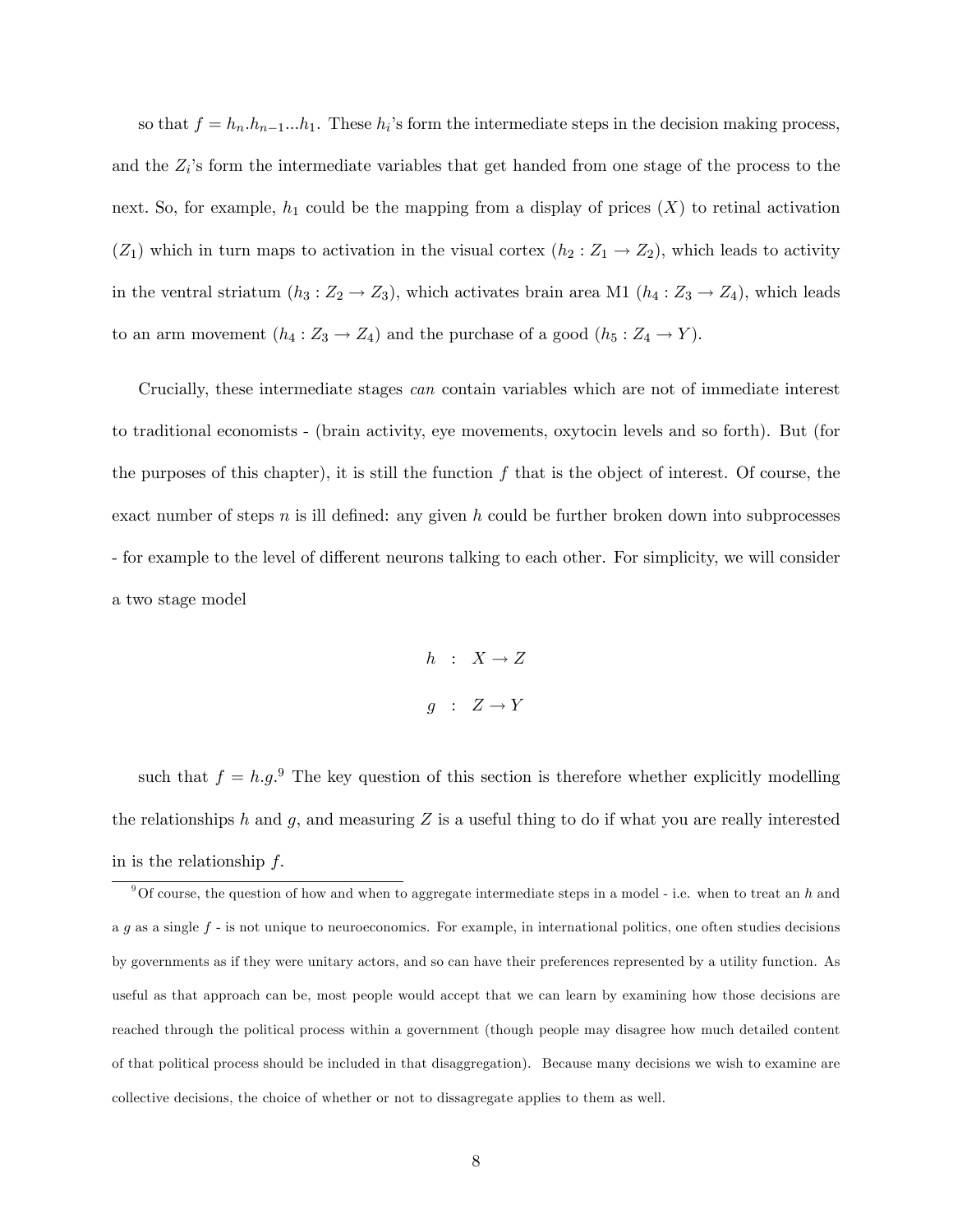To some, particularly those based in the biological sciences, the answer to this question is self evidently 'yes'. The analogy is often made between predicting economic choices and predicting what a computer program will do. One way to learn about a computer program would be to look at the mapping between inputs to and the outputs from the program - i.e. to type things in and see what comes out. One could propose models of the relationship between inputs to and outputs from the program, and test these models on this data. However, it seems that it would be significantly more efficient to look at the underlying code of the program to understand what is going on. Moreover, we might feel more confident in making out-of-sample predictions<sup>10</sup> of what the computer program will do if we understand the underlying coding. By analogy, it is surely sensible to understand the processes underlying choice, rather than simply look at the choices that people make from different choice sets. However, as we will see below, not all economists buy this analogy - and their criticisms are pertinent to those that want to use neuroeconomics to improve our understanding of economic decision making.

#### 2.1 When Theorists Attack: The Backlash Against Neuroeconomics

The early days of neuroeconomics generated an immense amount of interest within the economics community.<sup>11</sup> Since then, there has been something of a cooling of attitudes amongst many economists. Part of this may be perceived as a reaction to overblown initial claims of what neuroeconomics can do [see Harrison 2008]. However, there have also been articles that have attacked the neuroeconomic project as fundamentally flawed, the most famous being 'The Case for Mindless Economics' by Faruk Gul and Wolfgang Pesendorfer [2008].

 $10$  i.e. using our models to make predictions in novel situations

 $11$ In 2004, when I first began attending the Neuroeconomics Seminar at New York University, economists were literally standing outside in the corridor half an hour before the seminar because the room was so full.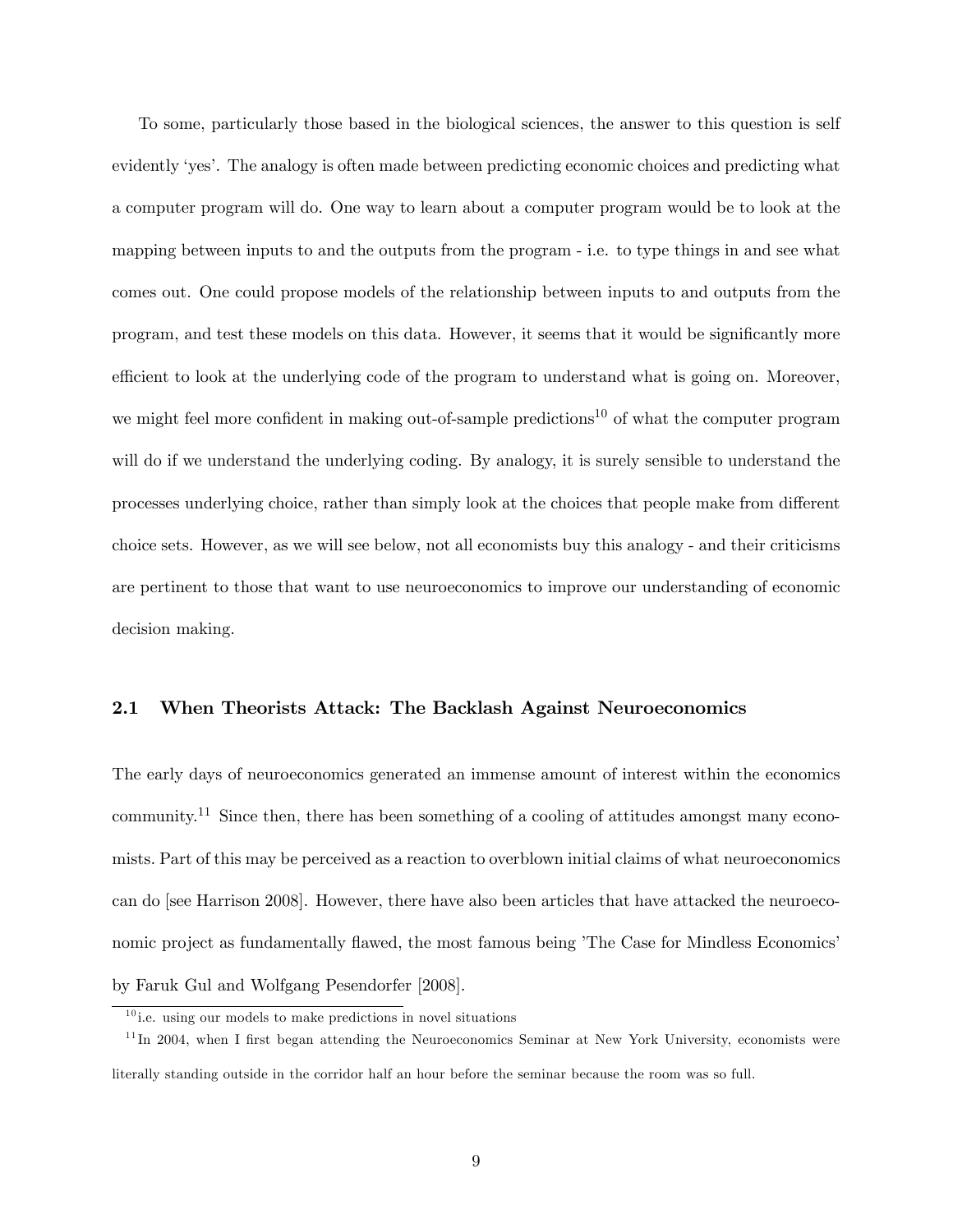On the face of it, the idea that an understanding of the neural architecture involved in decision making might help us to model economic choice seems an eminently sensible one. Moreover, the ëreductioníof one level of analysis to another has bourne fruit in many other disciplines - for example the relationship between neuroscience and chemistry, or the relationship between chemistry and physics. (Glimcher [2010] elegantly traces the philosophical arguments surrounding reductionism). So what were the criticisms that economic theorists found so compelling? Essentially, they came in two related flavors

- 1. Economists are only interested in the behavioral implications of a model (in our language the are only interested in the mapping f from X to Y). Two process models  $\{h, g\}$  and  $\{h', g'\}$ either imply different mappings f and f', or they don't, (so  $g.h = g'.h'$ ). In the former case, 'standard' economic evidence can be used to differentiate between the two models (i.e. there is some x in X such that  $f(x) \neq f'(x)$ , so we can use such an x to differentiate between the two models). In the later, as economists, we are not interested in the difference between  $\{h,g\}$  and  $\{h',g'\}.$
- 2. Economic models make no predictions about process, so observations of process cannot be used to test economic models. In other words, when economists say that (for example) people maximize utility, all we mean is that they act as if they make choices in order to maximize some stable utility function. We are agnostic about whether people are actually calculating utilities in their heads. So evidence on the existence or otherwise of a utility function in the brain is neither here nor there.

The first thing to note is that both of these criticisms are serious, and should be treated as such by neuroeconomists who want their work to influence the wider economics community. Any neuroeconomics project designed to improve understanding of economic decision making should be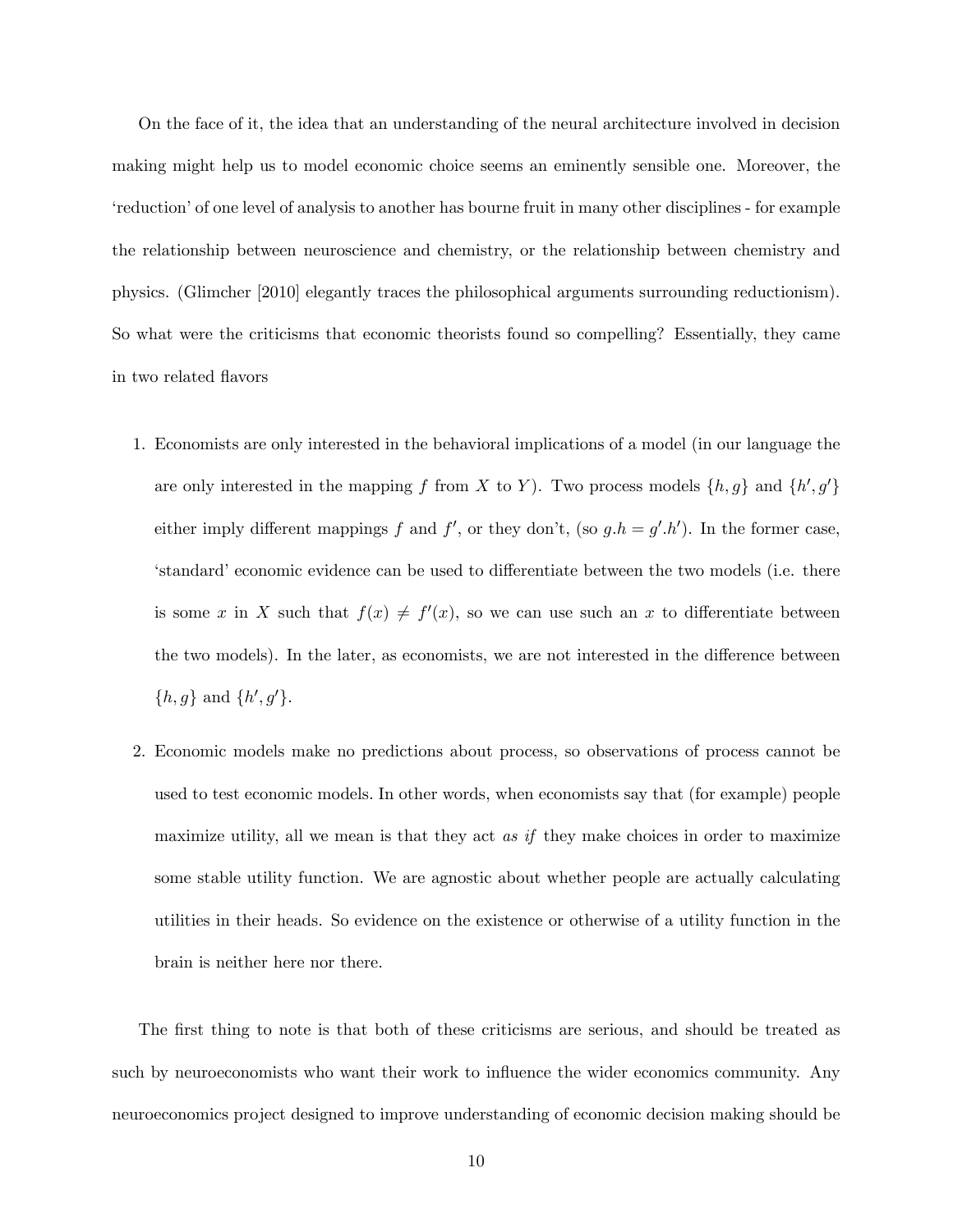able to address both of them.

The easiest way to illustrate the power of these criticisms is with an example. For this purpouse, I use the simplest and most pervasive model in economics - that of utility maximization. This example will also serve to illustrate how economists think about models that have latent variables, and what we mean by saying that our models are 'as if' in flavour.<sup>12</sup> As this is the approach that, in section 2, I claim can be usefully applied to neuroeconomics, I go through the example in some detail.

#### 2.2 An Example: Utility Maximization and Choice

Arguably the most widely used behavioral model in economics is that of 'utility maximization' - according to which people make choices in order to maximize some stable utility function that describes how 'good' each alternative is. A natural question is: how can we test this model of choice? The answer to this question (or indeed any question of this type) depends on two elements:

1. The data we wish to explain: In this case, the data will consist of the choices that people make, and the set of available alternatives that they are choosing from. So, for example, if we want to model a decision maker's choices over snack foods, then the data might come in

 $12$  Economists are not, of course, a homogeneous mass, and there are a wide variety of different modelling approaches used within the discipline. The approach that I describe here is most closely related to a branch of economics known as 'decision theory'.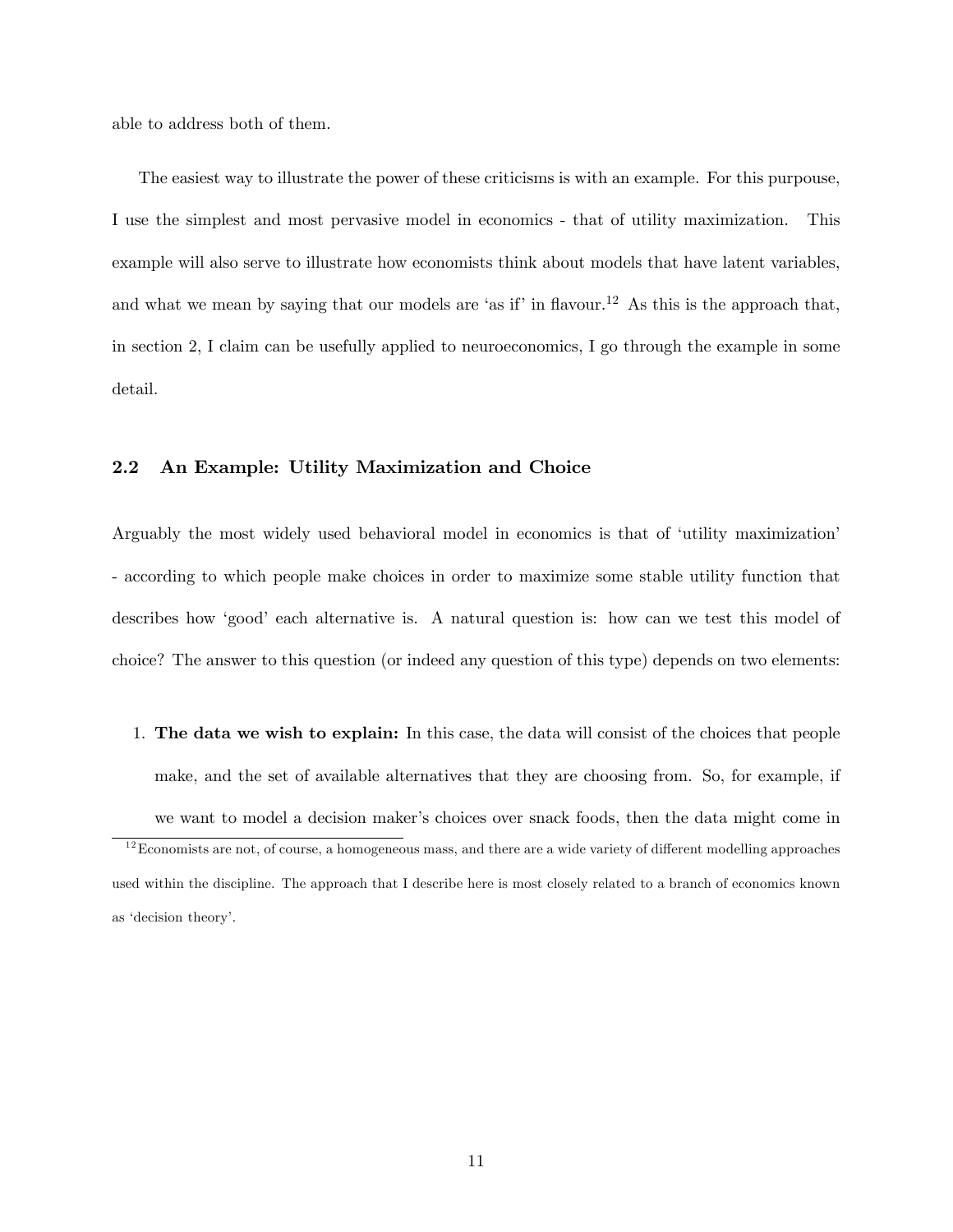the following form:<sup>13</sup>

| <b>Available Snacks</b>                | <b>Chosen Snack</b> |
|----------------------------------------|---------------------|
| Jaffa Cakes, Kit Kat                   | Jaffa Cakes         |
| Kit Kat, Lays                          | Kit Kat             |
| Lays, Jaffa Cakes                      | Jaffa Cakes         |
| Kit Kat, Jaffa Cakes, Lays Jaffa Cakes |                     |

We can think of this data as resulting from a series of experiments in which a subject has been asked to choose from each of these sets of alternatives.<sup>14</sup>

2. The model we want to test: The benchmark model in economics is that of utility maximization. We want to model an agent who acts as if they assign a fixed utility number  $u(.)$ to each of the available alternatives, then chooses the one with the highest utility. Thus, for example, the decision maker might assign utilities

> $u(jaffa\;cales) = 10$  $u(kitkat) = 5$  $u(lays) = 2$

Then, in any choice set, choose the snack with the highest utility.

<sup>&</sup>lt;sup>13</sup>For the unaware, Jaffa Cakes are British biscuit-y type things that are one of the finest foodstuff known to humanity.

 $14$ In the language used previously in the article Y consists of a set of available alternatives and X consist of subsets of those alternatives. Economists want to model the 'choice function'  $f : X \to Y$  which tells us what item people will choose from different available sets - so, for example, if someone was asked to choose between a jaffa cake  $j$  and a kit kat k, then  $\{j, k\} \in X$  would be the set of alternatives, and  $f(\{j, k\}) \in Y$  would report their choice between these two alternatives (let's say the jaffa cake). Thus, the economist is understanding the relationship between the set of alternatives that a decision maker has to choose from (subsets in  $X$ ) and the thing that they actually choose (an element of that set that is in  $Y$ ).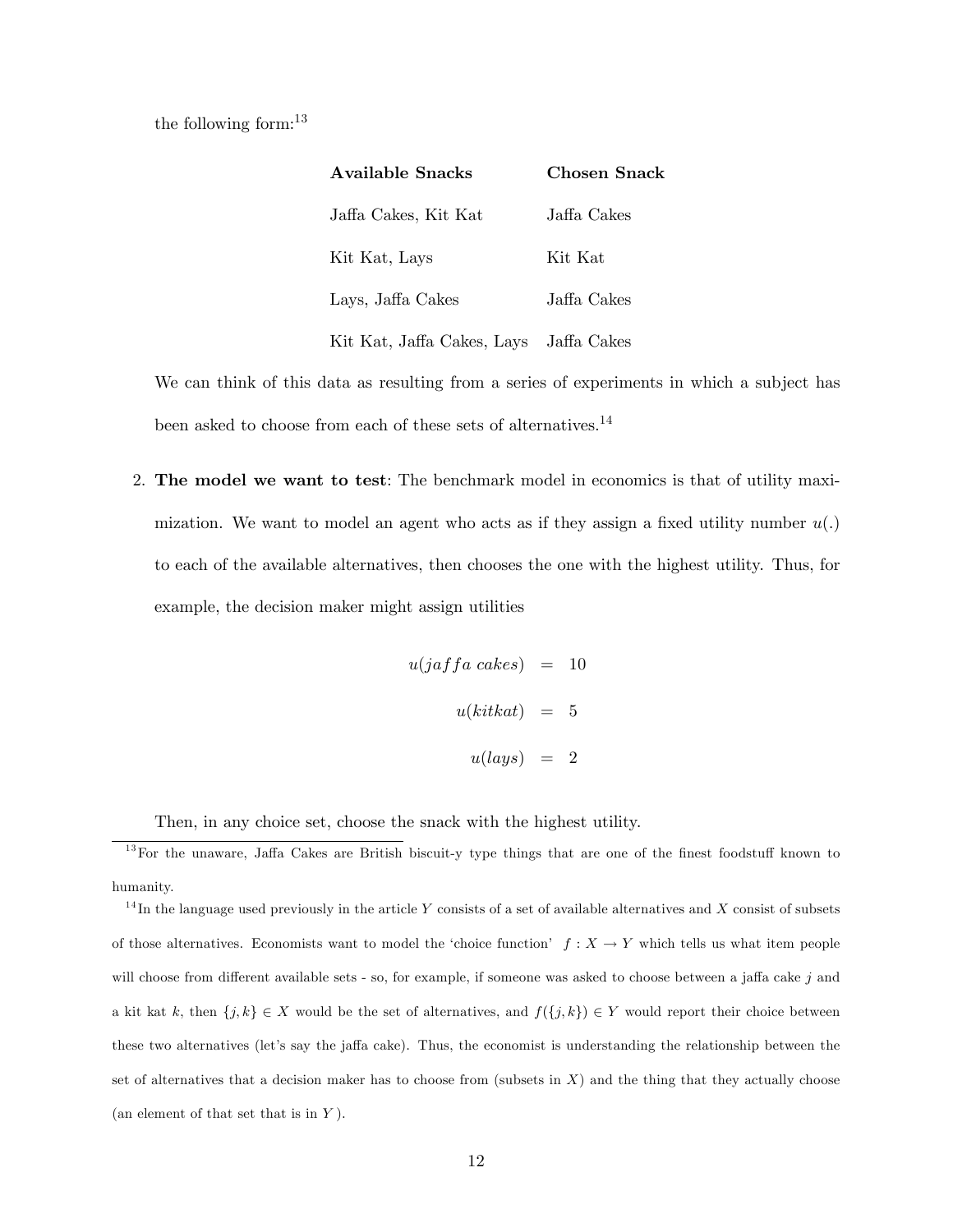Notice that there is a feature of this model that makes it difficult to test: we do not directly observe utilities! If objects had utilities stamped on them, then testing the model would be easy: we could just look at the choices that a DM makes from different choice sets, and see if they always choose the object with highest utility. But in general objects do not have utilities stamped on them: if I look at a kit kat, I cannot directly observe what its utility is. How can we proceed?

One way to go would be to assume a particular utility function, and test that. For example, we could assume that people prefer more calories to less, and so utility should be equivalent to calories. However, there is a problem with this approach: We might pick the wrong utility function. Maybe the person we are observing is a dieter, and actually prefers less calories to more. Such a person would be maximizing a utility function, just not the one we assumed. Thus we could wrongly reject the model of utility maximization.

It would be better if we could ask the question whether there exists any utility function that explains peoples' choices. Put another way, can we identify patterns of choices that cannot be explained by the maximization of any utility function? Consider the following choices made by an experimental subject Ambrose

| <b>Available Snacks</b>                | Chosen Snack |
|----------------------------------------|--------------|
| Jaffa Cakes, Kit Kat                   | Jaffa Cakes  |
| Kit Kat, Lays                          | Kit Kat      |
| Lays, Jaffa Cakes                      | Lays         |
| Kit Kat, Jaffa Cakes, Lays Jaffa Cakes |              |

Ambrose's Choices

Is it possible that Ambrose's choices can be explained by the maximization of some utility function? The answer is no. If Ambrose is making choices in order to maximize a utility function,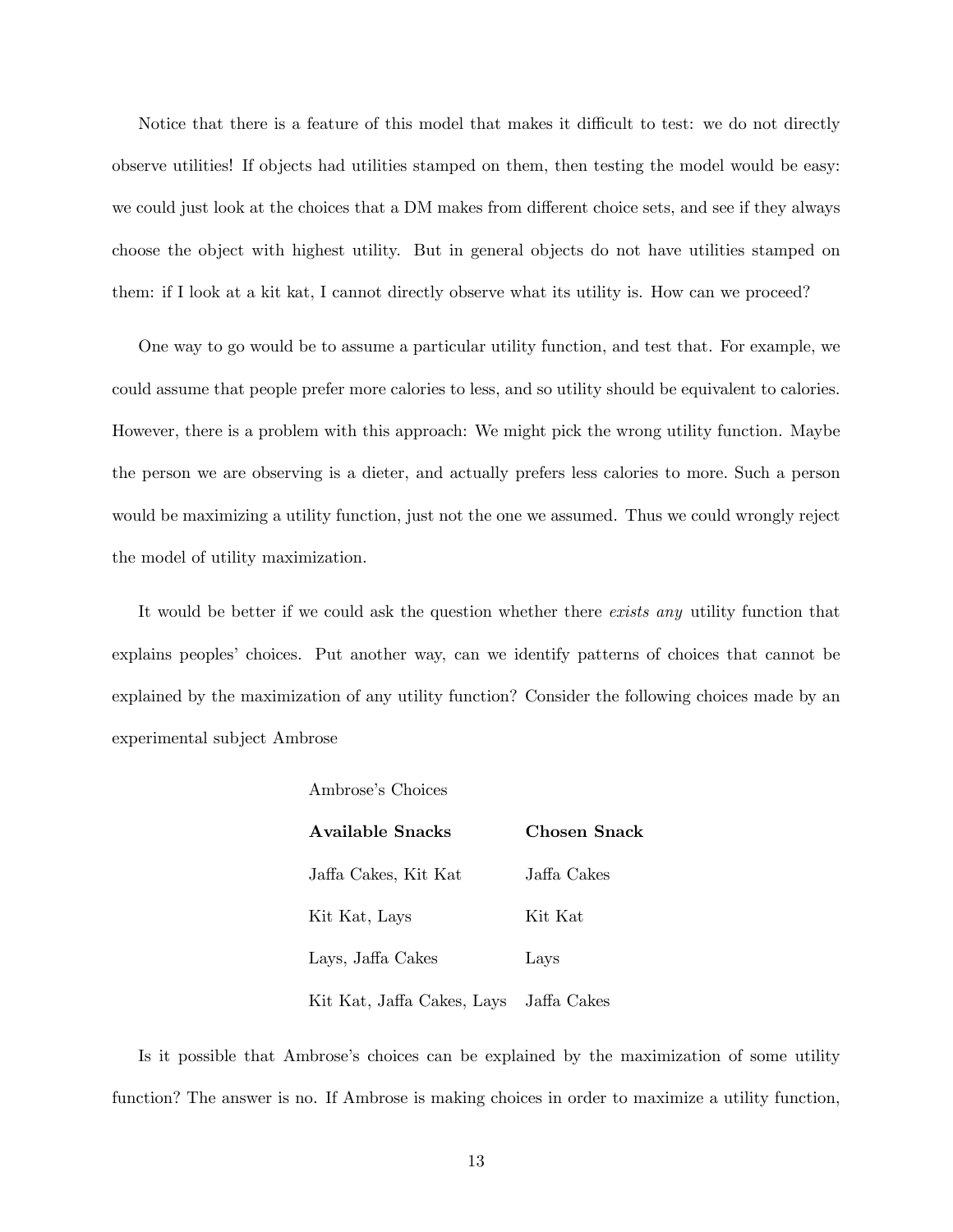then the choice of Jaffa Cakes over Kit Kat indicates that Jaffa Cakes must have a higher utility that Kit Kats<sup>15</sup>, so  $u(jaffa \; cases) > u(kitkat)$ . Similarly, the second choice tells us that  $u(kitkat) >$  $u(lays)$ , while the third choice tells us that  $u(lays) > u(jaffa \; cases)$ . Putting these three things together tells us that  $u(jaffa\;cakes) > u(jaffa\;cakes)$ , which is clearly impossible Thus, there is no possible utility function that fits with Ambrose's choices.

Now let's look at the choice of a second experimental subject, Bishop:

Bishop's Choices

| Available Snacks                   | <b>Chosen Snack</b> |
|------------------------------------|---------------------|
| Jaffa Cakes, Kit Kat               | Jaffa Cakes         |
| Kit Kat, Lays                      | Kit Kat             |
| Lays, Jaffa Cakes                  | Jaffa Cakes         |
| Kit Kat, Jaffa Cakes, Lays Kit Kat |                     |

Can Bishop's choices be explained as resulting from utility maximization? Again the answer is no. The first choice tells us that  $u(jaffa \; cases) > u(kitkat)$ , while the fourth choice tells us that  $u(kitkat) > u(jaffa\;cakes)$ , again a contradiction.

 $15$ Note that we are ignoring the possibility that the subject is completely indifferent between the two snacks and chooses between them at random. There are ways round this problem, but they lie beyond the scope of this article. See any standard graduate microeconomics test for a discussion of this issue - for example Rubinstein [2007] chapter 3.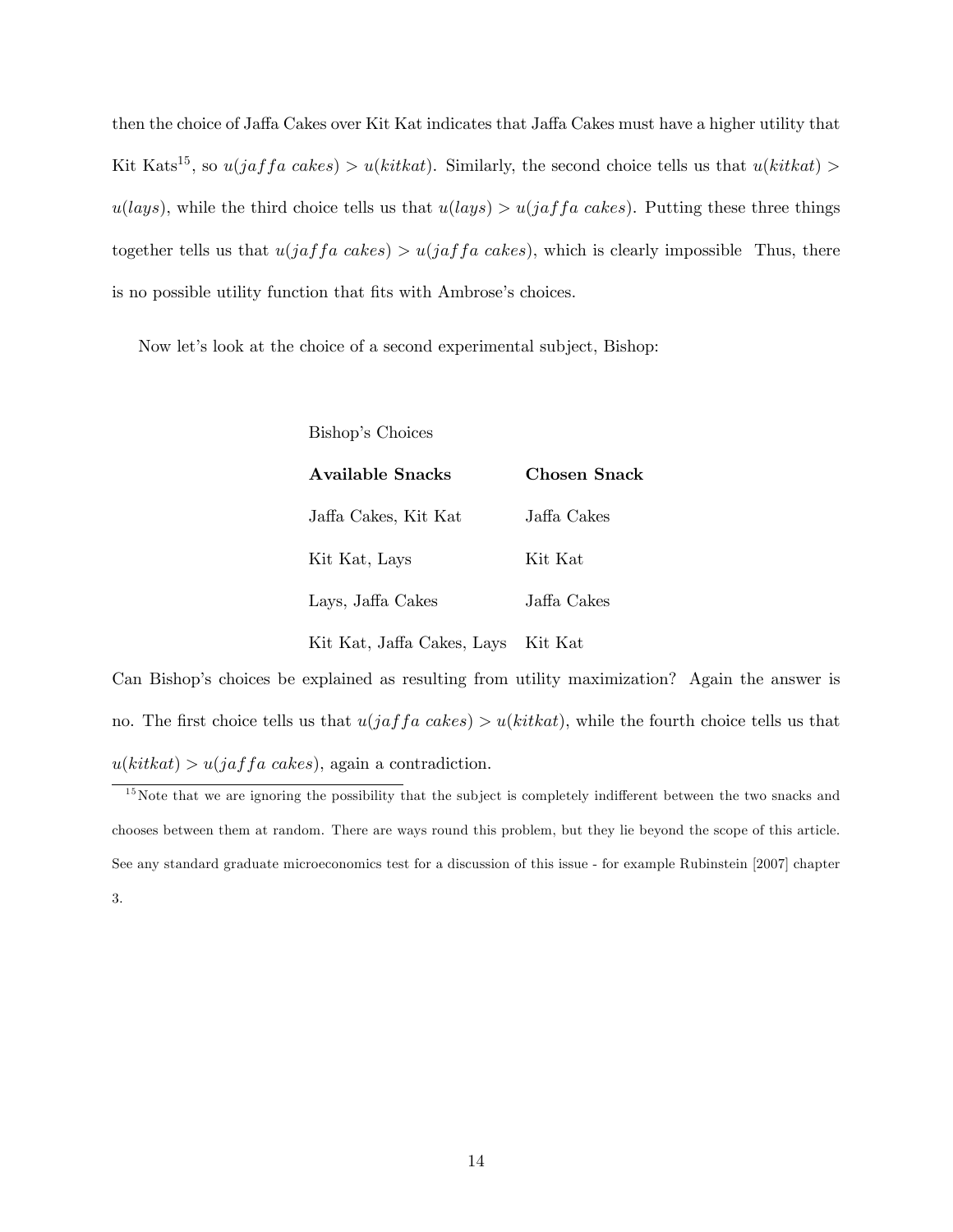Finally, let us think about the choice of Croft.

## Croft's Choices

| Available Snacks                       | <b>Chosen Snack</b> |
|----------------------------------------|---------------------|
| Jaffa Cakes, Kit Kat                   | Jaffa Cakes         |
| Kit Kat, Lays                          | Kit Kat             |
| Lays, Jaffa Cakes                      | Jaffa Cakes         |
| Kit Kat, Jaffa Cakes, Lays Jaffa Cakes |                     |

Can Croft be thought of as a utility maximizer? The answer is yes! The final choice tells us that  $u(jaffa\;cakes) > u(kitkat)$  and  $u(jaffa\;cakes) > u(lays)$ , while the second choice tells us that  $u(kitkat) > u(lays)$ . Furthermore, no other choices contradict this ordering. Thus, for example, we can model Croft as maximizing the utility function  $u(jaffa \, cases) = 10, u(kitkat) = 2, u(lays) = 1$ 

We have therefore identified some data sets in which choices can be explained by utility maximization, and some in which they cannot. The question is, can we come up with a general rule which differentiates one from the other? This problem was cracked by Samuelson [1938], who came up with a behavioral rule (or axiom) called the independence of irrelevant alternatives (IIA).

Axiom 1 (Independence of Irrelevant Alternatives (IIA)) Let A be a set of available alternatives from which the subject chooses some  $x \in A$ . If B is a subset of A such that  $x \in B$ , then x has to be chosen from B as well.

The independence of irrelevant alternatives (IIA) is fairly intuitive. We can explain it in terms of our example as follows: Think of the set  $A$  as the one that contains all three snack foods, so  $A = \{jaffa \; cases, \; kitkat, \; lays\}.$  Let's say that, from this set, our subject chooses jaffa cakes. What the Independence of Irrelevant Alternatives states is that, whenever the subject chooses from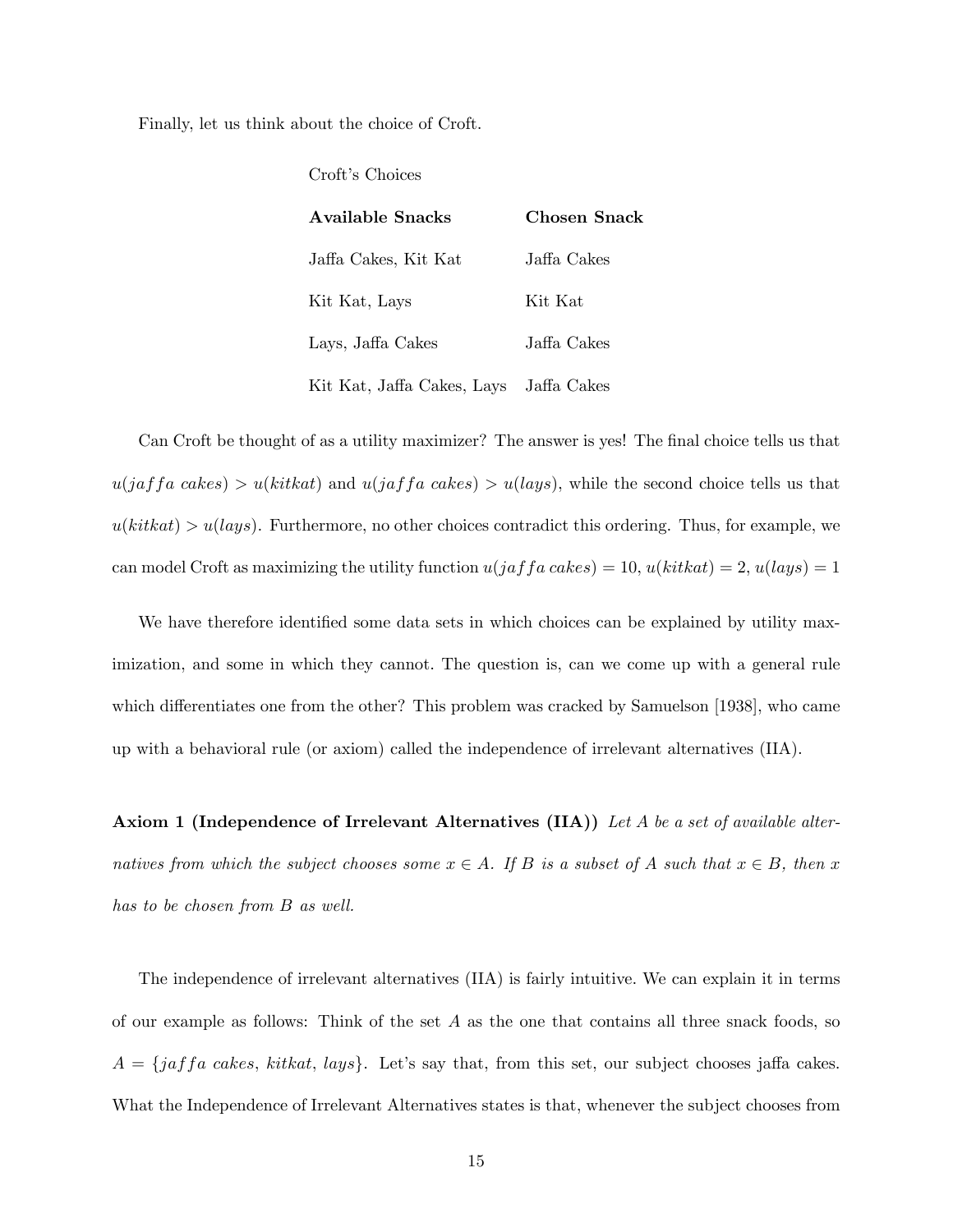a subset of  $\{jaffa \; cases, \; kitkat, \; lays\}$  that contains jaffa cakes, then they better still choose the jaffa cakes. Specifically, they have to choose jaffa cakes from  $\{jaffa\;cakes,\;kittat\}$  and  $\{jaffa\;cades\}$  $cakes, lays$  You should check that the choices of Ambrose and Bishop violate the independence of irrelevant alternatives, while those of Croft do not.

It should be obvious that IIA is necessary for utility maximization - i..e. if a subject is maximizing some utility function then they must satisfy IIA. If the jaffa cake is chosen from  $\{jaffa\}$ cakes, kitkat, lays then it must be the case that it has higher utility than both the lays and the kitkat. This means that, if their utility function is stable (i.e. unchanging), then when asked to choose from  $\{jaffa \; cases, \; kithat\}$  or  $\{jaffa \; cases, \; lays\}$ , they must choose the jaffa cakes in both cases.

What is interesting, and perhaps more surprising is that IIA is also sufficient for utility maximization.<sup>16</sup> If choices satisfy IIA, then there exists some utility function such that the subject's  $16$ Under some other assumptions - basically that Z is finite, and we observe choices from all two-and three-element

subsets of Z. A sketch of the proof goes like this:

- Look at binary choices i.e. between two objects x and  $y$
- Define a binary preference relation P as  $xPy$  if is chosen when offered a choice from x and y
- $\bullet$  Independence of Irrelevant Alternatives ensures that
	- P is transitive  $(xPy \text{ and } yPz \text{ implies } xPz)$
	- $-$  P represents choices
		- \* Take any set of alternatives  $A = \{x, y, z, w..\}$
		- $*$  If x is chosen from A then  $xPy, xPz, xPw...$
- Any complete, transitive preference relation (on a finite set) can be represented by a utility function  $u(x) >= u(y)$  if and only if  $xPy$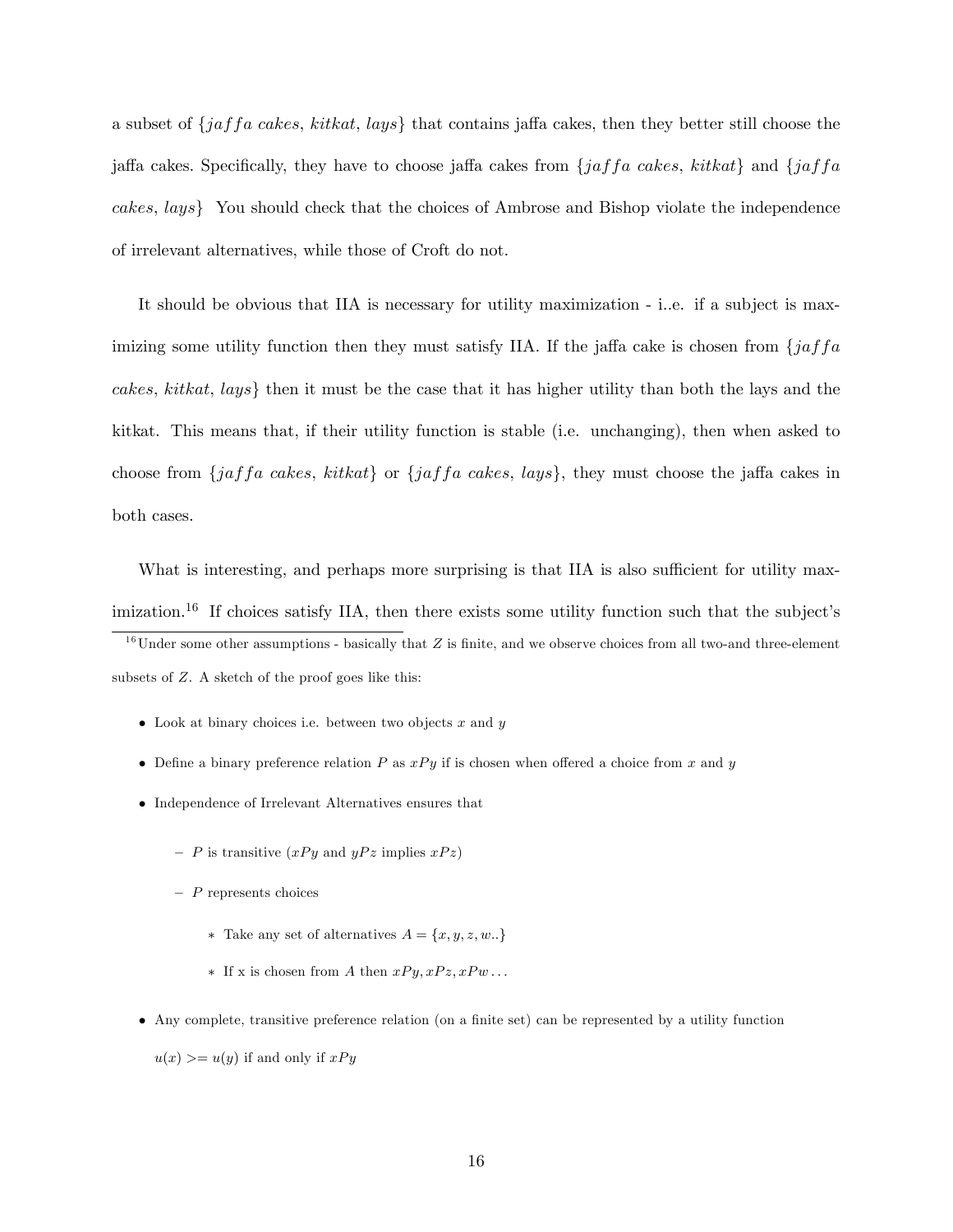choices can be explained by the maximization of that function. So in other words, IIA is exactly the observable implication of utility maximization for a data set of choices. If the data set satisfies IIA, then the subject acts like a utility maximizer, and if they are a utility maximizer then their choices will satisfy IIA. If we are not prepared to make any more assumptions about the nature of utility, the IIA is the only interesting implication of utility maximization. Importantly, this means we can test utility maximization without making any assumptions about how people assign utility: it doesn't matter if they prefer jaffa cakes to kitkats, or visa versa - all we care about is whether their choices are consistent, in the sense of satisfying IIA.

This, however, is not the same as saying that utility maximization is the only choice procedure that leads to choices that satisfy IIA. Consider the following 'satisficing' procedure suggested by Simon [1955]. A decision maker has a 'minimum standard' that the object they choose has to meet (for example, it might be that the snack has to have less than 200 calories, contain no nuts, and be chocolate-y). From any given set of alternatives, they search through the available alternatives one by one in a fixed order.<sup>17</sup> As soon as they find an item that satisfies their minimum standard then they choose that option. If there is no such option available, they choose the last option that they searched.

This is another plausible sounding choice procedure. A natural question is ëwhat is the behavioral implications of satisficing? It turns out (perhaps surprisingly) that the answer is IIA! A data set is consistent with the satisficing procedure described above if and only if it satisfies IIA.<sup>18</sup> This implies that the behavioral implication for choice data of satisficing and utility maximization are the same. Moreover, note that the satisficing procedure does not require the calculation of any

 $17$  I.e. whenever the decision maker is given a choice set, they always search through the alternatives in the same order - for example alphabetically.

 $1<sup>8</sup>$ It is crucial that the search order does not change between observations for this result to hold.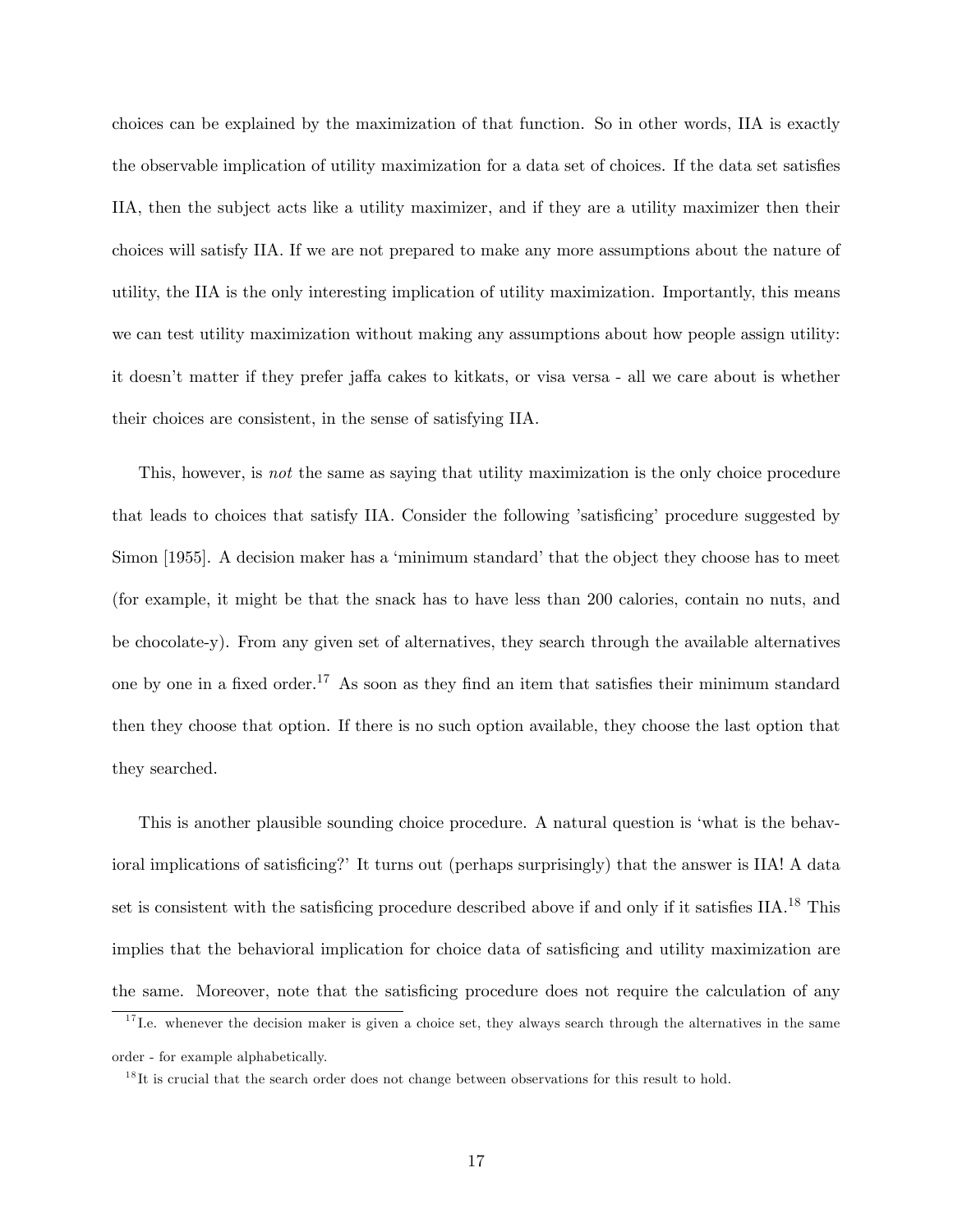utility function.

This allows us to illustrate some important points about the way economists go about their modelling

- 1. When economists say that they do 'as if' modelling, they are not (just) being difficult. As the above example illustrates, for this data set, all that can be said is that subjects behave as if they maximize a stable utility function. Any subject whose choices can be explained by utility maximization can also be explained by satisficing. Thus, it is impossible to make any stronger claim using this data.
- 2. An economist who is only interested in modelling the relationship between choice sets and choices might reasonably claim that they are not interested in determining whether someone is a utility maximizer or a satisficer. In this setting we have shown that the two models have the same implications for choice and (under our maintained assumption) it is this that the economist is interested in modeling.
- 3. An economist might also claim that evidence on whether or not one can find a utility function in the brain has no bearing on whether utility maximization is a good model of behavior. On the one hand, the model of utility maximization as used by economists makes no prediction about brain activity, only about choice, so data on brain activity is simply not something that can be used to test the model. On the other, even if we could be absolutely sure that there is not utility being calculated anywhere in the brain, then this does not mean that the model of utility maximization is wrong in its implication for choice: All the economist really cares about is whether or not choices satisfy IIA, and this could be achieved by another procedure in which no utility is calculated, such as the satisficing procedure. On the third hand, it could well be the case that, at any given time, the brain does attach values to each object in a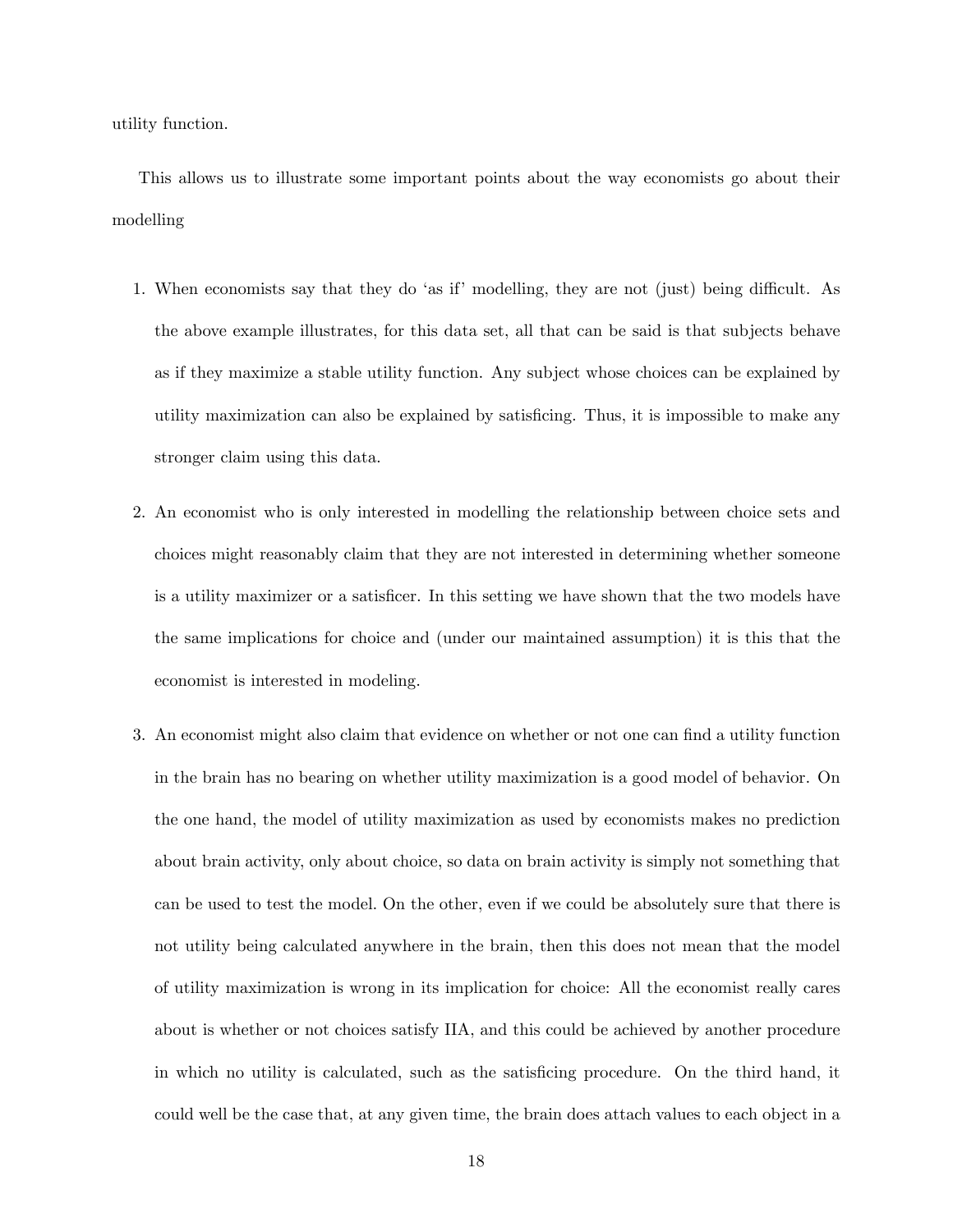choice set, and selects the object with the highest value. Yet, if the assignment of these values changes over time, such a decision maker could violate IIA. Thus, the existence of 'utility' in the brain does not guarantee that people are utility maximizers in the sense that economists mean it.

#### 2.3 Is Neuroeconomics Doomed?

While both strands of criticism described above deserve to be taken seriously, I do not think either represent a fatal blow to neuroeconomics. Instead they offer valuable insights into how neuroeconomics might best make process in helping us to understand the function  $f$ . In this section I illustrate the various ways in which researchers have tried to use neuroeconomics to inform models of economic decision making. and consider them in the light of the criticisms discussed in the last section.

For the following discussion to make sense, it is necessary to keep the following points in mind:

 $\bullet$  Any attempt to defend the idea that neuroeconomics has a role in trying to understand f must be based on the assumption that we cannot simply go out and write down the mapping from all possible environmental conditions  $X$  to outcomes in Y. If we could do this, then we wouldn't need neuroeconomics, or even a model: we would just need a big book where, for every conceivable  $X$  we could look up the outcome in  $Y$  that obtains. Luckily for neuroeconomics, this is clearly not the case: the space  $X$  of possible situations that we are interested in is inconceivably large. Our task is therefore always going to be to use various bits of information - the observation of f on some subset of X, and/or the observation of h and g on limited domains - in order to make predictions for the behavior of  $f$  on bits of  $X$  for which we have no observations.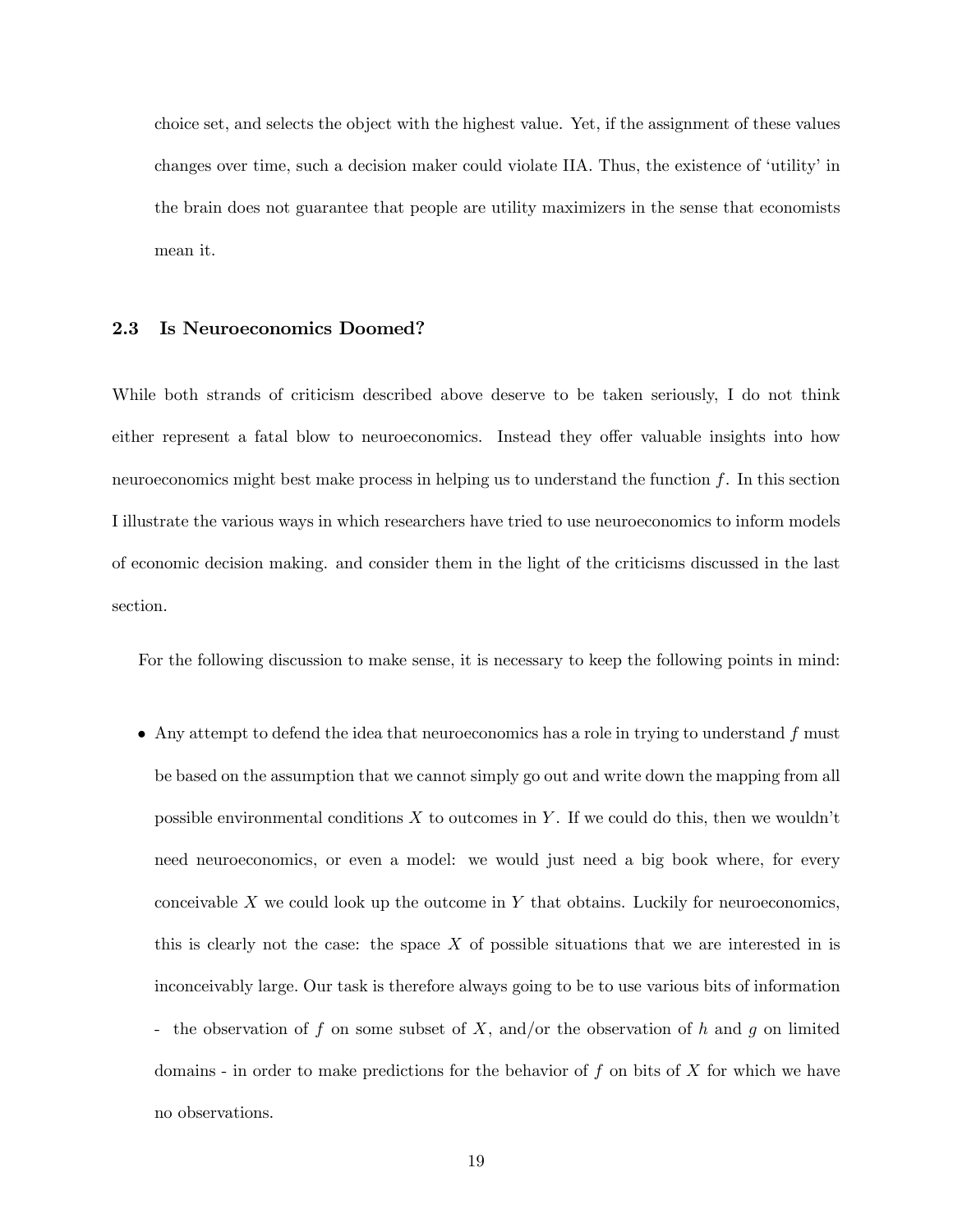- For any model that we currently (or are likely) to have, the mapping from  $X$  to  $Y$  is going to be inexact. In other words, any model we have will be an approximation of the true relationship between  $X$  and  $Y$ . Thus, any practical model will be good at picking up some features of the relationship and less good at picking up others. Thus we are not going to be in the position of comparing two models  $f$  and  $f'$ , one of which perfectly fits the existing observed data and the other which does not.
- While economists can correctly claim that ëexisting economic models are not models of process', there is nothing to stop a researcher from asking whether models 'inspired' by those in economics do in fact describe the process of decision making. So, for example, it is a perfectly valid question to ask whether choices are implemented in the brain through a process of utility maximization. Of course, in doing so, the research needs to think carefully about the data set on which they are going to test their model, and what the implications of their model are for that data set (i.e. perform an exercise similar to that described in section 2.2), but this is certainly possible to do. The pertinent question is whether such an exercise is useful if what you are interested in is the relationship  $f$ .

There are, broadly speaking, two ways in which neuroeconomists has been perceived as being useful in the development of economic models $19$ 

<sup>&</sup>lt;sup>19</sup>One reviewer suggested a third potential use for neuroeconomics which is more practical in nature. It may be the case that an economics researcher would like a way to measure, or estimate, some behavioral paramenter in a population of subjects. For example, a researcher who is interested in the effect of introducing a new micro-insurance scheme might be interested in how this scheme affects people with different degrees of ambiguity aversion (see Bryan [2010] for an example). It is not a priori impossible that some form of non-choice measure (either neurological or biological) would provide a more cost effective way of estimating this parameter in a subject than would more traditional experimental elicitation methods. In fact, authors such Levy et al. [2011] and Smith et al. [2011] are involved in such a project. While this is certainly a useful potential role for neuroeconomics, I do not discuss it is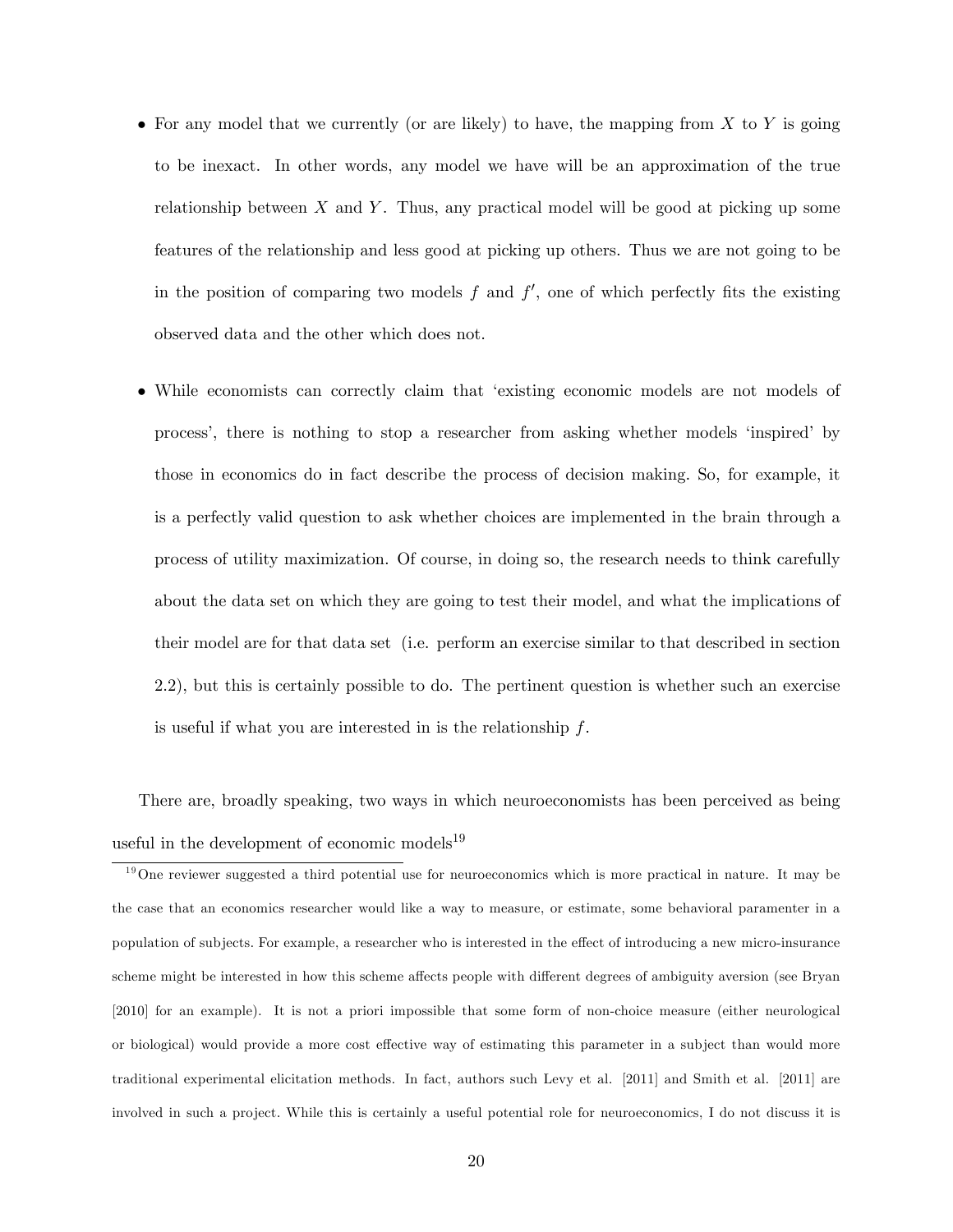- 1. **Building new models:** Discoveries about the nature of g or h are used to make novel predictions about the nature of f.
- 2. Testing an existing model: An existing  $f$  is (implicitly or explicitly) assumed as being generated by some h and  $g$ , and observations of an intermediate  $Z$  are used to test the original  $f$ .

I deal with each of these possible channels in turn.

#### 2.4 Building New Models

The easiest type of neuroeconomic research to defend on a priori grounds is the use of an understanding of the functions q and h to help shape predictions of the function f. Within the broad category of 'building new models', it is worth considering two subcategories: 'inspiration' and ëbreaking up the problemí.

#### 2.4.1 Inspiration

The idea that an understanding of the processes that underlie a system may help us in generating models of the output of that system is not new. The psychologist and computational neuroscientist David Marr (who worked primarily on vision) provided one framework for thinking about this. He suggested that information processing systems should be understood at three distinct but complimentary levels of analysis. The first - the computational level - considers the goal of the system. The second - the algorithmic level - considers the representations and processes that the system uses to achieve these goals. The third - the implementation level - considers how these processes this chapter, in which I want to focus on the role potential role of neuroeconomics in improving our understanding of economic decision making, rather than as a practical tool for improving measurement of particular constructs.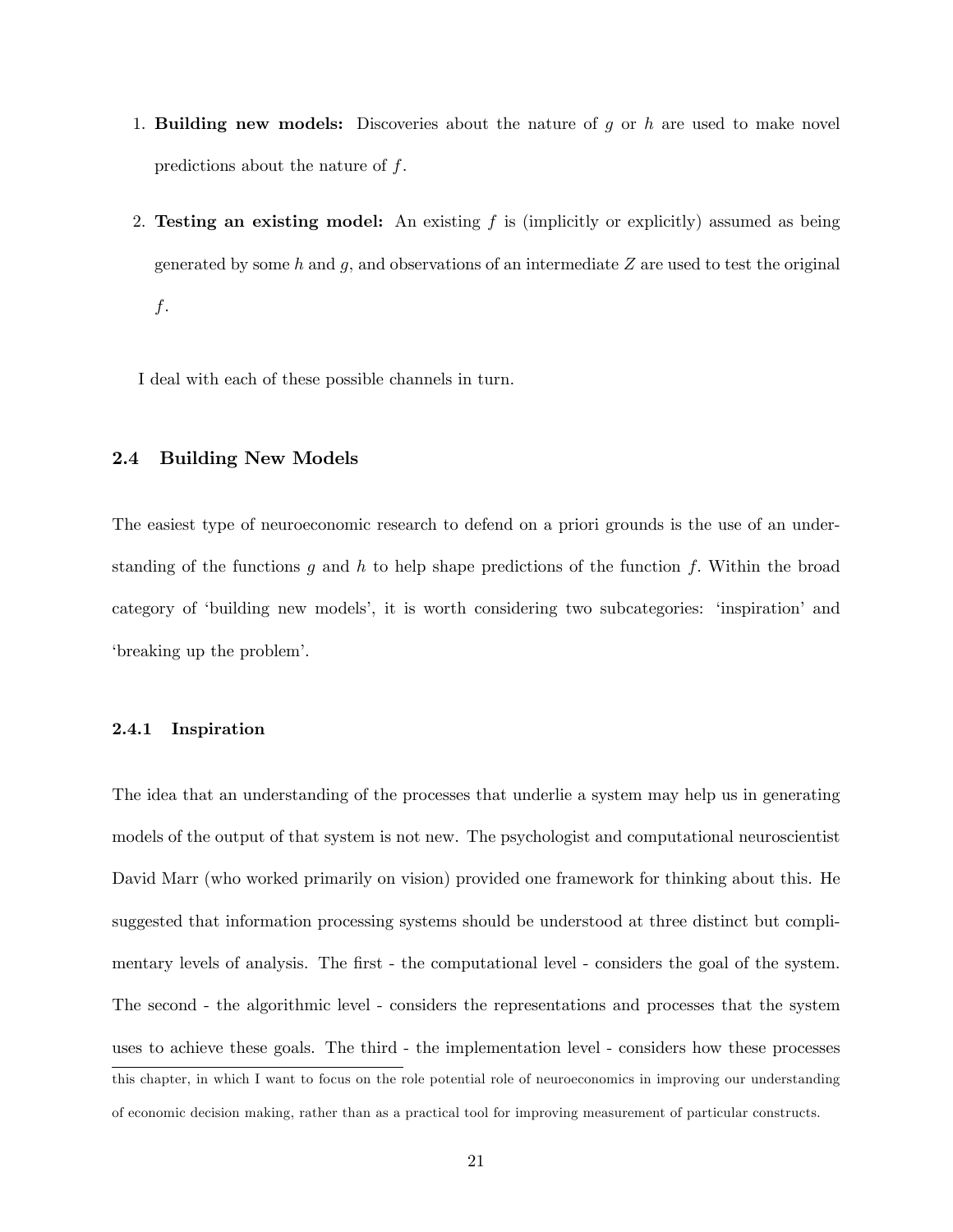are physically realized.<sup>20</sup> In this schema, one could think of traditional economics as focussing of the computational level, while neuroeconomics tries to use an understanding of the algorithmic and implementation levels to build better models of choice. Which of these approaches is more useful is essentially an empirical question.

In fact, the two standard economic criticisms of neuroeconomics do not even apply to this approach. On the one hand, neuroscience is being used to make novel behavioral predictions (i.e predictions on f), which (under our maintained assumption) the economists should be interested in. On the other, no one is treating an economic model as more than it is, because the starting point is not an economic model. Gul and Pesendorfer [2008] had nothing against this type of 'inspirational' use of neuroscience in economic modeling. Note, though that the role of neuroscience here is limited in the sense that the final output of the modelling process is a variant of  $f$  which has no role for 'neuroeconomic' variables: the final goal is a standard looking theory of choice - for example a mapping from prices to demands - from which information about (and measurement of) neuroeconomic variables such as brain activity, eye movements and so on have disappeared.

As the use of neuroscience as inspiration for models of choice does not to fall foul of the standard  $\gamma$  in principle' criticisms of neuroeconomics it could be deemed relatively uncontroversial.<sup>21</sup> However, in practice, successful examples of this type of neuroeconomics are noticeable more in their absence than in their presence: The last 10 years of neuroeconomics (and the proceeding work in cognitive neuroscience) have simply has not generated very many new behavioral models that have been taken up by the wider economic community. Below I discuss two pieces of work that have a

 $^{20}\rm{See}$  Marr [1982]

 $2<sup>1</sup>$  Note that it is not completely without controversy. There are may economists who think that working to improve ëbehavioralímodels of economic decision making is not a particularly helpful line of enquiry. Perhaps it would be better to say that neuroeconomics, when used in this way, is not much more controversial that 'standard' behavioral economics.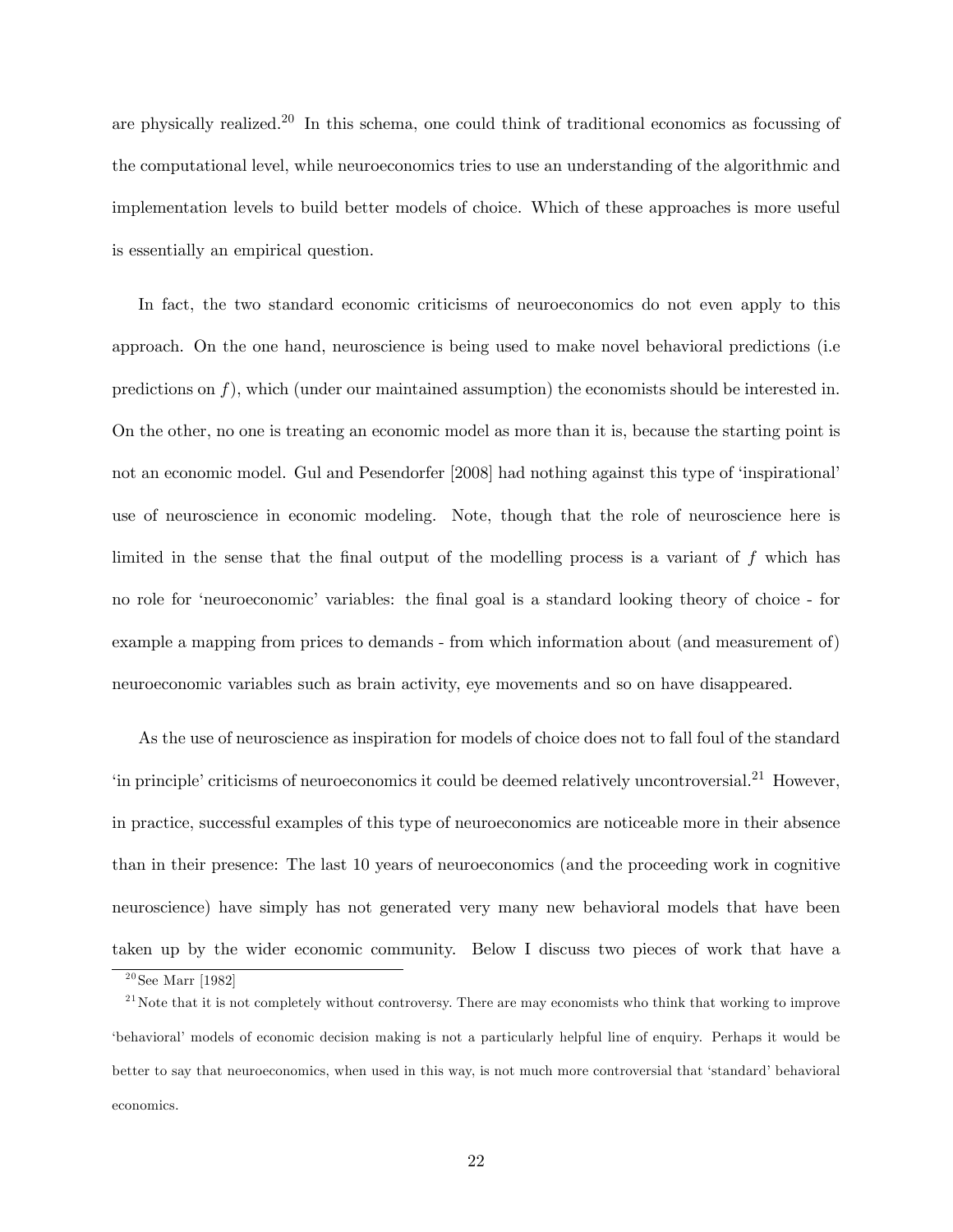reasonable claim to have such appeal. The first is a well established theory that has already been incorporated into the body of economic research. The second is a new understanding of the process underlying choice that makes novel behavioral predictions for stochastic choice that have yet to be fully explored.

**Example:** Addiction In one of the earliest 'neuroeconomic' articles to make it to a mainstream economics journal, Bernheim and Rangel [2004] describe a model of addiction in which they modify the standard economic model of intertemporal decision making to incorporate facts from neuroscience and biology about the way addictive substances operate. In particular, they attempt to capture the cue-driven nature of addiction. As they say in their introduction, their research was inspired by "research [that has] shown that addictive substance systematically interfere with the proper operation of an important class of economic processes which the brain uses to forecast nearterm hedonic rewards (pleasure), and this leads to strong, misguided, cue-conditioned impulses that often defeat higher level cognitive functionî[Bernheim and Rangel 2004 pp1559]. In practice, their model allows for the possibility that, when in the presence of a cue that is associated with past drug use, a DM will enter a ëhotí decision making mode, and consume the relevant subject regardless of underlying preferences. One nice aspect of this paper is that it combines insights from neuroscience with standard economic analysis: DMs are assumed to be forward looking, understand the implication of affects of cues on their future mood, and make decisions based on this understanding.

Example: Stochastic Choice In his recent book, Glimcher [2010] summarizes and synthesizes a body of research that looks at how choices are actually instantiated.<sup>22</sup> The result is a surprisingly

 $22$ The model I describe below is based on an understanding developed from the work of many other researchers including Leo Sugrue, William Newsome, Camillo Padoa-Schioppa and Antonio Rangel.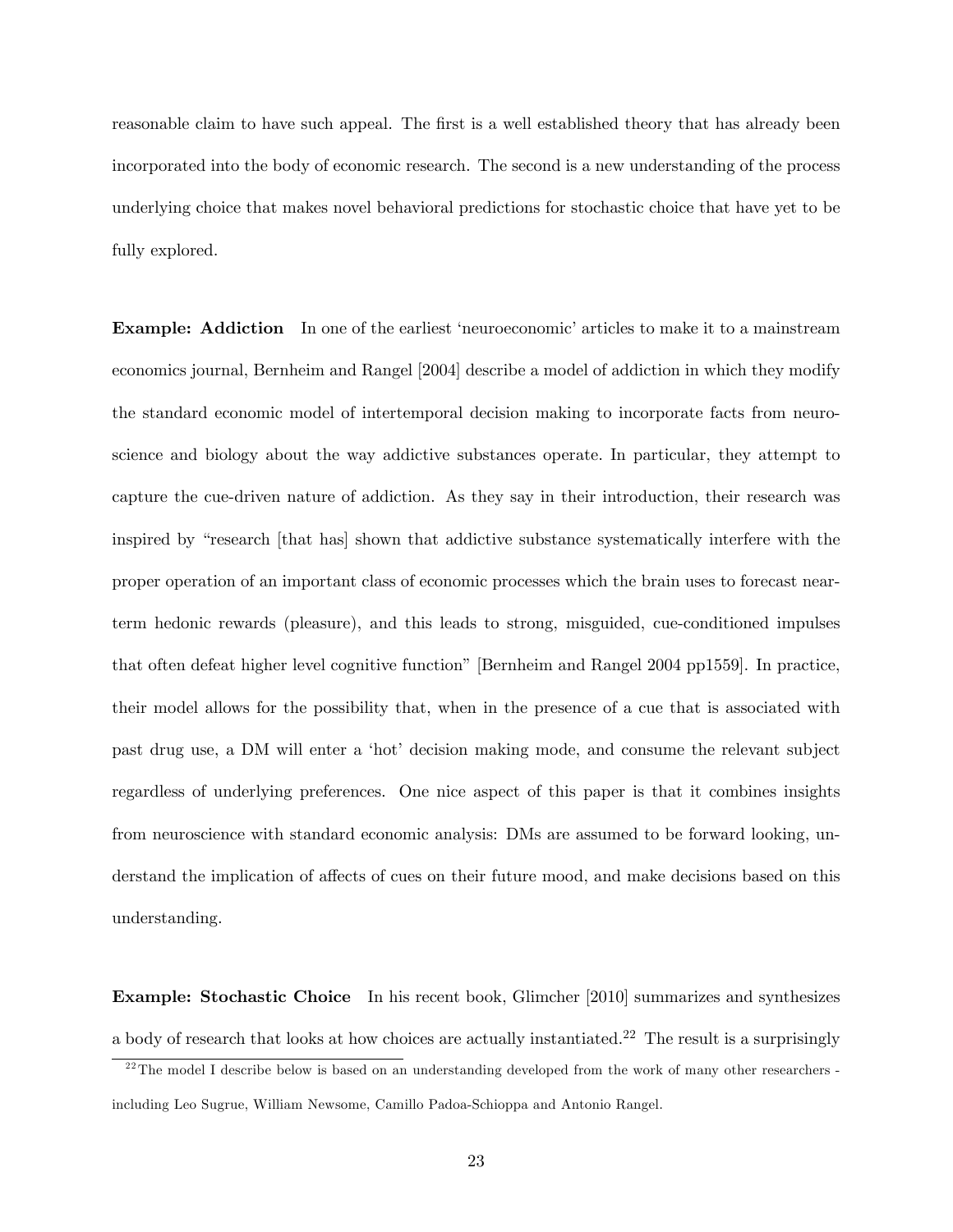complete picture, and one that has novel implications for choice behavior of exactly the type that behavioral economists are interested in.

In order to keep things a simple as possible, Glimcher largely considers the case of a monkey choosing between two alternatives. These alternatives are represented by icons on a computer screen, and choice is made by a 'saccade', or an eye movement towards one of these icons. The advantage of studying such choices is that the mechanics of the systems involved are relatively well understood. In particular, it is known that part of the brain known as the lateral intraparietal area (LIP) plays an important role in instigating saccades. LIP forms a sort of topographical 'map' of the visual Öeld, in the sense that for every location in the visual Öeld there is an area of LIP that relates to that location. Whenever activity in a particular area of LIP goes above a threshold, it triggers a saccade to look at the related area of the visual field. The link from LIP activity and the resulting eye movement are very well understood.<sup>23</sup>

The work of Glimcher and others shows that LIP also plays a crucial role in choice: it is in this area that the values of different alternatives are compared, and a single alternative (i.e. saccade) is chosen. In one experiment, different icons are associated with different parts of the visual field, and so with different parts of LIP. Single unit recording from monkeys shows that average activity in that area of LIP associated with each icon scales with the value of the related icon whether or not this saccade is actually made to that icon. Thus, area LIP seems to produce a topographical map of the value of different possible eye movements. This has lead to the hypothesis that the LIP is the region in which the value of different saccades is compared: the value of each possible eye movement is represented by average activity levels on this topological map, and the highest value alternative is then chosen.

 $^{23}$ Other types of movement - for example arm movements - have similar types of encoding, though the downstream mechanics are more complicated.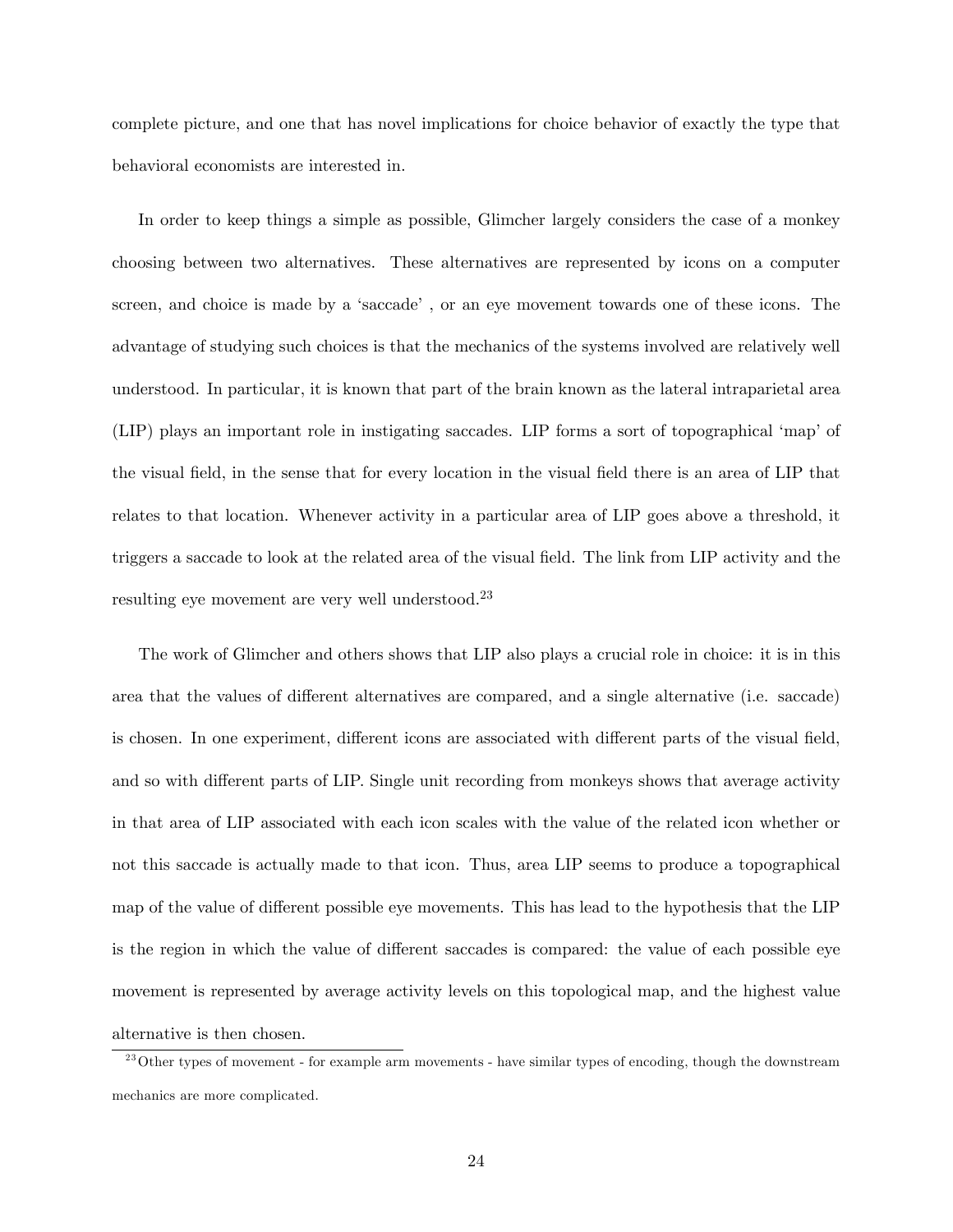So where are the novel predictions for choice? So far this sounds almost exactly like the standard utility maximization story which, while interesting, seems not to provide any new testable implications. In fact, Glimcher points out that there are two details that, between them, do say something new. The first is that the system that translates activity in LIP into saccades is inherently stochastic in nature: while average activity at a given area represents value, the activity at any given moment is drawn from a Poisson distribution. A saccade is triggered when activity in a particular area goes above a certain threshold. Thus, while more valued options are more likely to be chosen, they are not chosen 100% of the time. The second is that the valuations of the various options are normalized by the average subjective value of the available alternatives. This normalization puts the values of the compared alternatives near the middle of the dynamic range of the neurons doing the comparison, a method used to improve the efficiency of many such systems within the brain.

The fact that choice acts in part stochastically is not in itself a new finding - indeed there are stochastic extensions of the utility maximization model that allow for this [Luce 1959; McFadden 1973, Gul and Pesendorfer 2006]. However, the combination of stochasticity and renormalization do imply something a specific pattern of random choice that (to my knowledge) has not been well explored in the economics literature. The introduction of an inferior element to a choice set can increase the degree of 'randomness' in choice between two superior alternatives. Glimcher provides an example in which the model predicts that a monkey choosing between an option that provides 3mm of juice and one that provides 5mm of juice. In a choice between these two alternatives, neuronal activity would be such that the 5mm juice would be chosen almost always. However if the monkey was asked to choose between 3 alternatives: of 2mm, 3mm and 5mm, the renormalized values of the 3mm and 5mm juice options would be moved closer together by the new 2mm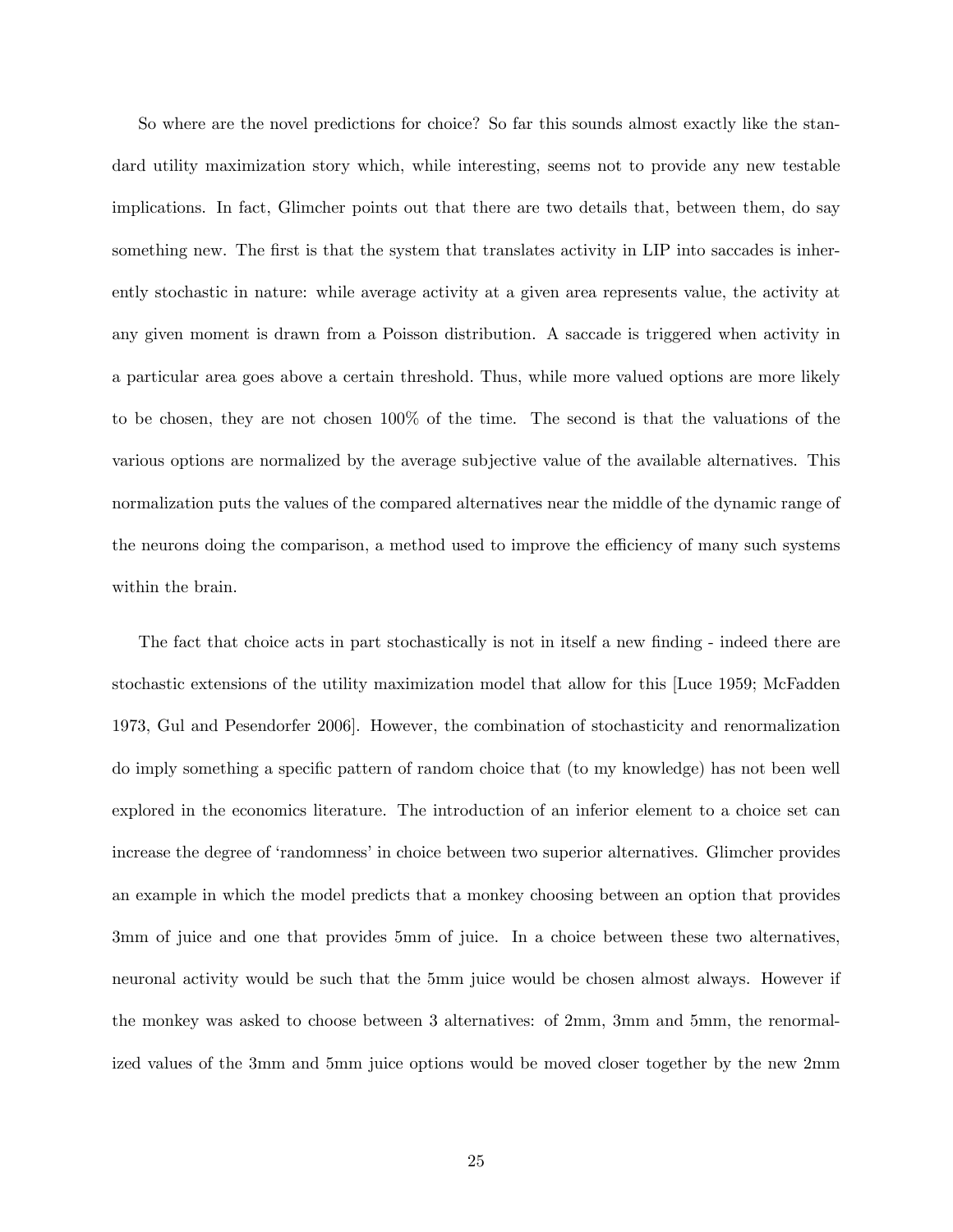alternative, meaning that the 3mm juice option would be chosen relatively more frequently.<sup>24</sup>

In human choice, it is generally unusual to see subjects regularly choose dominated alternatives. However, one could think of more plausible analogies in two dimensional choice. For example, consider a subject who, when faced with the choice between (a) \$10 in 6 weeks time and (b) \$8 today tends to choose the former 80% of the time. The cortical model of Glimcher suggests that the introduction of an option that is 'inferior' to both (say \$4 in 4 week's time) could shift the relative frequency of choice between (a) and (b) closer to 50% Note that such behavior is distinct from the 'asymmetric dominance' and 'compromise' effects well known in consumer theory.<sup>25</sup> Thus, an understanding of the cortical structures that instantiate choice make (to my understanding) novel behavioral predictions about the nature of stochastic choice. Moreover, these predictions relate to the way in which choice set size can affect the choices people make - an issue of interest to economists since the work of Iyengar and Lepper [2000]. It remains to be seen whether these predictions are bourne out in choice experiments.

Inspiration? While they undoubtedly represent important and interesting work, even these two examples do not provide completely convincing examples of neuroeconomic inspiration. In the former case, 'dual self' models of choice, and cue conditioning have been around longer than neuroeconomics has (see for example McIntosh [1969] and Metcalfe and Jacobs [1996]). It is therefore not clear how much the model of Bernheim and Rangel only came about due to an understanding

 $24$ This result requires the existance of various constants in the normalzation, such as the semi-saturation constant introduced by Heeger [1992,1993]. See Glimcher [2010] chapter 10 for details.

 $25$ The asymmetric dominance effect suggests that introducing an option that is dominated by only one of (a) or (b) would increase the likelihood that the dominant option would be chosen. The compromise effect suggests that introducing an option that is 'more extreme' than (a) (e.g. \$15 in 20 weeks time) will cause subjects to choose the middle option (in this case (a)) more frequently.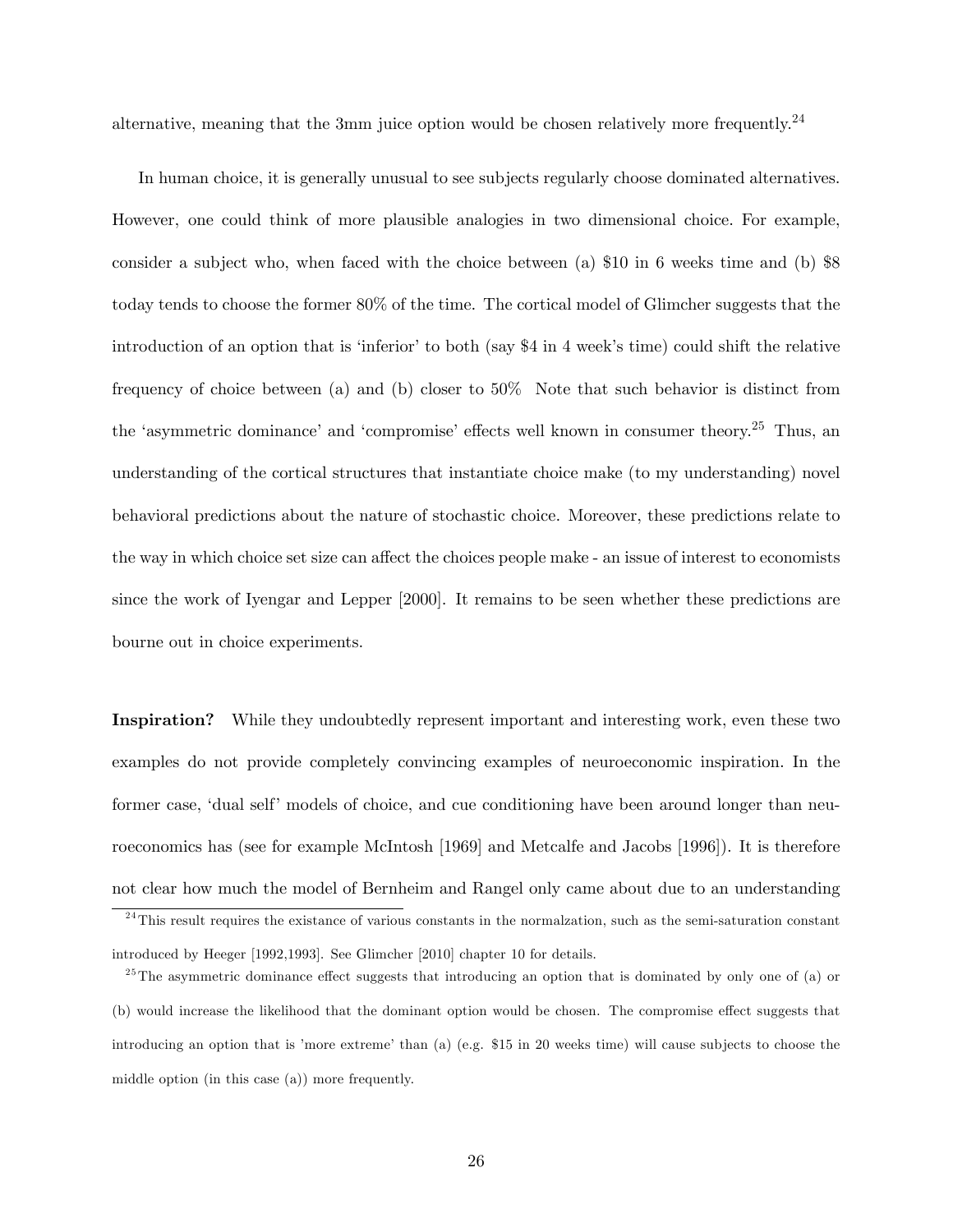of the underlying neural architecture. The work of Glimcher is certainly extremely promising (and, more generally, there is a strong belief that neuroeconomics will inspire new models of stochastic choice - see for example Fehr and Rangel [2011]), but it remains to be seen whether new and useful behavioral will result.

It is not entirely clear why there have been so few neuroscientific studies that have thrown up novel choice models. One possibility is that it is simply taking time for interdisciplinary research to come to fruition, and that the floodgates will soon open. There are indeed examples of more work of this type coming through - for example Brocas and Carrillio [2008], who model the brain as a hierarchical organization, and use the standard tools of game theory to analyze the interactions between different levels. By doing so, they derive novel predictions for the relationship between consumption and labor supply. A second, related possibility is simply that it is a very scientifically challenging enterprise: the stochastic choice model described above took many expensive and time consuming monkey studies to put together. A third possibility is that the links between brain processes and the types of behavior that economists are interested in is very complicated - for example choices might be made by different processes in different circumstances, thwarting attempts to identify a simple mapping between brain activity and choice.

#### 2.4.2 Breaking up the Problem

While economists may choose not to model process explicitly, acts of choice are the result of processes that have many different stages. When one proposes and tests a model  $f$  that maps  $X$  to Y, this model must, either implicitly of explicitly, get all of the different pieces of the process right in order to accurately match the data. As a simple example, when presented with a choice set, the decision maker must first gather information on what is in the choice set and then, based on this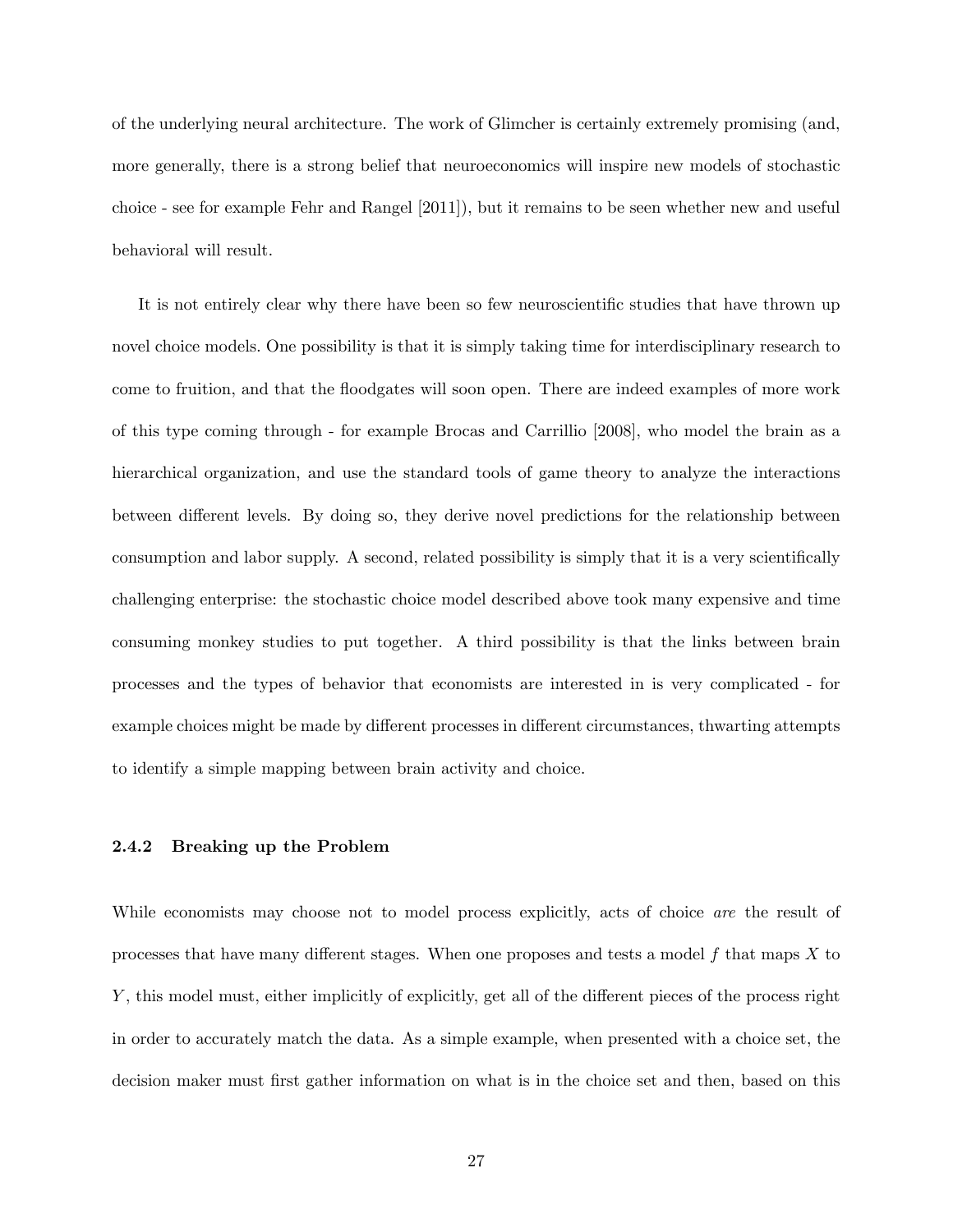information, choose one of the available alternatives. A model that accurately predicts choice must somehow capture the combination of both of these stages.

Note that it is *not* necessary for a model to *explicitly* capture all the stages in the decision. It may be that we can find a good reduced form model that well matches  $f$  without having to think about what is going on at each of these stages. If we can find such a reduced form model, then all is well. However, if we do not, then one possible route is to think explicitly about the stages  $g$  and h that make up f: Using intermediate data Z potentially allows g and h to be modelled and tested separately. So, for example, information on what objects a decision maker looks at would allow an observer to test two separate models, one that explains the relationship between a choice set and what is looked at (a proxy for the information gathered), and the other explaining the choice made conditional on what is being looked at. 'Breaking up the problem' in this way may be significantly easier that trying to model both parts of the process at the same time. In other words, the type of data that neuroeconomists work with (i.e. intermediate variable  $Z$ ) offer the chance to break down the act of choice down into its individual components, and attempt to understand these pieces in isolation.

On example of this type of approach is described in Caplin and Dean [2010] and Caplin, Dean and Martin [2011]. These papers attempt to understand the way in which people search for information in large choice sets. In particular they test a variant of the satisficing model in which people search through all the available alternatives until they find one that is good enough, at which point they stop and choose that alternative.

Testing the satisficing model of standard choice data is difficult. As discussed in section 2.2, if it is assumed that the search order never varies, then this model has the same behavioral implications as the standard model of utility maximization. On the other hand, if one assumes that search order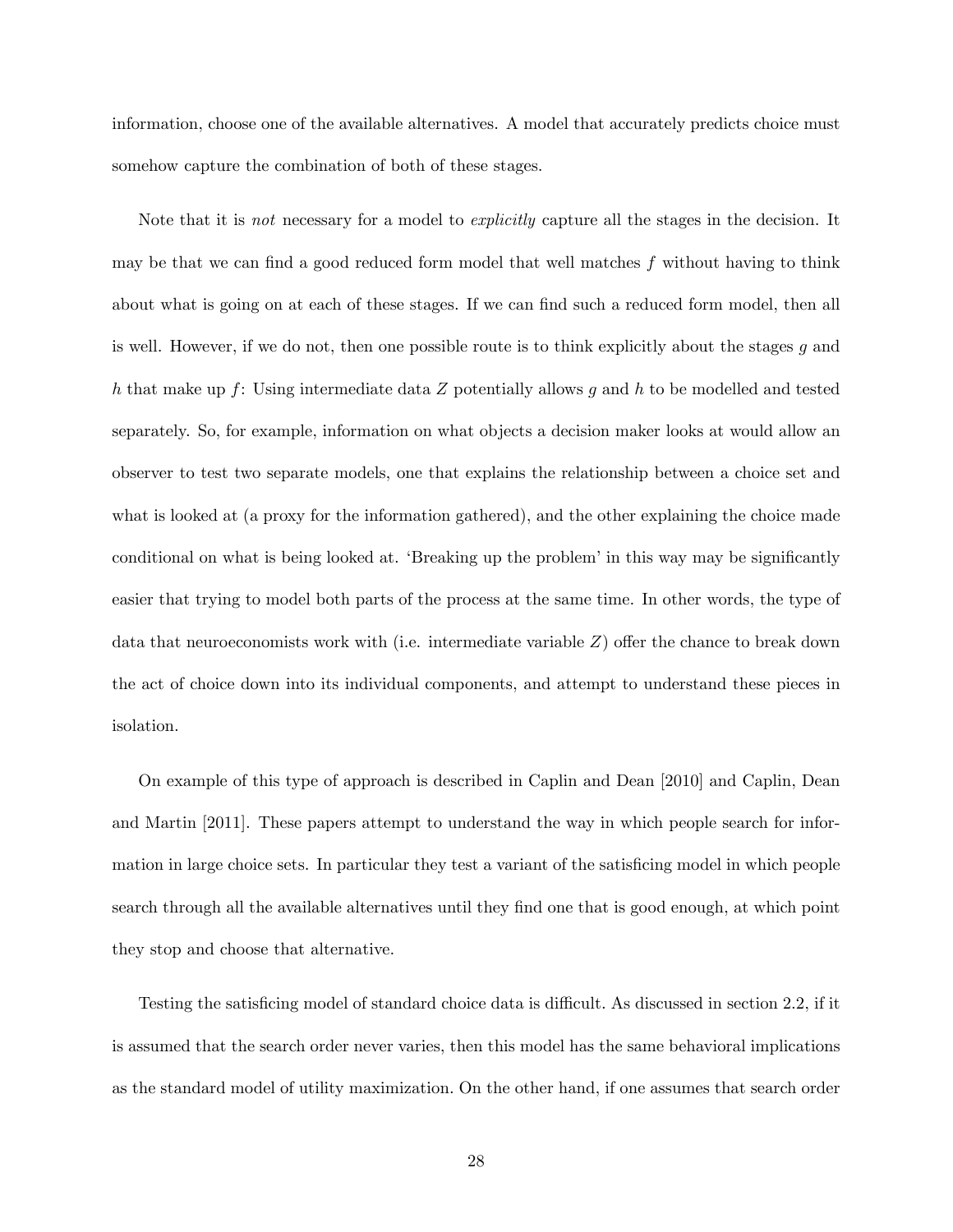can change arbitrarily, then the model has no testable implications: any pattern of choice can be explained by the assumption that all options are good enough, and whatever was chosen was the first object searched. Of course, one could add assumptions to the model about the nature of the search order, and what makes something 'good enough', until it does have implications for standard choice. However, any test of this model would then be a joint test of both the underlying satisficing model and these additional assumptions.

In these two papers we take a different approach: we consider an extended data set in which plain-vanilla satisficing model has testable implications that are distinct from utility maximization: specifically, we consider what we call 'choice process' data which records not only the final choices that people make, but also how these choices change with contemplation time. (so, for example, after thinking for five seconds you choose object x, but having thought for a further 5 seconds you choose object y). In effect, what we do is consider a mapping h from a domain X (choice set, which economists usually are interested in) to a domain  $Z$  (choice process data, which economists are usual not interested in).<sup>26</sup> It turns out that there is a nice characterization of the satisficing model for this data set. We test this characterization using experimental data, and find support for the satisficing model.

Given that economists are not, per se, interested in choice process data, was this a useful exercise? After all, what we have done here is confirm that decisions are made using a choice procedure which, on its own, has no implication for final choice, or the  $f$  that economists are interested in. I would argue that the answer is yes: While the plain-vanilla variant of the satisficing model we test does not have strong predictions for standard choice data, our work has told us that this is the right class of models to look at (at least for the types of choice in our experiment). Thus, this is a good baseline model of the process of information to which assumptions can be added in

 $^{26}$ In fact, in this case, Z is a superset of the data that economists are usually interested in - i.e. final choice.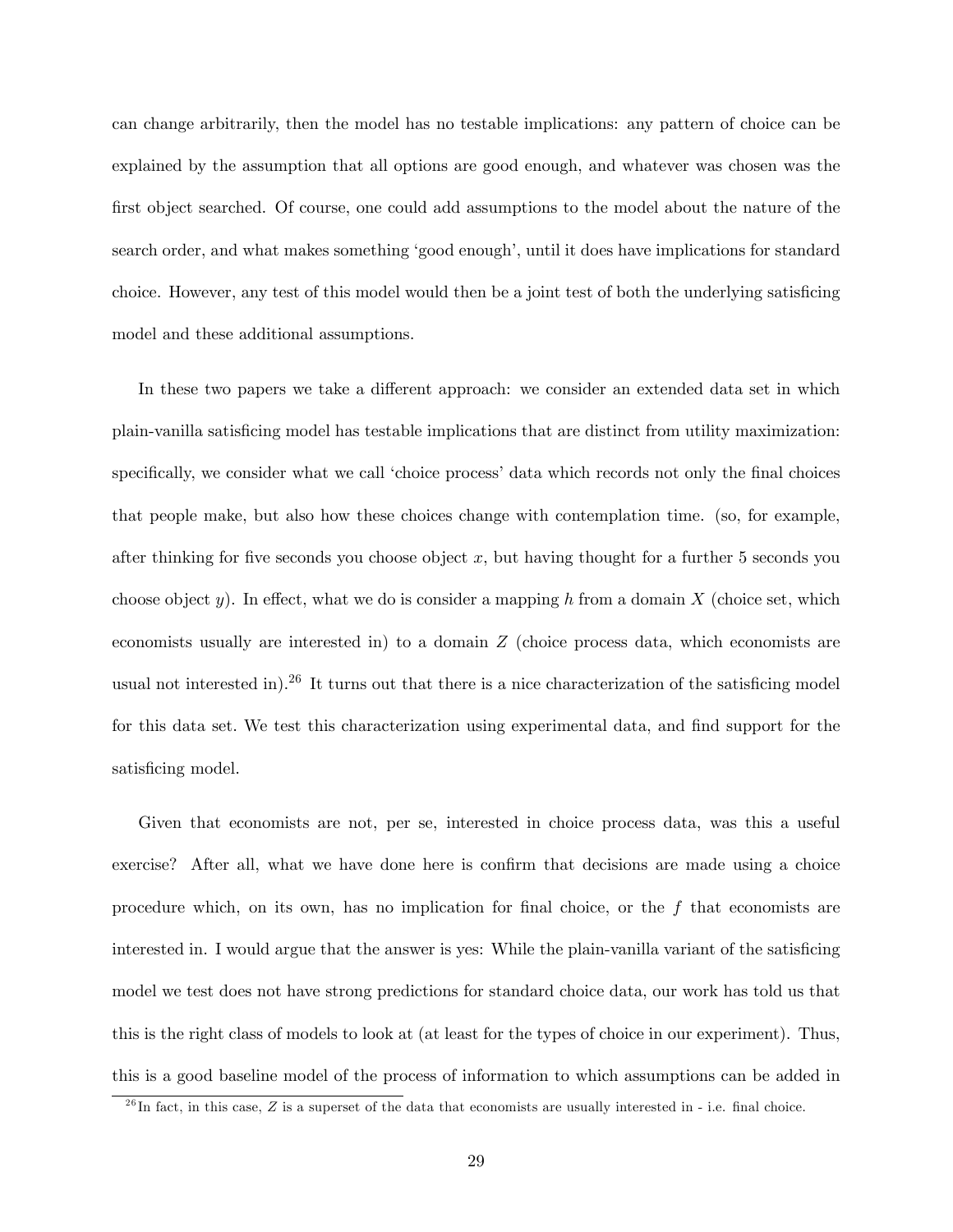order to refine it to the point where it does have implications for the types of choice. These search models can be tested independently of models of choice given information search. This would not have been the case if we had not made use of choice process data.

It should be noted that this approach is only really useful if the variable that is observed is genuinely intermediate. If one observes (for example) a variable that is related one to one, and in an obvious way, to choice, then there is nothing really 'intermediate' about it, and any test that could be done on this variable could also be done on final choices. This is important to remember given that many neuroeconomic studies are aimed at showing that activity in various brain areas (including the ventral medial prefrontal cortex) are immediate precursors to choice (see for example Wallis and Miller [2003], Kable and Glimcher [2007] and Hare et al [2008, 2009, 2011]).

#### 2.5 Using g and h to Test Models of  $f$

Much more numerous are the attempts of neuroeconomists to use non-standard data to test existing models of choice. In terms of our notation, the idea is that one starts with a model  $f$  mapping X to Y, then either implicitly or explicitly assumes that this  $f$  is generated by some intermediate processes h and g that map through some non-standard data  $Z$ . Observations of  $Z$  can therefore be used to test h and g, and so (by implication)  $f$ .

This approach clearly potential falls foul of both of the standard criticisms addressed at neuroeconomics. On the one hand, a hard bitten economist could claim that, if they are only interested in the mapping from  $X$  to  $Y$ , then this is all the data they need to test their models: whether or not their model also accurately predicts  $Z$  is neither here or nor there. On the other, they might claim that their models explicitly make no predictions about  $Z$ , and in fact there are an infinite number of different combinations of h's and g's that could give rise to the same f, so evidence on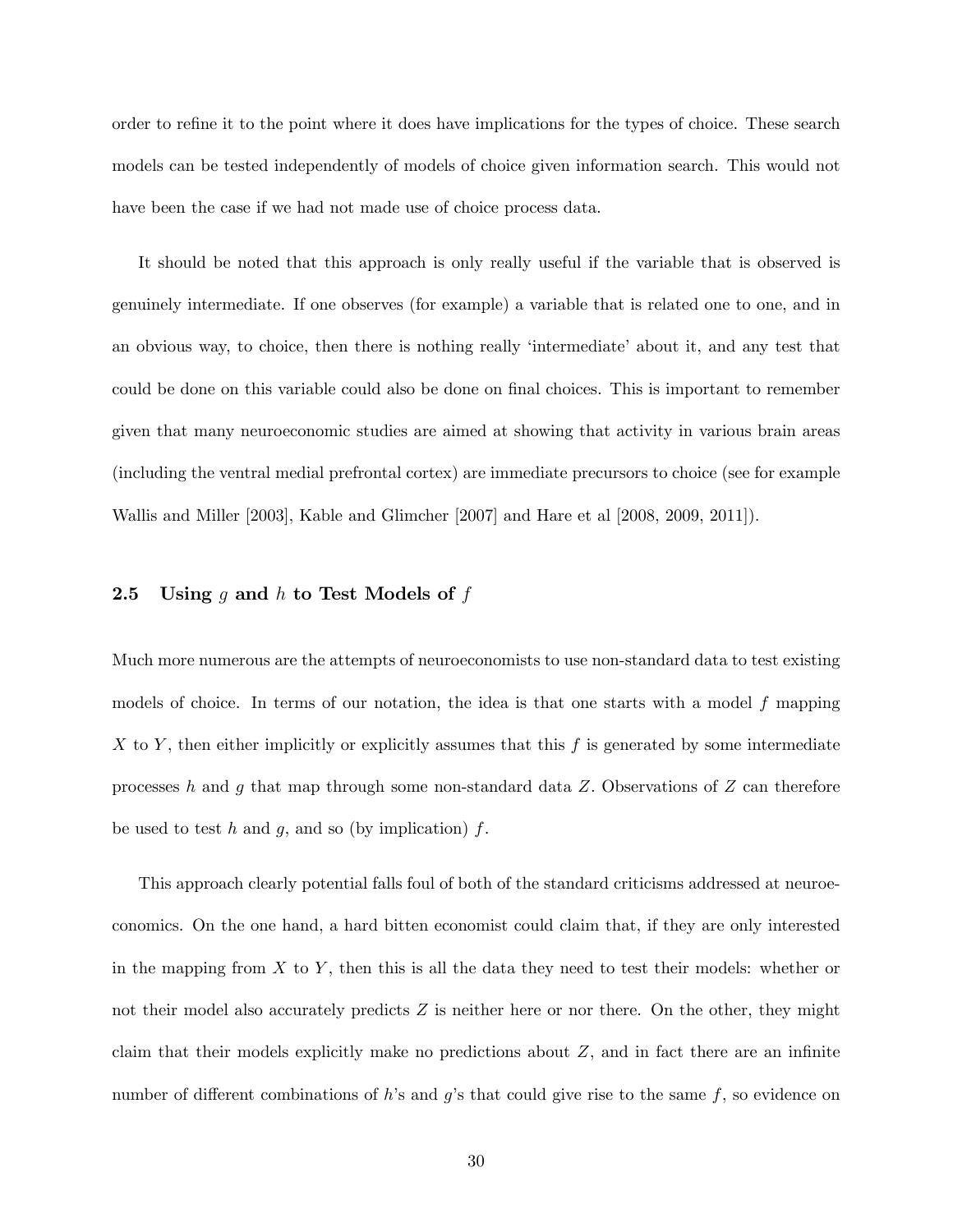one particular such mechanism is neither here nor there: the mechanism described in their model is really only a convenient parsimonious description to aid intuition, rather than a literal description of a process.

There are at least three ways in which neuroeconomics has been used to test economic models I discuss each in turn in light of the above criticisms

#### 2.5.1 Ruling out any possible mechanism for a function  $f$ .

One way in which neuroeconomics has been used is to identify neurological constrains that can rule out certain types of decision making processes. In fact, one of the major claims that neuroeconomists make is that understanding of brain function can help to put constraints on models of economic decision making (see for example Fehr and Rangel 2011). This does indeed seem like a persuasive argument: if the brain cannot, (or does not) perform a certain procedure, then any model of behavior that implicitly relies of such a procedure being performed must be wrong.

Unfortunately, it is not quite as simple as all that. As illustrated in the example of utility maximization and satisficing in section 2.2, there are in general many mechanisms (i.e. many  $h$ 's and  $g$ 's) that can implement a particular function f. Thus, even if it were the case that neuroeconomists could categorically state that there was no such thing as 'utility' encoded anywhere in the brain, this would still not be enough to necessarily derail the economic model of people as utility maximizers – as they could be using some other procedure that could generate behavior that satisfies IIA (e.g. satisficing). As pointed out by Bernheim [2010], in order to invalidate some particular  $f$ , it is not enough to invalidate one particular h and g that could give rise to that  $f$  – rather one must invalidate all possible such hs and gs.

One example of a neuroeconomic study that attempts to do just that is Johnson et al. [2002].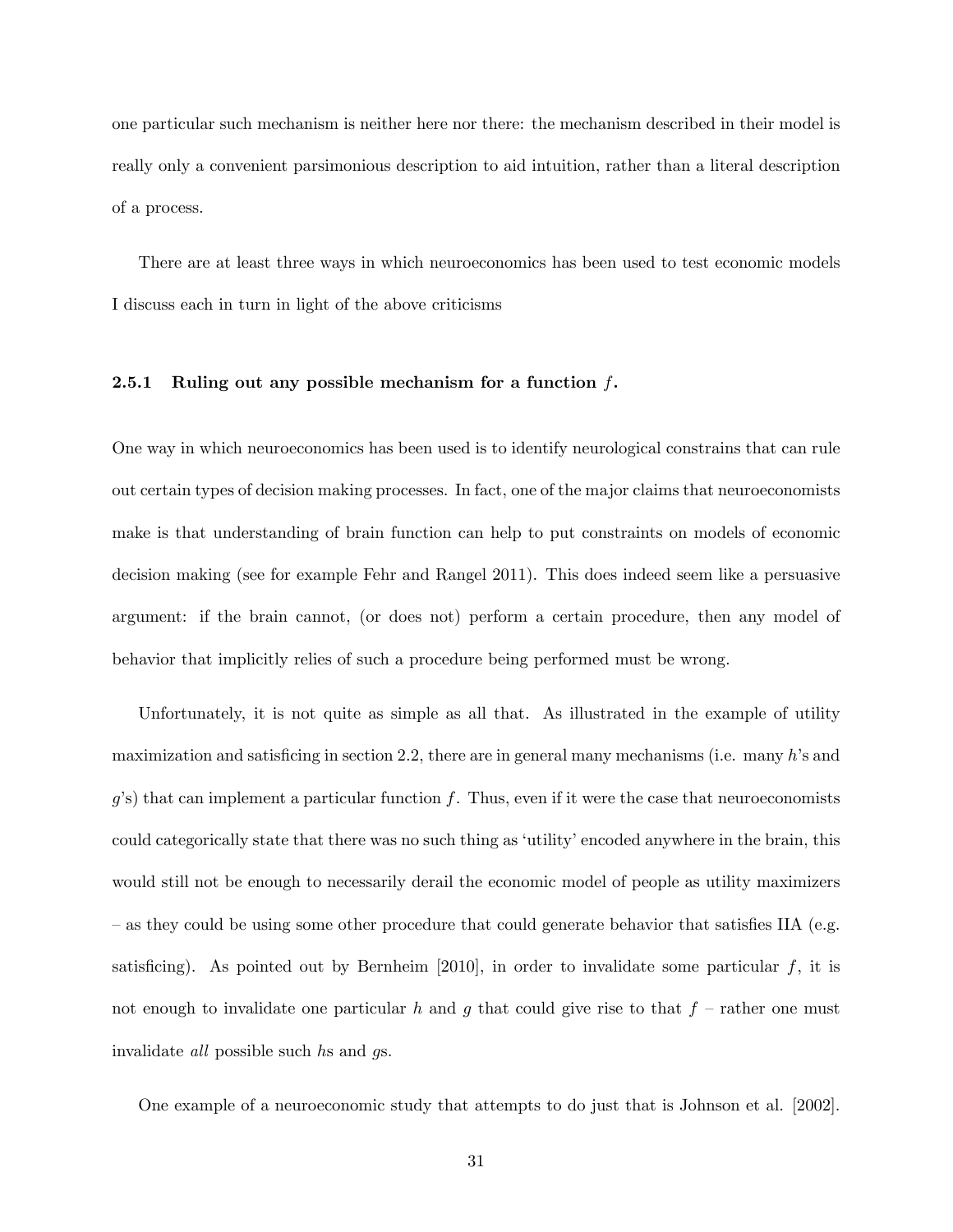This study was interested in testing the concept of 'backwards induction' - a central tenet of game theory which is important in games that take place sequentially between the players. The idea of backwards induction is that the players should solve these games 'backwards': they should first figure out what the last-moving player will do in each circumstance, then use this to figure out what the next-to-last moving player will do and so on.

In order to test the principle of backward induction, Johnson et al. [2002] used Mouselab technology to examine what information players of these type of games were gathering.<sup>27</sup> Their results showed that there were a significant number of players who, in the early stages of games looked at what could happen in the later stages of the game either only briefly or not at all. For the players that never look at the later stages of the game, the model of backwards induction simply cannot work: such players do not have the information in order to perform the backwards induction algorithm. Moreover, as a model of backward induction implies that a DM must react to information about the last stage of the game, there is no other mechanism that could generate backward induction-like results.

Does this study fall foul of the standard criticisms of neuroeconomics? If, at the end of the day, we were interested in models of choice behavior, why could we not just use behavioral data to test the model of backward induction? In my opinion, the eye tracking data is adding something here. The reason is that the interesting part of the study is not that it told us that the standard model was failing to capture behavior in the games played in the current experiment, but that it rules out an entire class of models for an entire class of games. If we observed only the behavioral data, then it *could* have been that subjects were paying attention to payoffs later in the game, but for

 $27$  Mouselab is a computer program in which relevant information is initially covered, and can only be uncovered by clicking on the relevant area of the screen with a mouse. Thus a researcher can record the information that a subject has looked at. Essentially mouselab acts as a cheaper version of eyetracking.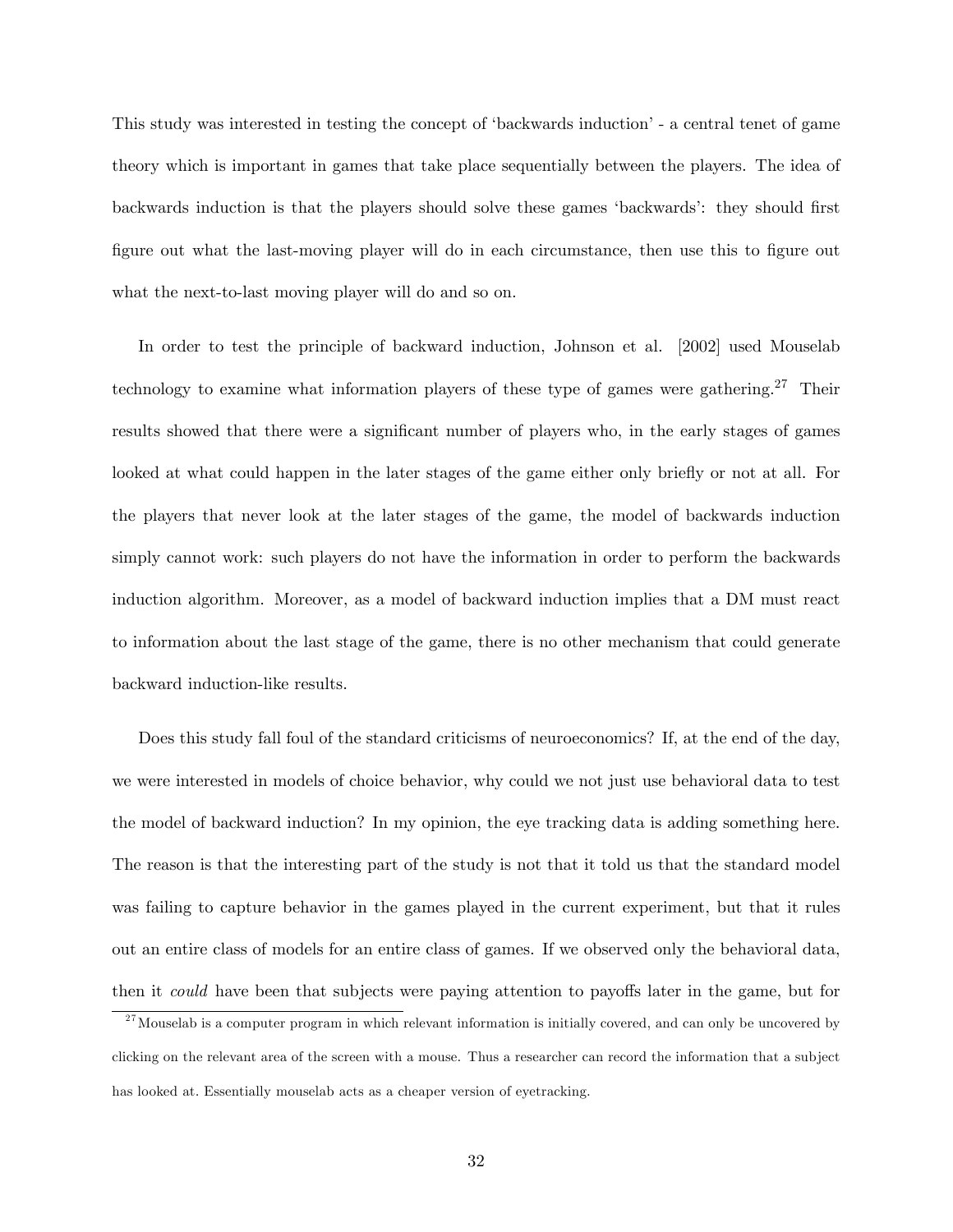the parameters chosen in this particular experiment these payoffs did not change their behavior. This admits the possibility that in other games (that looked identical in the early stages), payoffs in later stages could have changed behavior. The fact that the subjects were not even looking at this information means that no model that implies a relationship between late stage payoffs and early stage strategies is going to explain behavior in any game in this class. This is something that we could not have got from the behavioral data alone.

#### 2.5.2 Robustness/Out of Sample Prediction

Imagine that you were asked to compare two models: one taking the form of an f and the other that took the form of a  $g$  and an  $h$ . In order to test the model you have access to a limited set of observations mapping some subset of  $\bar{X} \subset X$  (the initial conditions that we are interested in) into both Y (the final outcome that we are in) and  $Z$  (some intermediate variable). In terms of the data that you have, both models are equally good at predicting the relationship between  $\bar{X}$  and Y (for example, either both f and h.g perfectly predict the mapping from  $\bar{X}$  to Y, both make the same number of errors), but g also does a good job of predicting the mapping from  $\bar{X}$  to Z, and h well predicts the relationship between  $Z$  to Y. Is it reasonable to conclude that  $q.h$  will do a better job of predicting the relationship between  $X/\bar{X}$  to Y than would f?

The answer to this question presumably depends on the priors<sup>28</sup> you have about the nature of the world, and how much weight you put on the fact that  $Z$  mediates the relationship between  $X$ and Y. However, it seems likely that, in many cases, one might prefer the model that also did a good job of predicting  $Z$  to the one that made no predictions about  $Z$ .

 $^{28}$ By which I mean the beliefs you had about the way the world works prior to having seen the results of the experiment.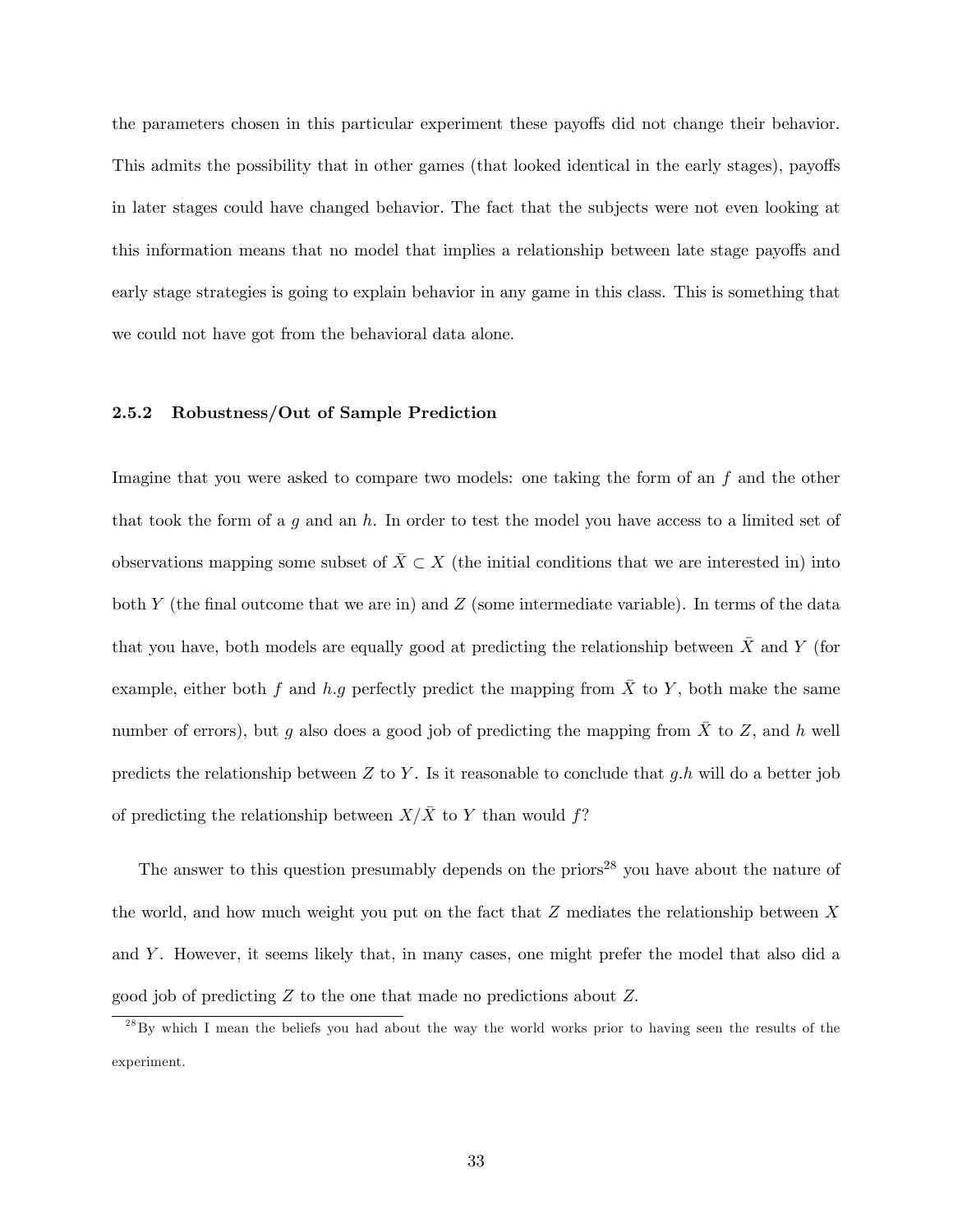Of course, in any ëreal lifeí situation, it will not be the case that any two models are exactly equivalent in their ability to predict the relationship between  $X$  and  $Y$ , making the calculation more difficult. However, this is essentially the route taken by many neuroeconomic papers. Perhaps the most famous is McClure et al. [2004]. The aim of this paper is to use neural evidence to support a particular model of intertemporal decision making: the quasi-hyperbolic discounting, or  $\beta - \delta$ model. This model, popularized by Laibson [1997], presumes (as almost all economic models do) that people discount (i.e. put less weight on) events that happen in the future. However, the  $\beta - \delta$ model introduces the additional assumption that rewards that happen in the present are special: there is more discounting between events that happen immediately and those that happen in one week's time than there is when comparing an event that happens in one week's time to one that happens in two week's time.

In order to find support for the  $\beta - \delta$  model, McClure et al. [2004] examined brain activity in experimental subjects as they made choices between rewards that would be paid with different delays. They report findings whereby choices involving rewards that would be paid immediately activated a different brain region (the striatum) than did rewards that were to be paid later (areas of the cortex). Moreover, the authors link these Öndings to previous studies that have linked the striatum to 'emotional' decision making, while the cortex has been linked with more reasoned choice. These findings were taken as evidence in support of the  $\beta - \delta$  model: the brain really did seem to be treating current rewards differently from future rewards.<sup>29</sup>

 $^{29}$ It should be noted that the neural results reported in McClure et al. [2004] are also not without criticism. A subsequent study by Kable and Glimcher [2008] suggests that the finding that future rewards appeared not to be coded in the striatum could be due to the fact that these rewards were smaller (in discounted value) than those given in the present, thus making them harder to detect. Controlling for this effect, Kable and Glimcher [2008] find that activity in the striatum encodes the discounted value of both present and future rewards in a way that predicts individual choice behavior. This once again points out the value of identifying exactly what one's model predicts for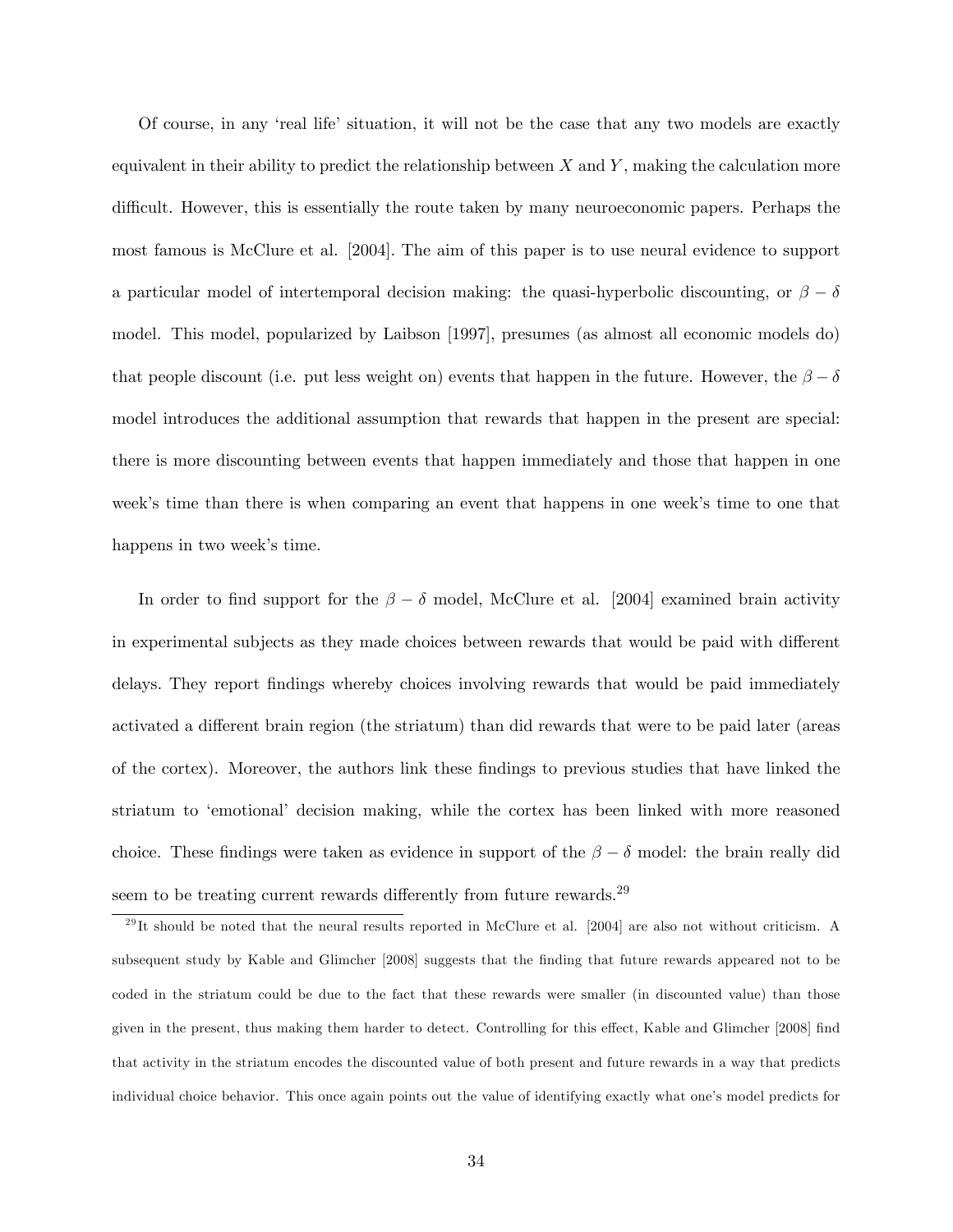Is this evidence convincing? Unfortunately, the answer probably depends on your prior beliefs before the study was run. As Bernheim [2010] points out, it is perfectly possible to construct a machine that does standard (i.e. exponential, in which each period is treated equivalently) discounting, but calculates present and future rewards in different systems. It is also perfectly possible to construct a system that does quasi-hyperbolic discounting, but evaluates present and future rewards in the same place. In other words, the neural evidence cannot be used to either prove or disprove the model of quasi-hyperbolic discounting. On the other hand, it seems perfectly reasonable to have a set of priors in which the fact that present and future rewards are evaluated in different brain regions makes a model from the quasi-hyperbolic family more likely. The difference between this study and (for example) Johnson et al. [2002], or those described in Glimcher [2010] is that the intermediate variables are harder to interpret. Put another way, it is not the case that the h and g tested in the paper are necessary or sufficient for the proposed f, just that one might make the proposed  $f$  more likely if the  $h$  and  $g$  hold.

Thus this study arguably has a reasonable answer to criticism 1: if your priors are so inclined, then their findings might make you feel more comfortable in thinking the  $\beta$ - $\delta$  model will do a good job of predicting behavior in new domains. However, it still may fall foul of criticism 2: It is not clear that the  $\beta - \delta$  model makes predictions about activity in the striatum or the cortex, so it is not clear whether these results should be taken as support for such a model or not.

At this stage, it is worth thinking again of the analogy of the computer program. In that case, it seemed very convincing that an understanding of the underlying code would allow us to make more robust predictions about how the program would operate in novel situations. Why is the case for neuroeconomists less convincing? One important difference is in the degree of information obtained here is far less that in the thought experiment about the computer. In the computer a particular data set.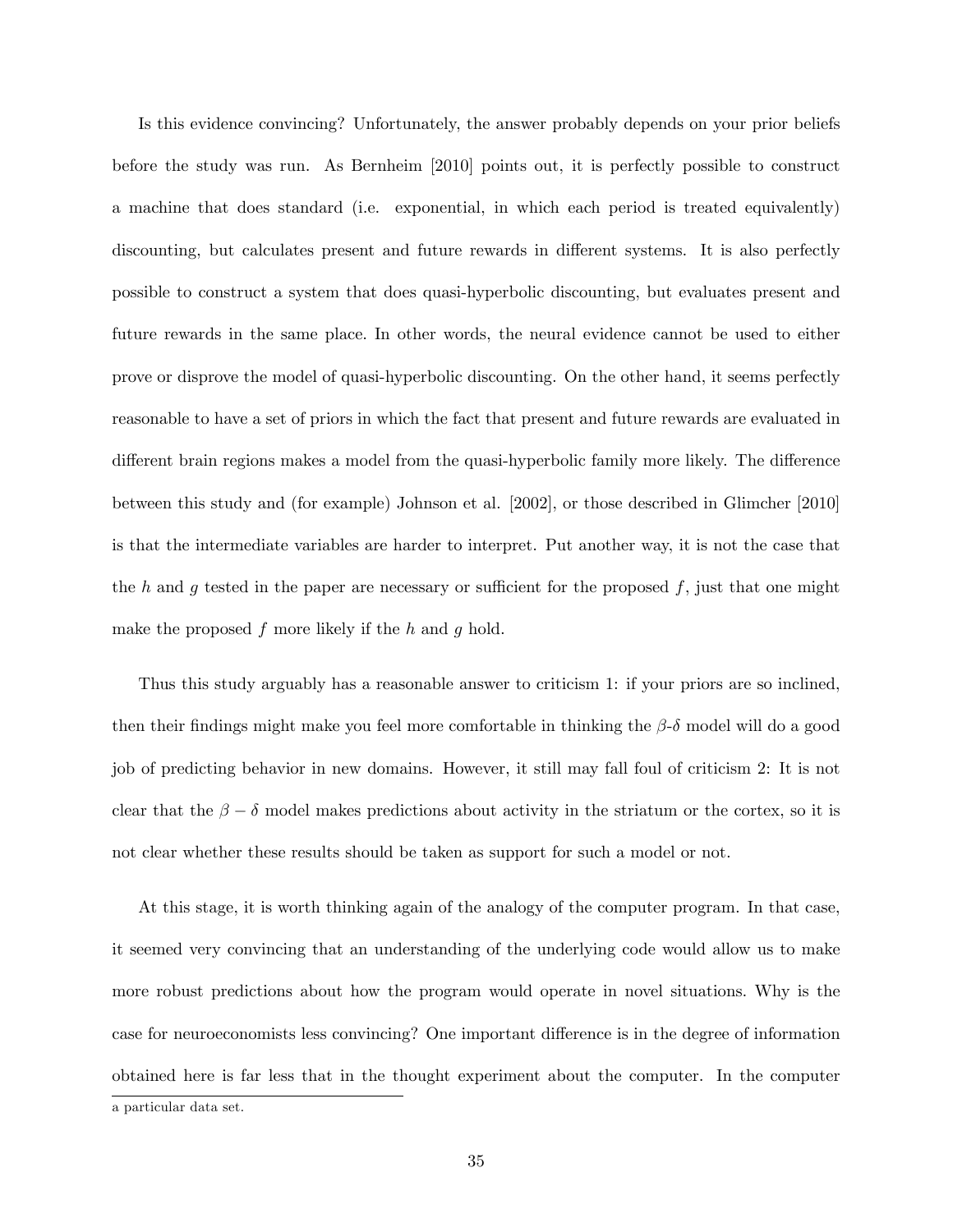program example, the assumption is that we read a complete list of the instructions contained in the program. Effectively we would learn exactly how the functions g and h would behave in any domain, allowing us to construct the function f. In the case of the McClure study above, this is not the case: we are, instead, observing the behavior of one variable in *specific* circumstances. Thus, rather than looking at the code of the computer program, we are given the opportunity to observe one of the variables it stores in memory as we type different things in to the program. Moreover, we don't know exactly what role that variable plays in the program. Finally, we do not know if the relationship between this variable and what we type in will be the same in all circumstances.

So is it possible to use neuroeconomics to 'look at the code': i..e. give a complete description of the decision making architecture in the brain? Probably not, at least in the short term: the brain is simply too complex for us to rule out the presence of other decision making mechanisms that we were unaware of, that interact with or overrule the ones we do know about. This is of course not the same as saying that neuroeconomics is not useful (for the reasons listed above and below). But it does explain why the computer program analogy is not exact.

Despite all these caveats, it seems to me to be willfully obstructive to claim that one's priors are such that it is never the case that information supporting a particular mechanistic explanation for behavior would help to persuade one of a model's out of sample properties. For example, the fact that there is evidence that valuation systems do appear to behave like those in a 'decision threshold model<sup>30</sup>. (See Glimcher [2010] and Fehr and Rangel [2011]), does increase the probability I place on this class of models being able to explain behavior in novel situations.

It is also worth noting that an understanding of process is considered vital to the ability to  $30$  i.e. models in which informative signals about the quality of available alternatives is aggregated over time until the perceived quality of one goes above some threshold - see Busemeyer and Townsend [1993] for a review.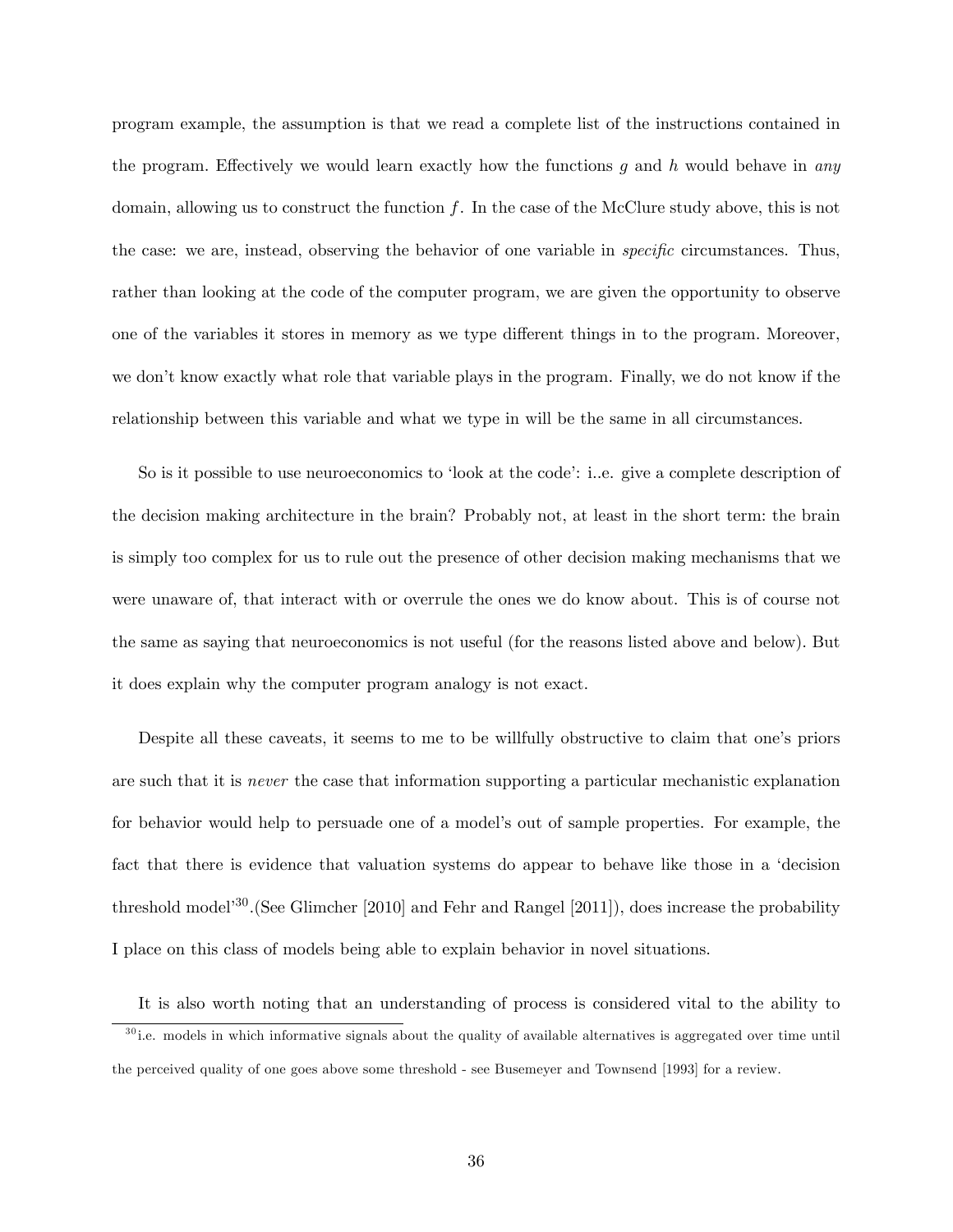generate out of sample predictions in other areas of economics - most notably macroeconomics. In fact, the famous 'Lucas Critique' [Lucas 1976] can be seen as making precisely this point. Essentially, the gist of Lucas's critiques is that estimated reduced form $31$  relationships between macroeconomic variables (for example unemployment and the interest rate) estimated on historical data may tell us nothing about how these variables might react to changes in policy (e.g. a change in the interest rate regime). The reason is that the parameters we estimate may be regime specific: without a model of *why* two variables are related, be don't know whether the relationship will change when we change some other feature of the environment. Thus, a model that captures the process by which (say) interest rates affect unemployment is seen as vital - 'as if' models will not do - and such models will certainly expected to be able to predict important patterns in variables beyond those that are directly of interest. While this attitude may in part be due to the fact that macroeconomists are constrained in the experiments that they can run (and so the data that they can collect), I still believe that most would find a deliberate agnosticism about process to be surprising.

#### 2.5.3 Mapping economic behavior to different brain areas.

Perhaps the most common form of neuroeconomic research is the most difficult to defend from our two criticisms: studies that take a particular type of behavior and show that the exhibition of this behavior is correlated with behavior in a particular brain area. These results have been shown for risk aversion and ambiguity aversion [Levy et al 2010; Hsu et al 2005], discounting [Kable and Glimcher 2008], loss aversion [Tom et al., 2007] and charitable giving [Hare et al. 2010] to name but a few. Most of these studies additionally show that the strength of activation in a particular

 $31$  i.e. purely statistical relationships that are not based on any theory about why different variables are related to each other.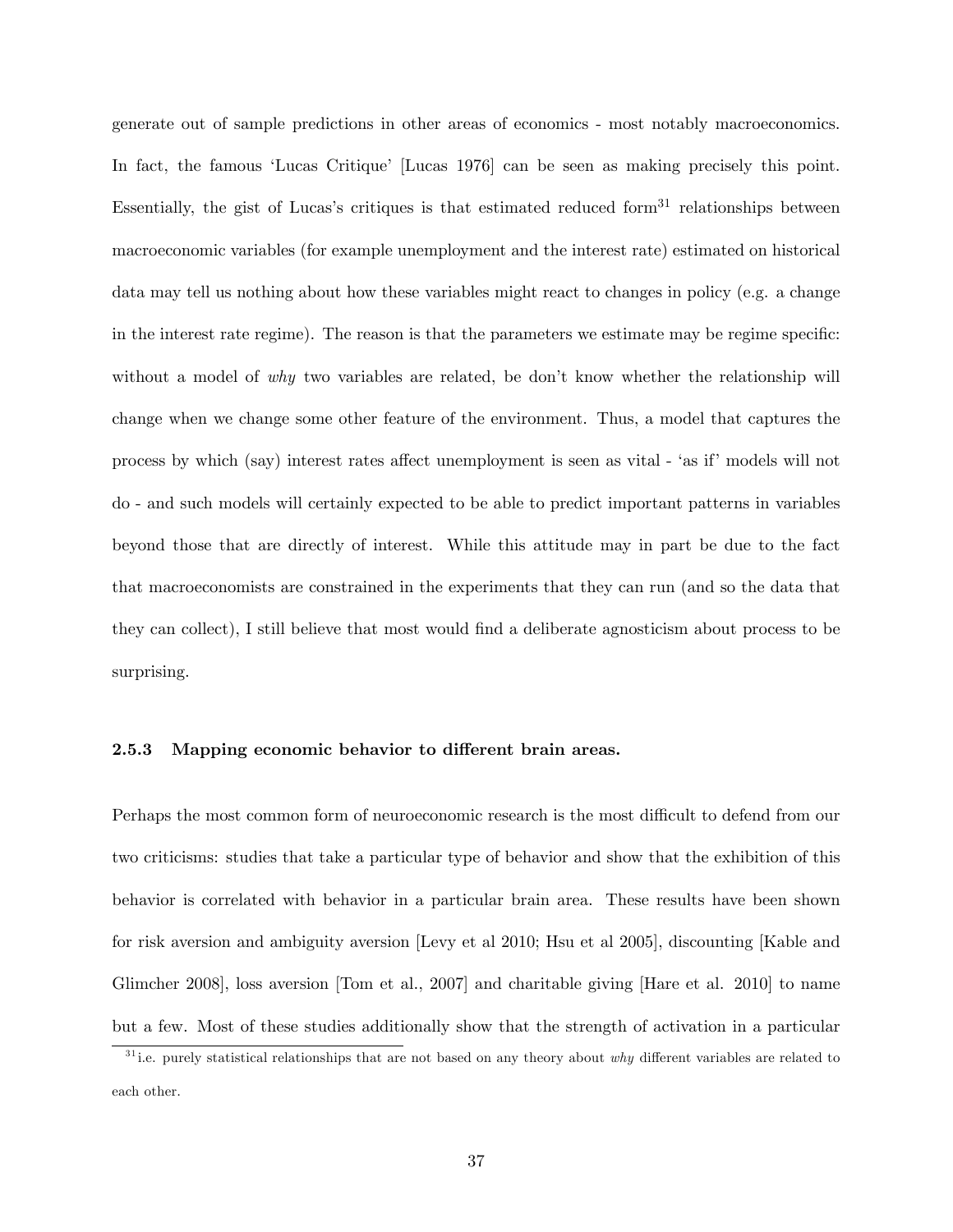region is related (across subjects) to the degree to which the behavioral trait in question is exhibited (sometimes called the neurometric/psychometric match).

These studies are clearly useful for the project of understanding the biological processes that underlie economic choice. However, do they also have value in testing existing models of behavior, and if so, what is it? Presumably it cannot be in merely showing that stimuli that lead to different actions are treated differently by the brain: anyone who subscribes to the 'affective' (i.e. that the brain creates behavior) view of neuroscience would simply assume this to be true. It must therefore be to do with the *location* of these activations. Imagine that we could pinpoint a specific piece of brain tissue that was in some way 'responsible' for a particular type of behavior. What good would this do us? Two things that we could learn are:

- 1. That two types of economic behaviors are related to the same area of brain tissue (for example loss aversion and ambiguity aversion are both related to amygdala activation)
- 2. That a particular type of economic behavior is related to an area of the brain that we know something about from previous research (for example accepting unfair offers in trust games is related to activity in the insula, which also activates in response to disgusting stimuli)

In principle, both of these types of finding could be useful - but not as a way of testing a particular model of choice. The fact that a particular brain area responds ambiguous choices differentially to risky ones does not make ambiguity aversion any more of a real phenomena than does the underlying choice data telling us that ambiguous and risky prospects are treated differently. Similarly, failure to find such an area would not tell us that ambiguity aversion should be ignored. As such, this approach falls foul of both of the potential criticisms levelled at neuroeconomics: it does not tell us anything new about choice, and it also treating economic models too literally.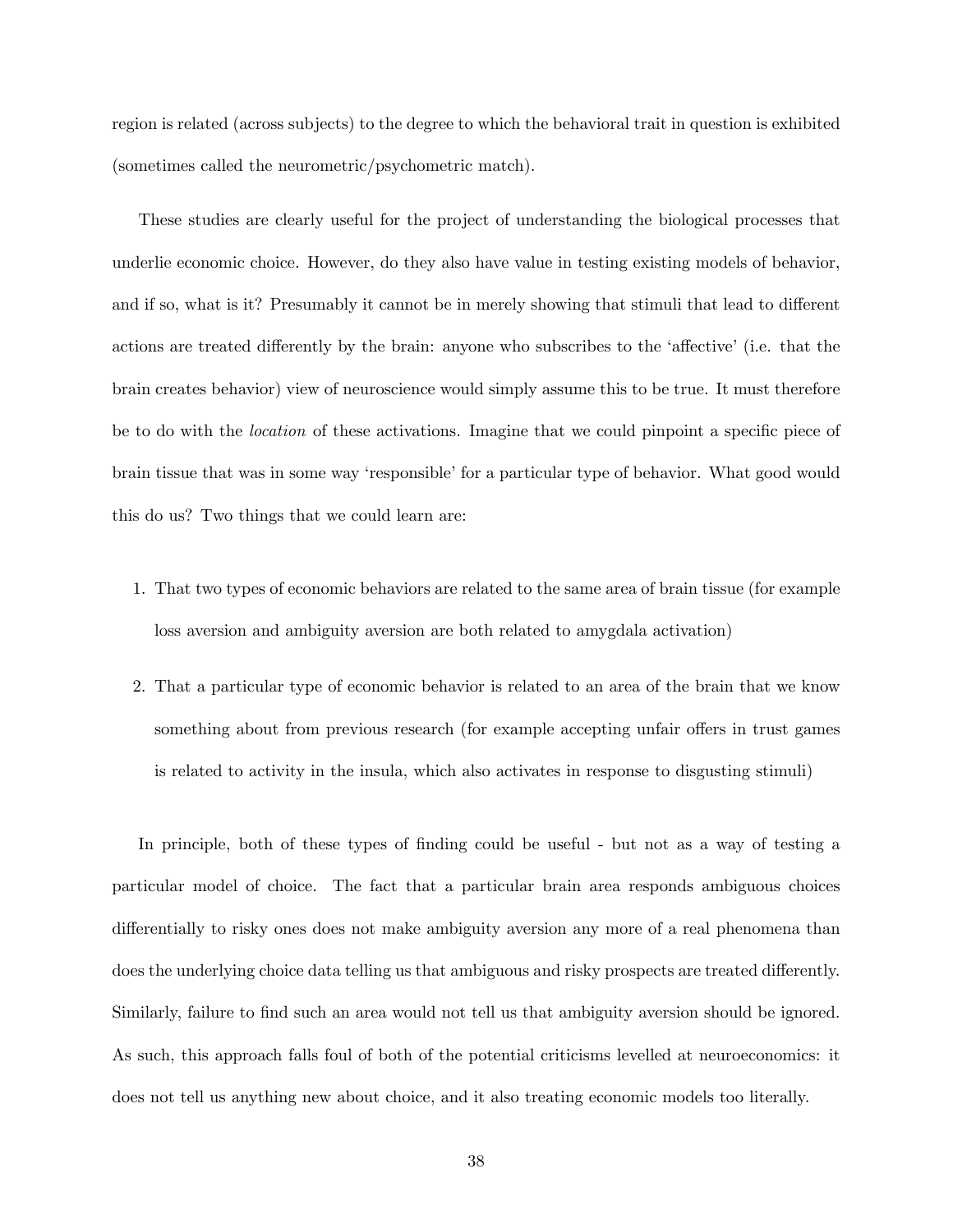There is also a practical reason for not concluding from such finding that 'loss aversion and ambiguity aversion are caused by the same brain process' or that 'rejection of unfair offers is caused by disgust'. (Almost) invariably, these studies rely on fMRI data in order to draw these conclusions, and the spacial resolution of fMRI scanners is not very good. Thus the area identified as being related to (for example) loss aversion is big enough to contain many millions of neurons, each of which may be involved in different types of activity. Thus, the list of behaviors that may ëresideí in the same brain area as loss aversion could be extremely long. One should beware of studies that cherry pick from such a list.

There is, however, potentially a role for such findings in 'inspiring' new models of choice in the manner discussed in section 2.4.1. The finding that the same area of the brain is responsible for loss aversion and ambiguity aversion might encourage one to consider models of choice that had both of these behaviors generated from the same process. Put another way, such data may cause us to question whether the economic 'kinds' that we have developed are the right ones. It could be that some behaviors that we currently model separately should in fact be modelled together (or visa versa). Similarly, finding that the brain area that responds to unfair offers also responds to other disgusting stimuli might inspire one to pursue models of this class. This might be particularly useful if we had some a priori understanding of how 'disgust' works. However, this is again very different from using the neurological data as a test for a particular model of choice.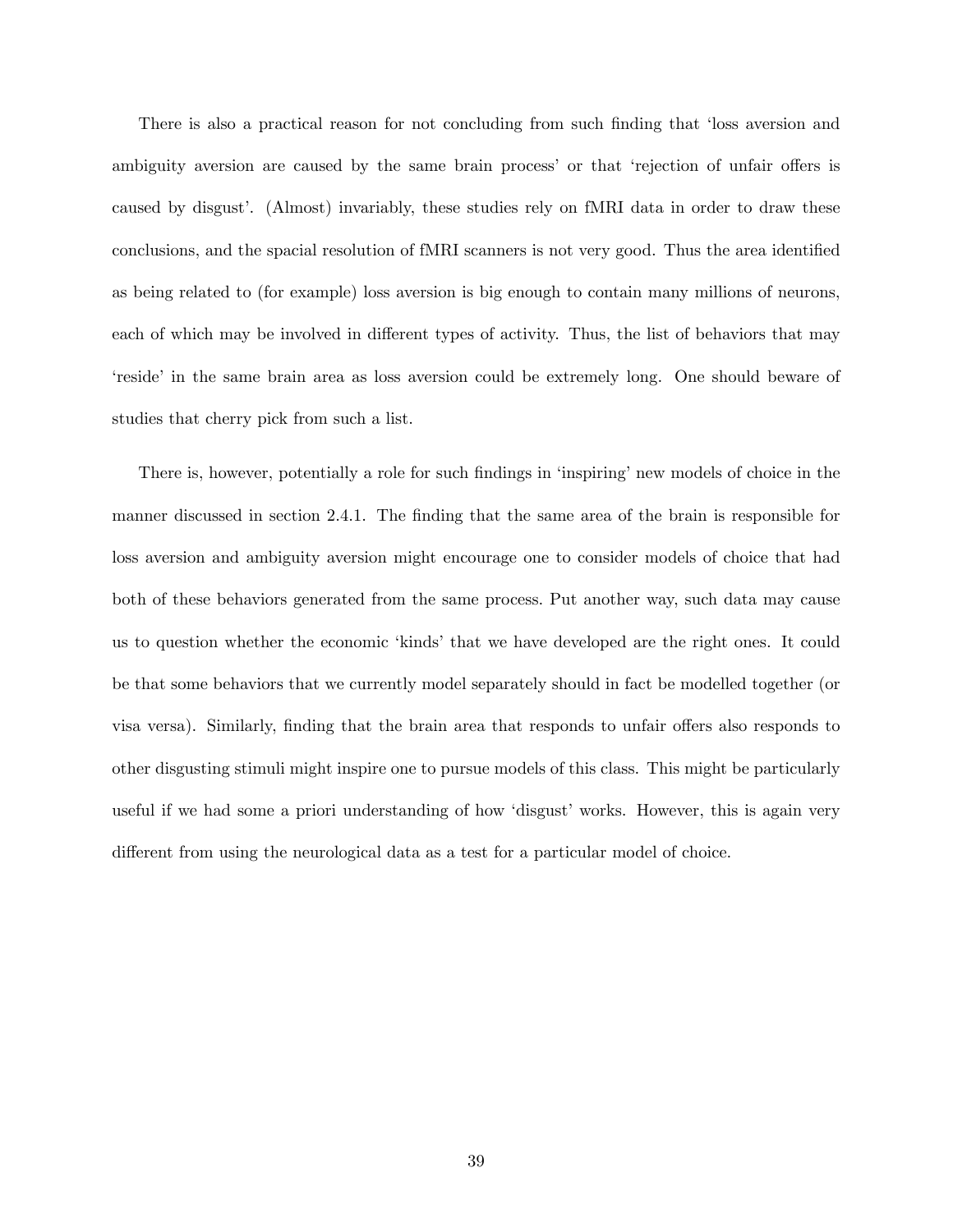# 3 Axiomatic Modeling<sup>32</sup>

The article so far has discussed the potential of neuroeconomics to help in constructing models of economic decision making, and the potential pitfalls. One theme that runs through this is the need to be precise about what a particular model implies for a particular data set. This can be a challenging exercise when the models in question have unobservable, or latent elements. These elements can be very useful in developing an intuitive sense of how a system might be working, but do throw up empirical challenges. In this section I trace out a particular approach to this problem that has proved helpful within economics: the use of axioms to characterize the observable implications of a model.

We have already come across an example of axiomatic modelling in section 2.2 when we looked at the behavioral implications of utility maximization. The starting point of this (and most other axiomatic) endeavours consisted of two things: a data set (in this case the choices that people made from different choice sets), and a model that was designed to explain that data set (utility maximization), which we would like to test. What made this exercise difficult was the fact that we did not to get to observe a key element of the model (we did not get to observe the utilities of different objects.

As I described in the example, there are two ways one could proceed from this point. The first (which I will call the standard approach) is to make some assumptions about the nature of utility in order to effectively make utility observable. For example we could assume that (if people were choosing between foodstuffs) they preferred more calories to less, so calories were the same as utility. Under this assumption, testing the utility maximization model is easy: we simply test

<sup>&</sup>lt;sup>32</sup>This section of the chapter is based on the chapter 'Axiomatic Neuroeconomics' which appeared in 'Neuroeconomics, Decision Making and the Brain' [2008] edited by Glimcher, Camerer, Fehr and Poldrak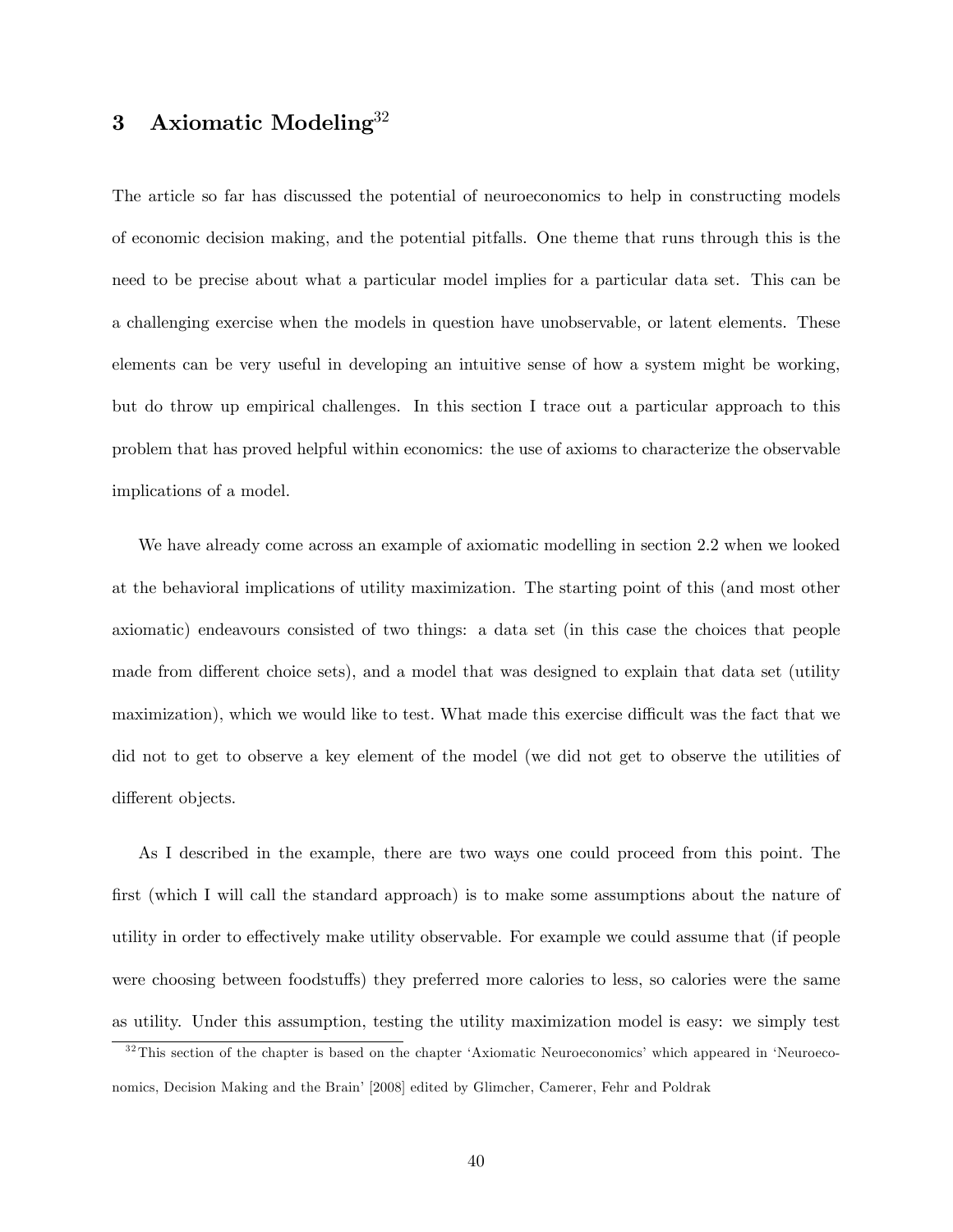whether people choose the highest calorie option from each available choice set. However, there is a cost: if our model fails to predict the data, then we cannot rule out utility maximization as a model: all we can say is that calories do not work as utilities. It may be that people are in fact utility maximizers - it is just that they have a different utility function.

It was this criticism that lead to the development (initially by Samuelson [1938]) of an alternative approach, which I will call the axiomatic approach. Here, the question is to ask whether there exists any utility function that can explain a particular data set. In other words, one identifies patterns of data that cannot be explained by any utility functions, and those for which there is some utility function, the maximization of which could explain the data. The downside of this approach is that it can be more difficult, but the up side is that, if we can identify such patterns, then we can test the implications of the model of utility maximization itself - rather than the implications of utility maximization and that the assumption that the utility function takes some particular form.

In the case of utility maximization, we identified the relevant condition - the Independence of Irrelevant Alternatives, or IIA. This condition is necessary for utility maximizing: if someone is maximizing a utility function, then they must obey IIA. It is also sufficient for utility maximization: if an individual's choices satisfy IIA, then they are acting like a utility maximizer for *some* utility function. The necessity and sufficiency of IIA is a powerful result: it means that testing the assumption of utility maximization is the same thing as testing IIA.

In fact, the axiomatic approach (if done properly) will tell us more than this: it will tell us how precisely we can define the unobservables in our model - in this case utility. Specifically, we can ask the following question: if a DMís choices satisfy IIA we know that there is a utility function that will explain the data, but is this utility function *unique*? The answer is no: any utility function that maintains the same ordering will do the job. Technically speaking, utility is defined only up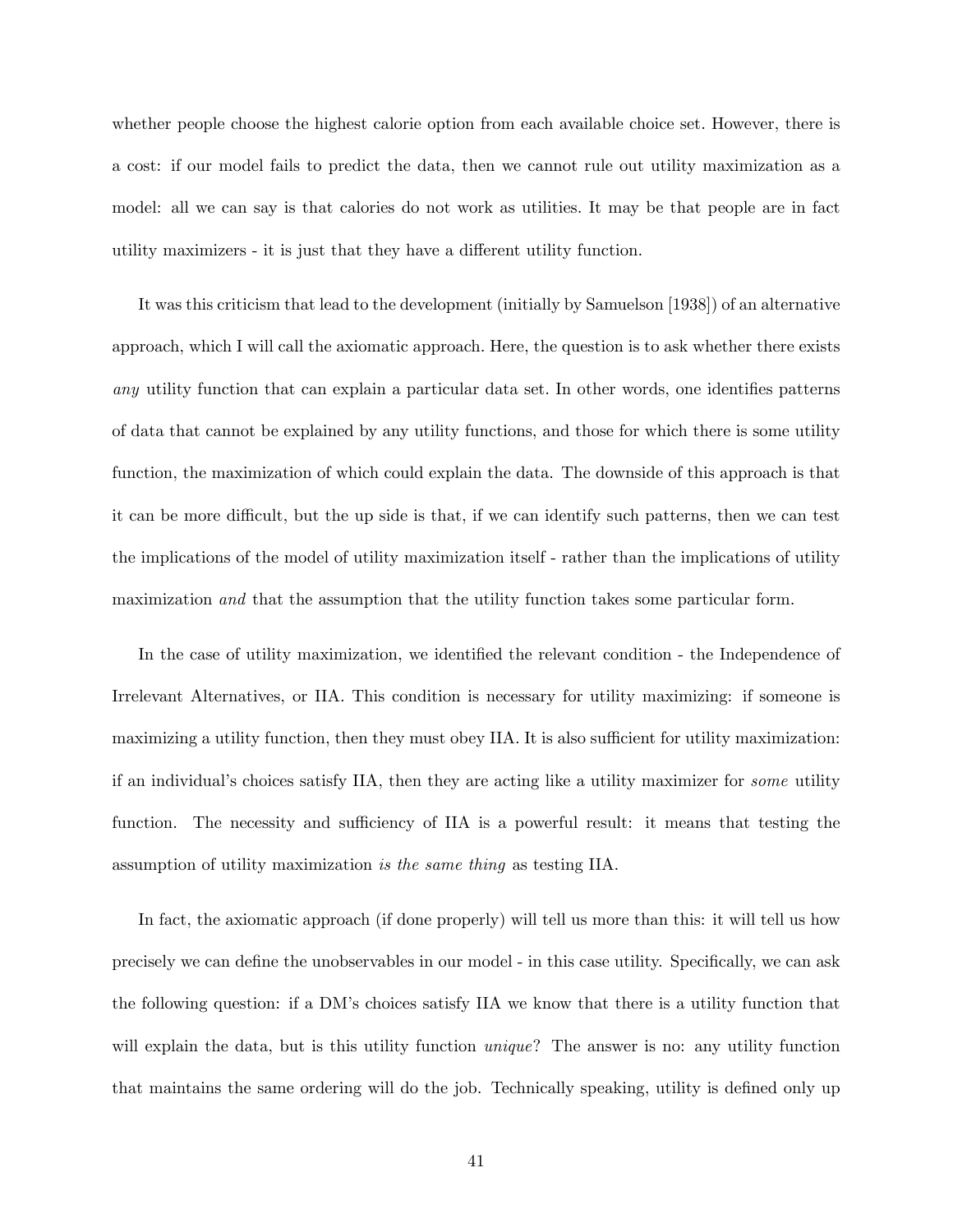to a strictly positive monotone translation. There is therefore no point in arguing whether the utility of object x is twice that of object y, or only  $10\%$  more: there are utility functions with both characteristics that will represent choice just as well.

A further benefit of the axiomatic approach is that it provides identification of the parameters in a representation with a particular type of behavior. In the case of utility maximization, the identification of the utility function with behavior is relatively straightforward - we know that object x has higher utility than object y if and only if x was chosen when y was available. However, in other cases, identification may be more subtle - for example in choice amongst risky alternatives the decision theoretic approach tells us that people's attitude to risk is governed by the curvature of the utility function.

Summarizing this discussion, are at least four potential advantages of the axiomatic approach.

- 1. It allows one to test an entire class of models at one go. Remember that in the standard approach, one has to guess a particular utility function and test that (or, more generally, one could assume that utility was a function of certain characteristics of the objects of choice and estimate the relevant parameters). However, the resulting test is always going to be a joint test of the assumption that the DM is a utility maximizer and the particular assumptions made about utility.
- 2. The axiomatic approach derives the exact  $-$  i.e. necessary and sufficient  $-$  conditions for a particular model for a particular data set. This is in particular useful for understanding when different models make different predictions. Remember the case of utility maximization and satisficing from section  $2.2$  - the axiomatic approach told us that there was no point in trying to test between these two models if the data one had was choices from choice sets the implication of both models was the same.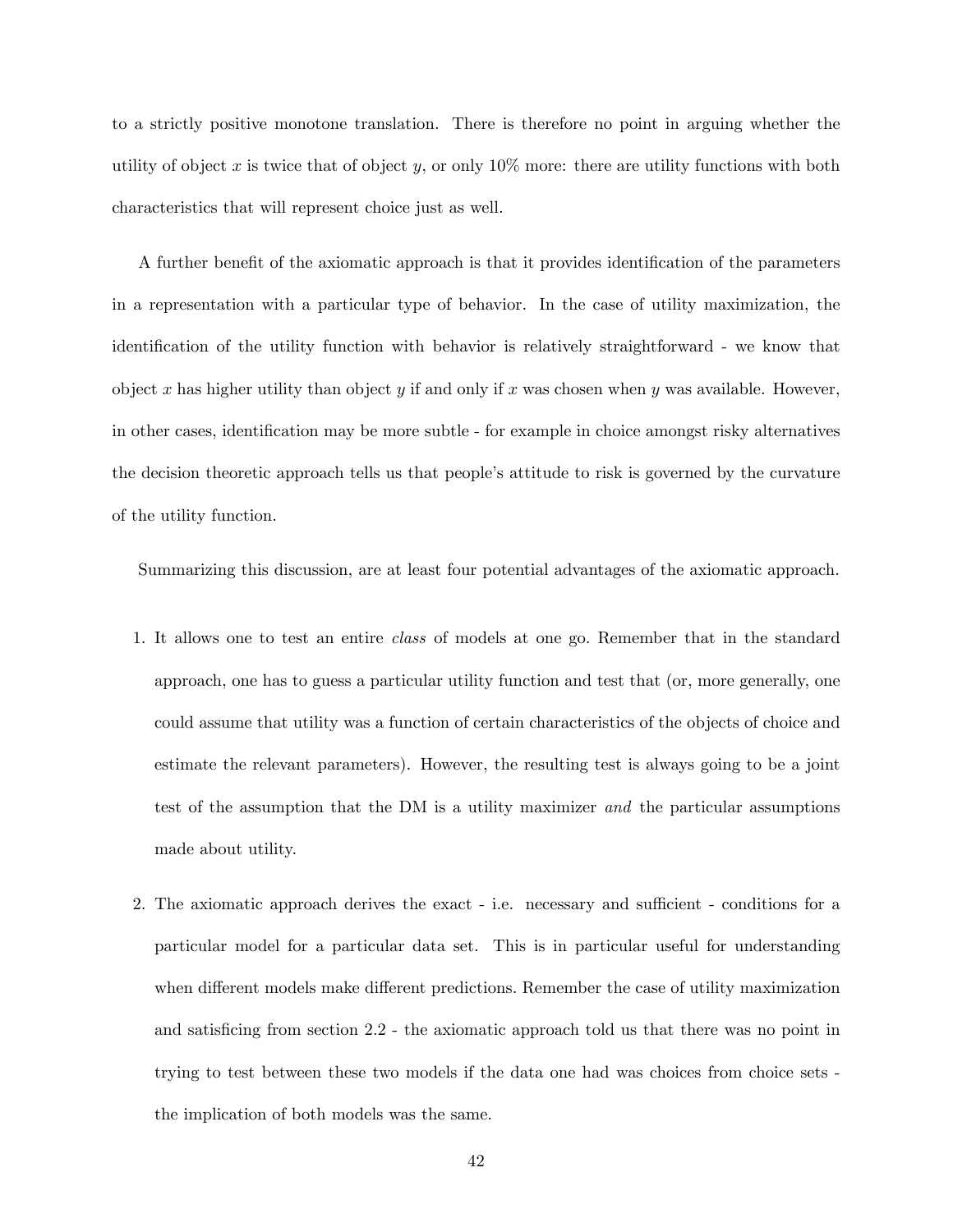- 3. The axiomatic approach tells us how ëseriouslyí to take the unobservable variables in our model. In the axiomatic approach, these unobservable variables are outputs of, rather than inputs to the modelling process. Rather than assuming some definition of utility and testing the resulting model, we ask if there is any definition of utility that works, then extract information about utility from choices. As we discussed above, in the model of utility maximization, choices can only provide us with ordinal, not cardinal information about utility.
- 4. It tells us how to identify different parameters in the representation with different behaviors.

This is, of course, not to say that this is the only approach one could take: clearly, neuroscientists, economists and psychologists have used a variety of methods to test their models, including those with unobservable variables. However, it seems that the clear messages that axioms offer does have particular appeal in the world of neuroeconomics for two reasons. First, the key innovation of neuroeconomics is an extension of the data on which one can test their models, increasing the importance of understanding the precise relationship between a model and its testable predictions. Second, the interdisciplinary nature of the discipline can lead to confusion of precisely what is meant by particular concepts. The axiomatic approach makes it precise exactly what is meant by utility, beliefs, rewards, and other such latent variables.

Furthermore, note that it is not the case, as sometimes claimed, that axiomatic systems are too precise to ever capture something as messy and noisy as biological system. As the above discussion highlights, axioms allow us to be less precise, or to make fewer assumptions, when testing a model: one can test whether people maximize *some* utility function, rather than being specific about the nature of that utility function. One issue with the axiomatic approach is that it does generally provide a very strict test of a model: either an axiomatic system is violated or it not, and so a single bad observation can lead to the rejection of an entire model. This is clearly problematic if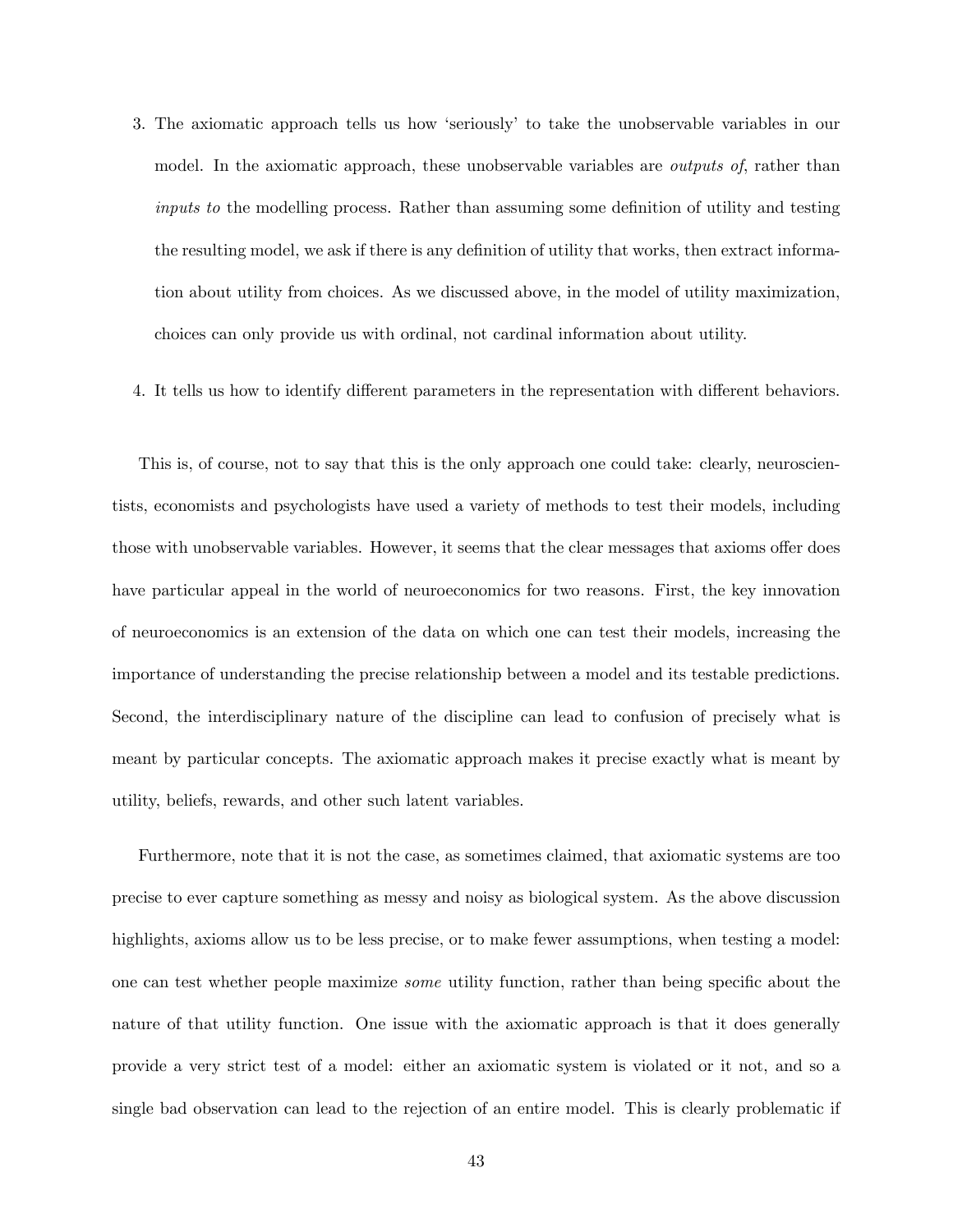ones data is noisy, for example due to measurement error. But then this would also be true of standard modeling techniques, if one did not allow for some form of error process. The question of how to test axiomatic models in the presence of errors is an active one within economics (see for example Echenique et al [2011]).

# 4 Axioms and Neuroeconomics: The Case of Dopamine and Reward Prediction Error

The axiomatic approach can be applied just as easily to neuroscientific/neuroeconomic models and data as it can to standard economic models and data. I demonstrate this using and example of my recent work<sup>33</sup> on the *reward prediction error* model (RPE) - the most well-developed model the function of the neurotransmitter dopamine.<sup>34</sup> Broadly speaking, the RPE model states that tonic dopamine activity encodes the difference between how rewarding an event is, and how rewarding it was expected to be. It is therefore based on such intuitive concepts as rewards and beliefs (i.e. expectations of the rewards that is likely to be obtained in a particular circumstance). Yet as in the case of utility theory, these are not directly observable. Commodities and events do not come with readily observable 'reward' numbers attached. Neither are beliefs subject to direct external verification. Rather, both are latent variables whose existence and properties must be inferred from a theory fit to an experimental data set.

Neuroscientists have long thought that dopamine is associated with 'reward'. Initially, it was thought that dopamine encoded reward, or hedonia directly. This hypothesis came about from the fact that dopamine positively responded to rewarding events - such as receiving liquid when thirsty,

 $33$ See Caplin and Dean [2008] and Caplin et al. [2010].

 $34A$  neurotransmitter is a substance that transmits information from one brain cell to another.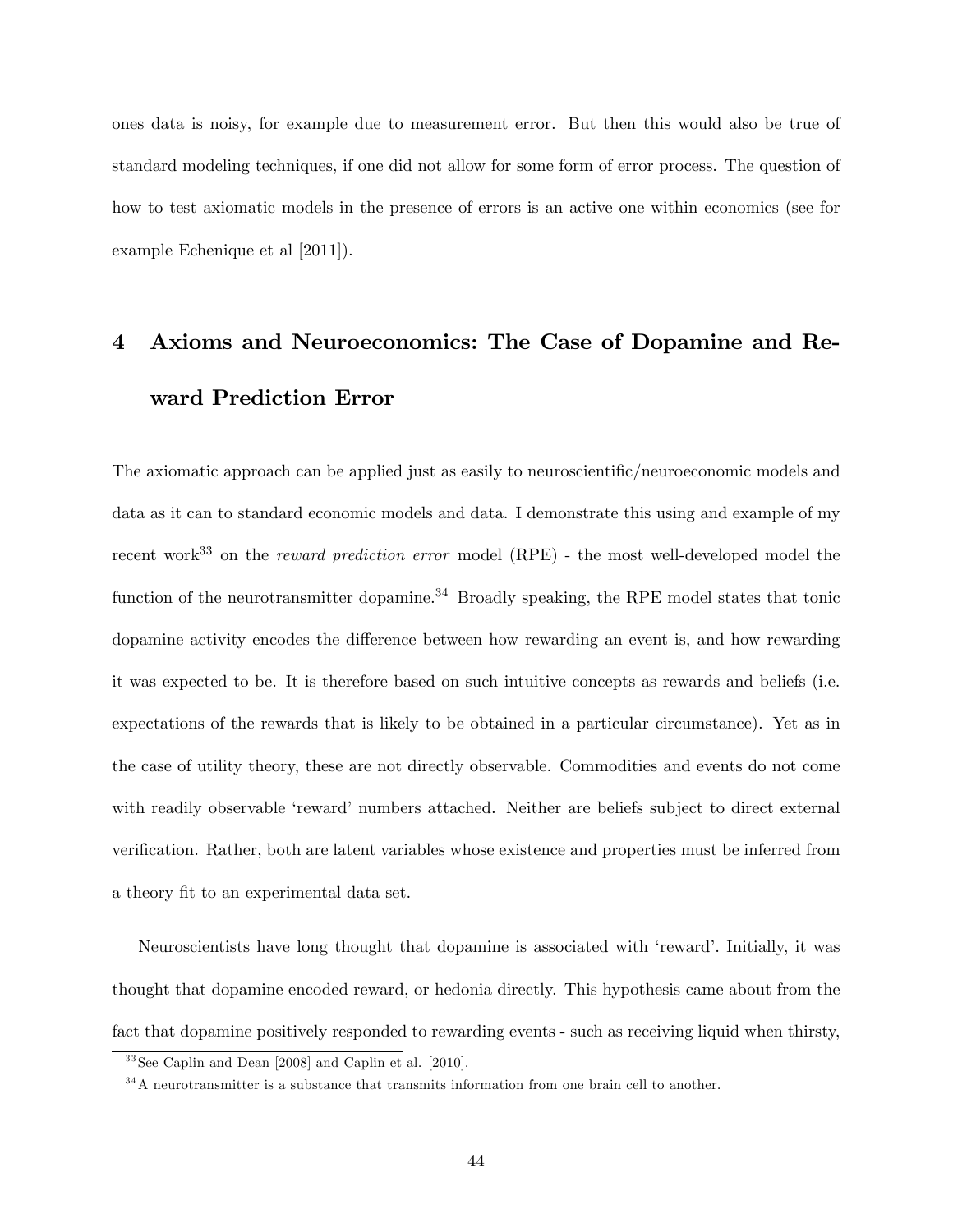food when hungry and so on. (see for example Olds and Milner [1954] and Kiyatkin and Gratton [1994] as well as Gardner and David [1999] for a review). The simple hypothesis of "dopamine as reward" was spectacularly disproved by a sequence of experiments highlighting the role of beliefs in modulating dopamine activity: whether or not dopamine responds to a particular reward depends on whether or not this reward was *expected*. This result was first shown by Schultz et al. [1993] and Mirenowicz and Schultz [1994]. The latter study measured the activity of dopaminergic neurons in a thirsty monkey as it learned to associate a tone with the receipt of fruit juice a small amount of time later. Initially (i.e. before the animal had learned to associate the tone with the juice), dopamine neurons fired in response to the *juice* but not the *tone*. However, once the monkey had learned that the tone predicted the arrival of juice, then dopamine responded to the tone, but now did not respond to the juice. Moreover, once learning had taken place, if the tone was played but the monkey did not receive the juice then there was a "pause" or drop in the background level of dopamine activity when the juice was expected.

These dramatic findings concerning the apparent role of information about rewards in mediating the release of dopamine led many neuroscientists to abandon the hedonic theory of dopamine in favor of the RPE hypothesis: that dopamine responds to the difference between how "rewarding" an event is and how rewarding it was expected to be.<sup>35</sup> One reason that this theory has generated so much interest is that a reward prediction error of this type is a key algorithmic component of reward prediction error models of learning: such a signal is used to update the value attached to different actions. This has led to the further hypothesis that dopamine forms part of a reinforcement

<sup>&</sup>lt;sup>35</sup>The above discussion makes it clear that reward is used in a somewhat unusual way. In fact, what dopamine is hypothesised to respond to is effectively unexpected changes in lifetime 'reward': dopamine responds to the bell not because the bell itself is rewarding, but because it indicates an increased probability of future reward. We will return to this issue in section 4.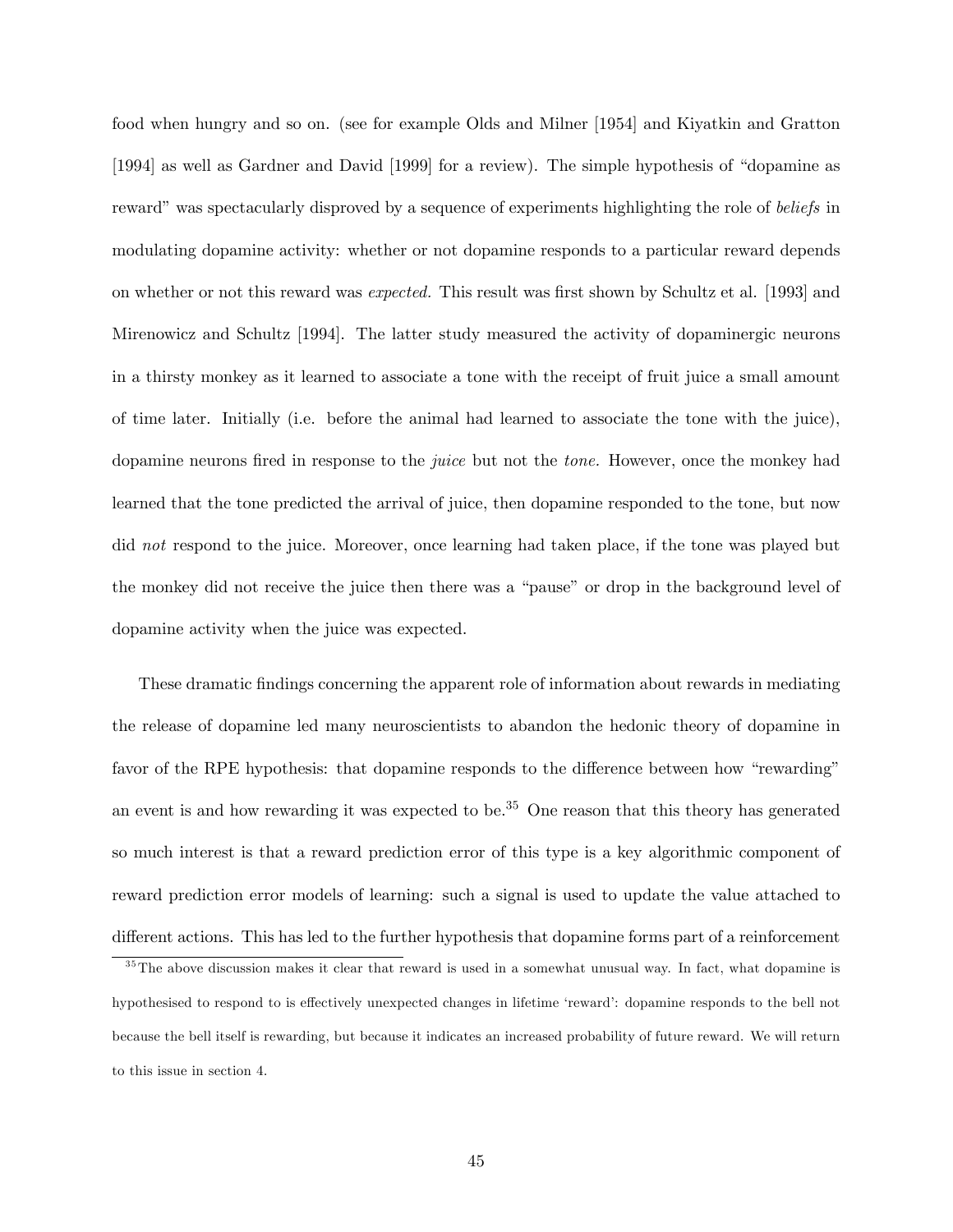learning system which drives behavior [see for example Schultz, Dayan, and Montague 1997].

The RPE hypothesis is clearly interesting to both neuroscientists and economists. However, as with the utility maximization model it is based on variables that are not directly observable -specifically 'beliefs' and 'rewards'. We therefore have a choice as to how to test this model. The standard approach that we have previously defined requires picking a specific definition of 'reward' and 'belief', and testing the resulting model.  $36$  However, an alternative is to use the axiomatic approach and ask the question: for a particular data set, under what circumstances does there exist some definition and belief and reward such that the data is explained by the resulting RPE model. In other words, what restrictions does the RPE model place on a particular data set without any additional assumptions? If there are no restrictions, then the theory is vacuous. If there are restrictions, are the resulting predictions verified?

Caplin and Dean [2007] take an axiomatic approach to testing the RPE hypothesis. Our axioms enable us to characterize the entire class of RPE models in a simple, non-parametric way, therefore boiling the *entire class of RPE models* down to its essential characteristics. The axioms tell us exactly what such models imply for a particular data set - nothing more and nothing less. Hence our tests are weaker than those proposed in the traditional way of testing the RPE hypothesis described above. We ask only whether there is some way of defining reward and expectations so as to make the RPE model work. The traditional model in addition demands that rewards and beliefs are of a certain parametric form. Our tests form a basic minimal requirement for the RPE

 $36$ This is the approach that has generally been taken by neuroscientists. 'Reward' is usually assumed to be linearly related to some ëgood thingí, such as fruit juice for monkeys, or money for people. Beliefs are usually calibrated using a temporal difference model. Using this method, for any given experiment, one can generate a time series of 'reward prediction errorí, which can in turn be correlated with brain activity. This is the approach taken in the majority of studies of dopamine and RPE (see for example. Montague and Berns [2002], Bayer and Glimcher [2005], Bayer, Lau and Glimcher [2007], O'Doherty et al. [2003, 2004], Daw et al [2006] and Li et al. [2007]).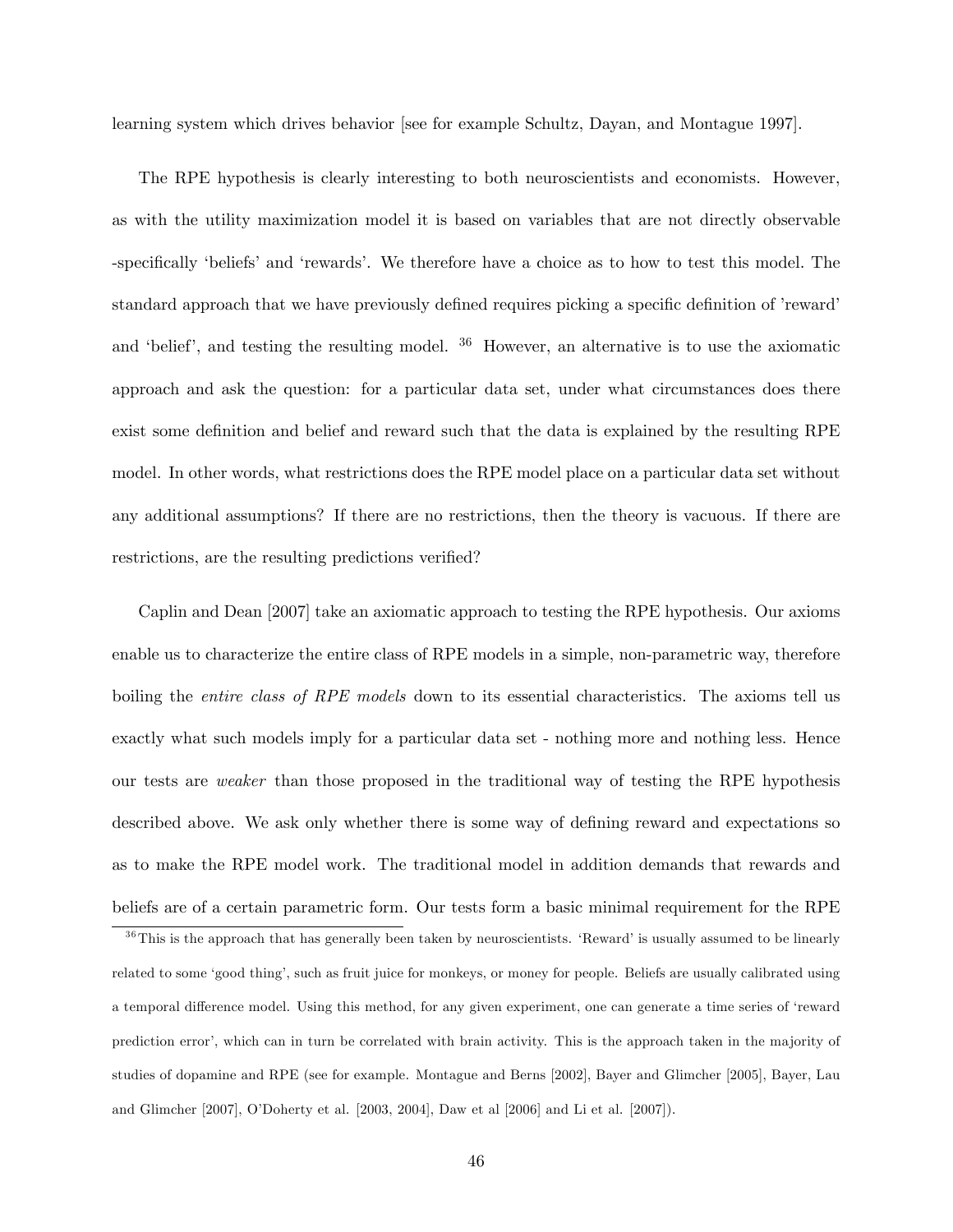model. If the data fails our tests, then there is no way that the RPE model can be right. Put another way, if brain activity is to satisfy any one of the entire class of models that can be tested with the 'standard' approach, it must also satisfy our axioms. If dopaminergic responses are too complicated to be explained by our axioms, then a fortiori they are too complex to be fit using standard models of reward prediction error learning.

In order to provide the cleanest possible characterization, we develop the RPE model in the simplest environment in which the concept of a reward prediction error makes sense. The agent is endowed a lottery from which a prize is realized. For example, in the experimental test of these axioms that we ran in Caplin, Dean, Rutledge and Glimcher [2010] (henceforth CDRG), experimental subjects were given lotteries where they had some probability of winning \$5 and some probability of losing \$5. We observe the dopaminergic response when each possible prize  $z$  is realized from lottery p, (so whether or not they won or lost \$5 from the lottery) as measured by the dopamine release function. In the CDRG experiment, we used fMRI to measure activity in an area of the brain known as the nucleus accumbens to proxy for dopamine activity. A formal definition of the theoretical data set we consider is contained in the box below.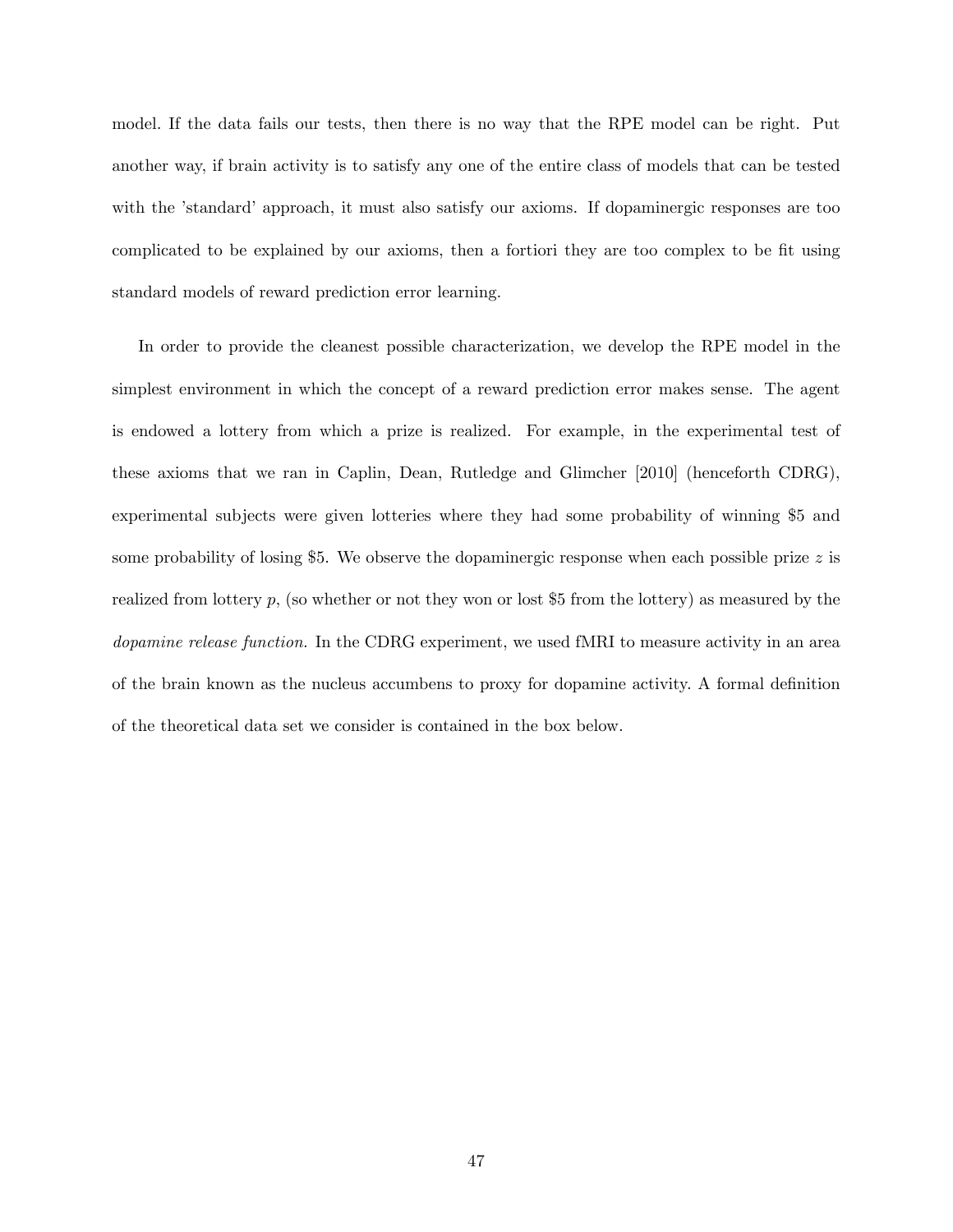**Definition 1** The set of prizes is a metric space Z with generic element  $z \in Z$ .<sup>a</sup> The set of all simple lotteries (lotteries with finite support) over Z is denoted  $\Lambda$ , with generic element  $p \in \Lambda$ . We define  $e_z \in \Lambda$  as the degenerate lottery that assigns probability 1 to prize  $z \in \mathbb{Z}$  and the set  $\Lambda(z)$  as all lotteries with z in their support,

$$
\Lambda(z) \equiv \{ p \in \Lambda | p_z > 0 \}.
$$

The function  $\delta(z, p)$  defined on  $M = \{(z, p)|z \in Z, p \in \Lambda(z)\}\$  identifies the dopamine release function,  $\delta : M \to \mathbb{R}$ .

**Definition 2** A dopamine release function  $\delta : M \to \mathbb{R}$  admits a **dopaminergic reward predic**tion error (DRPE) representation if there exist a reward function  $r : \Lambda \to \mathbb{R}$  and a function  $E: r(Z) \times r(\Lambda) \to \mathbb{R}$  that:

1. **Represent** the DRF: given  $(z, p) \in M$ ,

$$
\delta(z,p) = E(r(e_z),r(p)).
$$

- 2. Respect dopaminergic dominance: E is strictly increasing in its first argument and strictly decreasing in its second argument.
- 3. Satisfy **no surprise constancy**: given  $x, y \in r(Z)$ ,

$$
E(x, x) = E(y, y).
$$

 ${}^a$ A metric is a measure of the distance between the objects in the space.

The RPE hypothesis hinges on the existence of some definition of "predicted reward" for lotteries and "experienced reward" for prizes which between them capture all the necessary information to determine dopamine output. In this case, we make the basic rationality assumption that the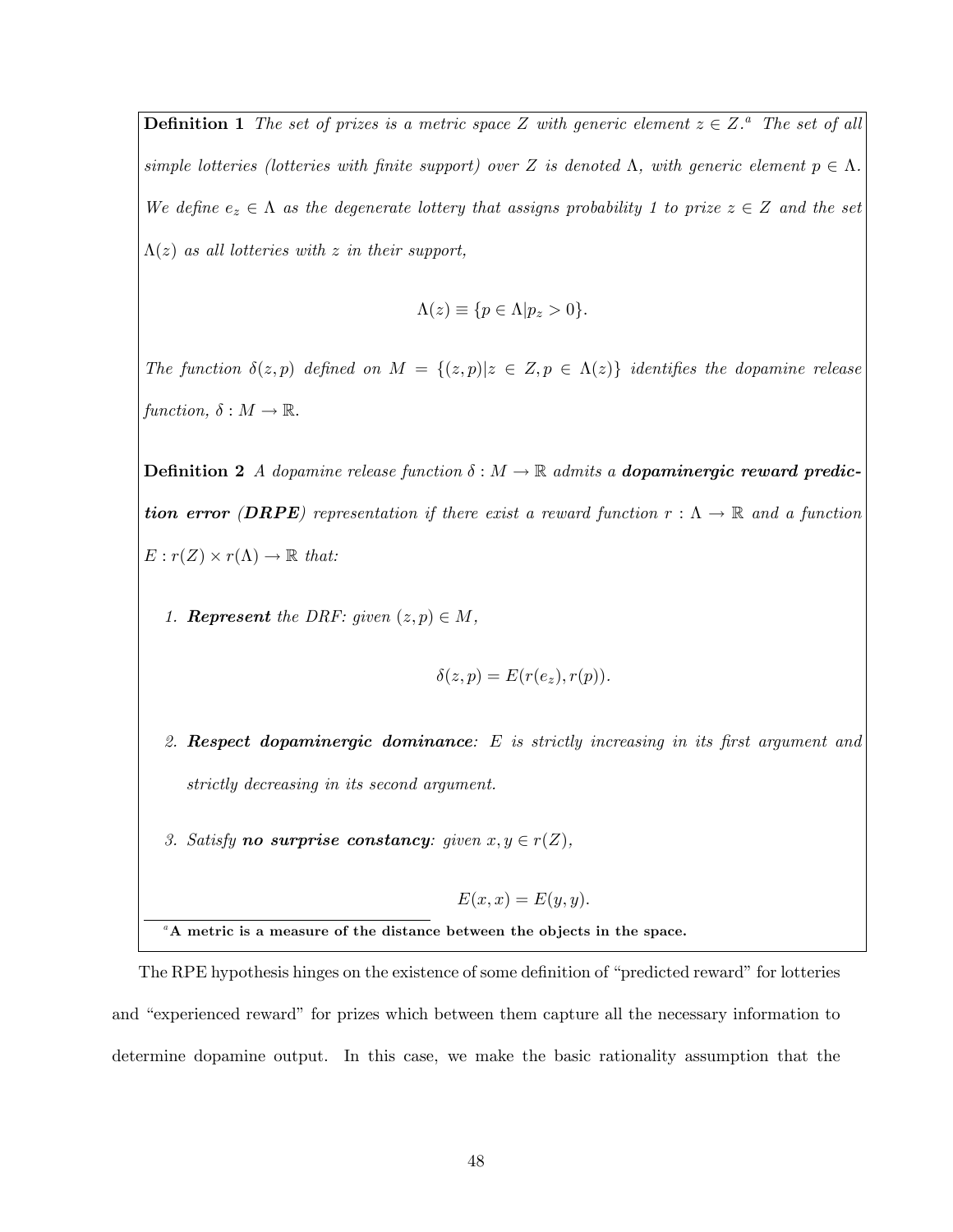expected reward of a degenerate lottery is equal to its experienced reward as a prize.<sup>37</sup> Hence the function  $r : \Lambda \to \mathbb{R}$  which defines the expected reward associated with each lottery simultaneously induces the reward function on prizes  $z \in Z$  as  $r(e_z)$ . We define  $r(Z)$  as the set of values taken by the function  $r$  across degenerate lotteries,

$$
r(Z) = \{r(p) \in \mathbb{R} | p = e_z, z \in Z\}.
$$

What follows, then, are our three basic requirements for the DRPE hypothesis. Our first requirement is that there exists some reward function containing all information relevant to dopamine release. We say that the reward function fully summarizes the dopamine response function if this is the case. Our second requirement is that the dopaminergic response should be strictly higher for a more rewarding prize than a less rewarding one. Furthermore, a given prize should lead to a higher dopamine response when obtained from a lottery with lower predicted reward. Our third and final requirement is that, if expectations are met, the dopaminergic response does not depend on what was expected. If one is knows for sure that one is going to receive a particular prize, then dopamine must record that there is no "reward prediction error", regardless of how good or bad is the prize might be. We refer to this property as "no surprise constancy". These requirements are formalized in the following definition of the **dopaminergic reward prediction error** (DRPE) representation in the box above. We consider this to be the weakest possible form of the RPE hypothesis, in the sense that anyone who believes dopamine encodes an RPE would agree that it must have at least these properties.<sup>38</sup>

 $3^7$  i.e the expected reward of a lottery that gives \$5 for sure is the same as the experienced reward of receiving \$5.

 $38$  In Caplin and Dean  $[2007]$  we consider various refinements, such as the case in which dopamine literally responds to the algebraic difference between experienced and predicted reward (i.e  $\delta(z, p) = F(r(e_z) - r(p))$ ) and the case in which predicted reward is the mathematical expectation of experienced rewards (i.e  $r(p) = \sum_{z \in Supp(p)} p(z)r(e_z)$ ). Both of these represent much more specific refinements of the DRPE hypothesis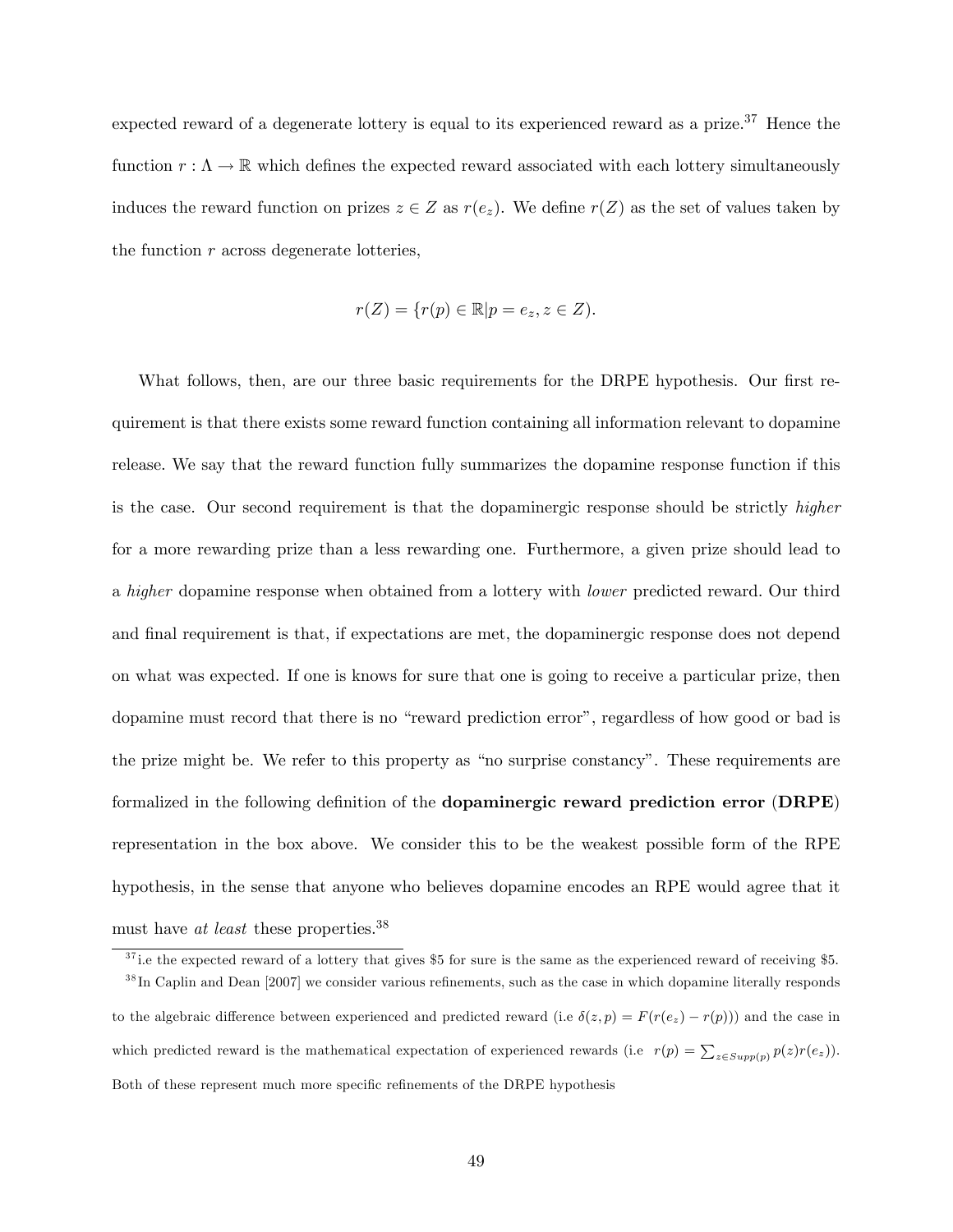It turns out that the main properties of the above model can be captured in three critical axioms for  $\delta : M \to \mathbb{R}$ . We illustrate these axioms in Figures 1-3 for the two prize case in which the space of lotteries  $\Lambda$  can be represented by a single number: the probability of winning prize 1 (the probability of winning prize 2 must be 1 minus the probability of winning prize 1). This forms the x-axis of these figures. We represent the function  $\delta$  (i.e. dopamine activity) using two lines the dashed line indicates the amount of dopamine released when prize 1 is obtained from each of these lotteries (i.e.  $\delta(z_1, p)$ ), while the solid line represents the amount of dopamine released when prize 2 is obtained from each lottery (i.e.  $\delta(z_2, p)$ ). Note that there are no observations at  $\delta(z_1, 0)$ and  $\delta(z_2, 1)$ , as prize 1 is not in the support of the former, while prize 2 is not in the support of the latter.

Our first axiom demands that the order on the prize space induced by the Dopamine response function is independent of the lottery that the prizes are obtained from. In terms of the graph in Figure 1, if dopaminergic release based on lottery  $p$  suggests that prize 1 has a higher experienced reward than prize 2, there should be no lottery  $p'$  to which dopaminergic release suggest that prize 2 has a higher experienced reward that prize 1. Figure 1 shows a violation of such Coherent Prize Dominance. It is intuitive that all such violations must be ruled out for a DRPE to be admitted.

Our second axiom ensures that the ordering of lotteries by dopamine release is independent of the obtained prize. Figure 2 shows a case that contradicts this, in which more dopamine is released when prize 1 is obtained from lottery  $p$  than when it is obtained from lottery  $p'$ , yet the exact opposite is true for prize 2. Such an observation clearly violates the DRPE hypothesis.

Our final axiom deals directly with equivalence among situations in which there is no surprise, a violation of which is demonstrated in Figure 3, in which more dopamine is released when prize 2 is obtained from its degenerate lottery (i.e. the lottery which gives prize 2 for sure) than when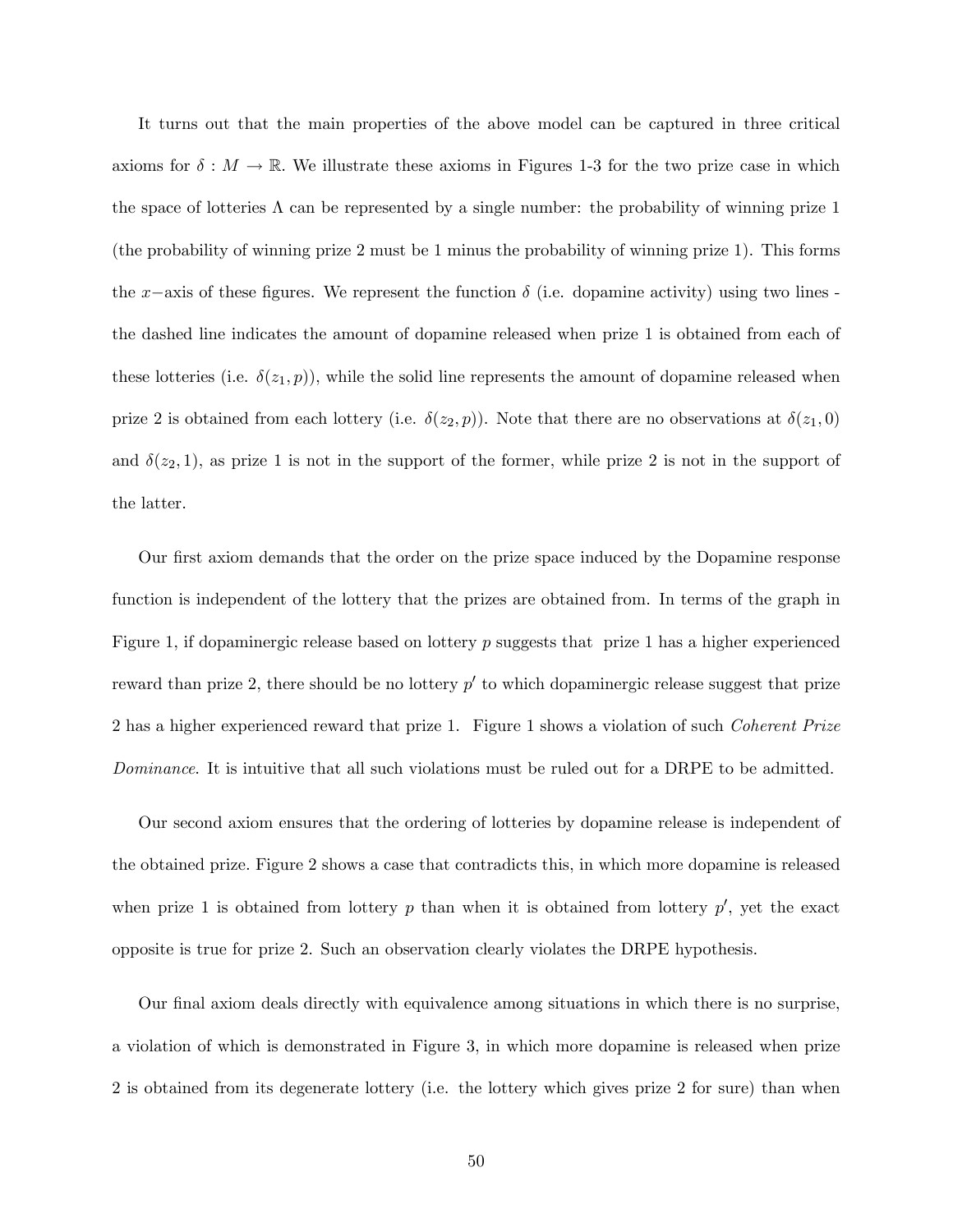prize 1 is obtained from its degenerate lottery.

Formally, these axioms can be described as follows:

Axiom 2 (A1: Coherent Prize Dominance)  $Given (z, p), (z', p'), (z', p), (z, p') \in M$ ,

$$
\delta(z, p) > \delta(z', p) \Rightarrow \delta(z, p') > \delta(z', p')
$$

Axiom 3 (A2: Coherent Lottery Dominance)  $Given (z, p), (z', p'), (z', p), (z, p') \in M$ ,

$$
\delta(z, p) > \delta(z, p') \Rightarrow \delta(z', p) > \delta(z', p')
$$

Axiom 4 (A3: No Surprise Equivalence) Given  $z, z' \in Z$ ,

$$
\delta(z',e_{z'})=\delta(z,e_z)
$$

These axioms are clearly necessary for any RPE representation. In general, they are not sufficient (see CDGR] for a discussion of why, and what additional axioms are required to ensure an RPE representation). However, it turns out that these three axioms are sufficient in the case in which there are only two prizes - (i.e.  $|Z|=2$ ). In other words, if there are only two prizes, these three axioms are the observable implications of the DRPE hypothesis

Notice how these axioms allow us to perform a clean, non-parametric test of the DRPE hypothesis, without having to specify some auxiliary models for how rewards are related to prizes, and how beliefs (or reward expectations) are formed. The only assumption we make is that the frewarding nature' of prizes, and the beliefs attached to each lottery, are consistent over time.

In CDGR we describe the methodology by which we test the axioms described above. We endow subjects with lotteries with varying probabilities (0, 0.25, 0.5, 0.75, 1) of winning one of two prizes (-\$5, \$5). We then observe brain activity using an fMRI scanner when they are informed of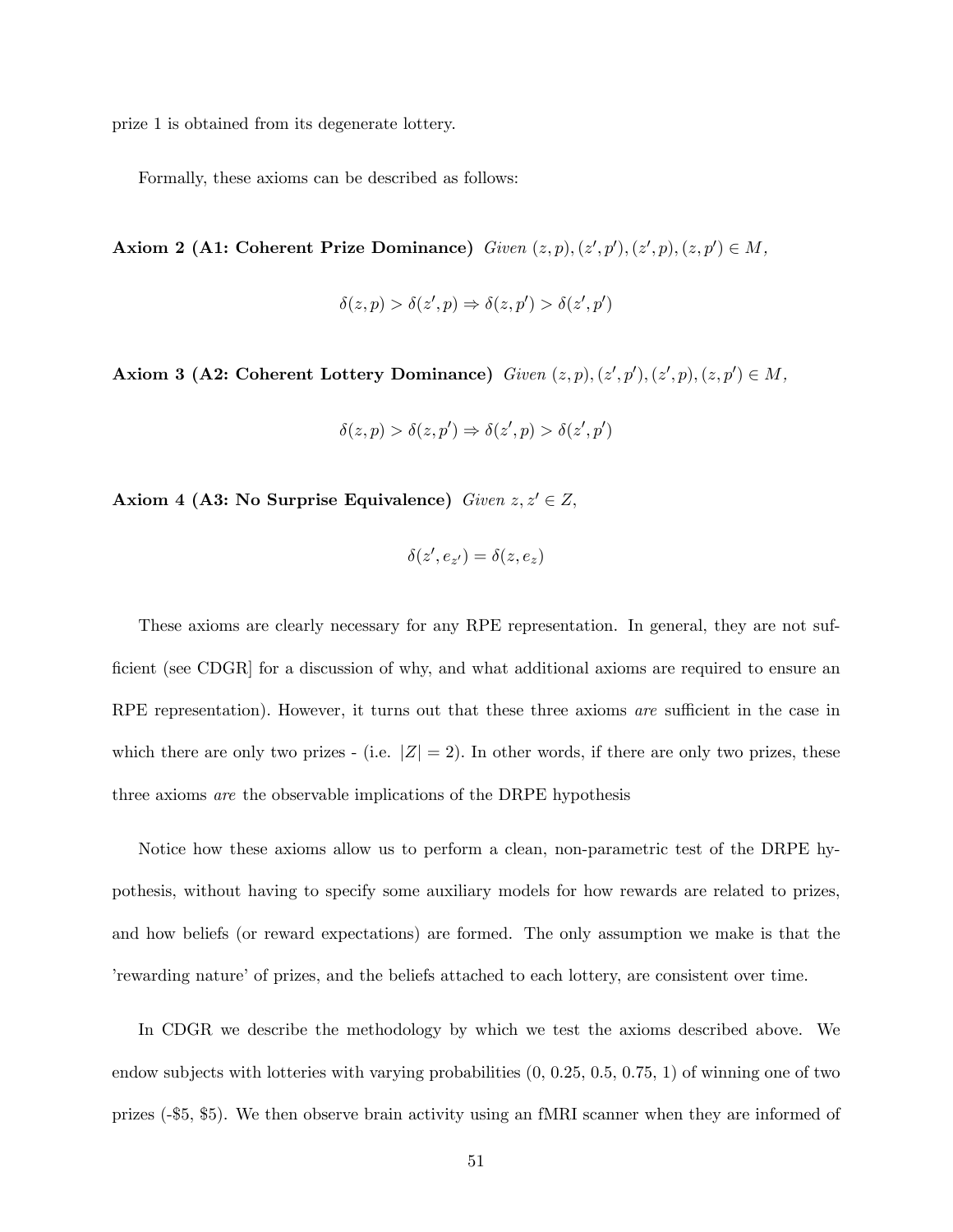what prize they have won for their lottery. We focus on the Nucleus Accumbens, an area within the brain which is rich in dopamine output. While observing this area is clearly not the same as observing dopamine, other authors [e.g. O'Doherty et al., 2003; 2004; Daw et al., 2006] claim to have found RPE-like signals by collecting fMRI data from similar regions The noisy nature of fMRI data does, however, force us to confront the issue of how the continuous and stochastic data available to neuroscientists can be used to test axiomatic models. This is an area greatly in need of systemization. CDGR take the obvious first step by treating each observation of fMRI activity when some prize  $p$  is obtained from some lottery  $z$  as a noisy observation of actual dopamine activity from that event. By repeated sampling of each possible event, we can used standard statistical methods to test whether we can reject the null hypothesis that, for example,  $\delta(p, z) = \delta(q, w)$  against the hypothesis that  $\delta(p, z) > \delta(q, w)$ . It is these statistical tests to test the axioms that form the basis of our theory.

## 5 Conclusion

To many non-economists, the benefits of using information on the underlying process of decision making to help us build models of choice are obvious. Yet many people within economics remain unconvinced by the its benefits. For the most part, I believe that this is because neuroeconomists have taken up a tough, but extremely worthwhile challenge. Neuroeconomists have made significant strides in understanding how choices are instantiated in the brain, and over time this understanding is likely to give rise to insights that are of direct relevance to economists. The speed at which this happens is likely to be increased if neuroeconomists take on board some of the perceptive critiques that have come from some economic theorists. In particular, if neuroeconomists want to use neurological data in order to test economic models, then they need to explain exactly why they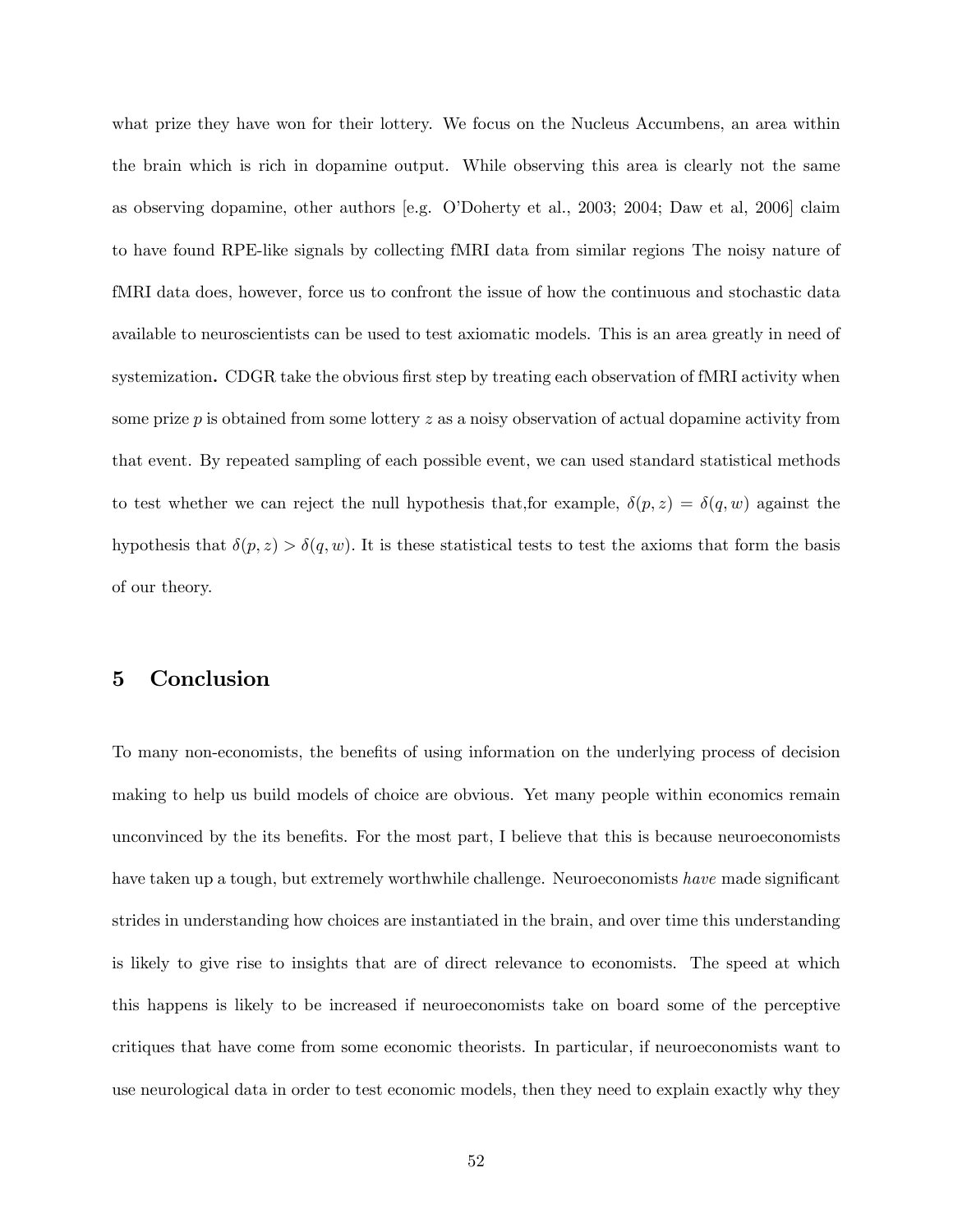are doing so, and what they expect to learn that a standard behavioral experiment could not tell them.

Many of the arguments made here are not exclusive to the domain of neuroeconomics. The question of when it is useful to 'dig beneath the surface' of the question one is interested in to understand the underlying process is one that pervades many areas of enquiry, including those in comparative decision making. For example, is it useful for someone who is interested in the properties of an ecosystem to begin by modelling the behavior of the plants and animals of those that make up that ecosystem? Does a biologist interested in animal decision making need to know the systems that bring about these decisions? Many of the arguments I make above could be applied directly to these cases, and so my answer is, in general, a guarded 'yes'.

Furthermore, the axiomatic method I lay out in section 3 has potential to be useful in many fields of study related to decision making. The key advantage of this approach comes about whenever models involve unobservable, or 'latent' elements. For economists and neuroeconomists, such variables occur all the time, but they turn up in many other fields as well, including biology and psychology. In all of these cases, axioms can offer a degree of precision and clarity that can compliment existing methods.

Acknowledgements With thanks to Andrew Caplin and Paul Glimcher for training me in the ways of neuroeconomics. Also to Juan Carillio, Phil Crowley, Jim Morrow and Philipp Sadowski for comments on the chapter.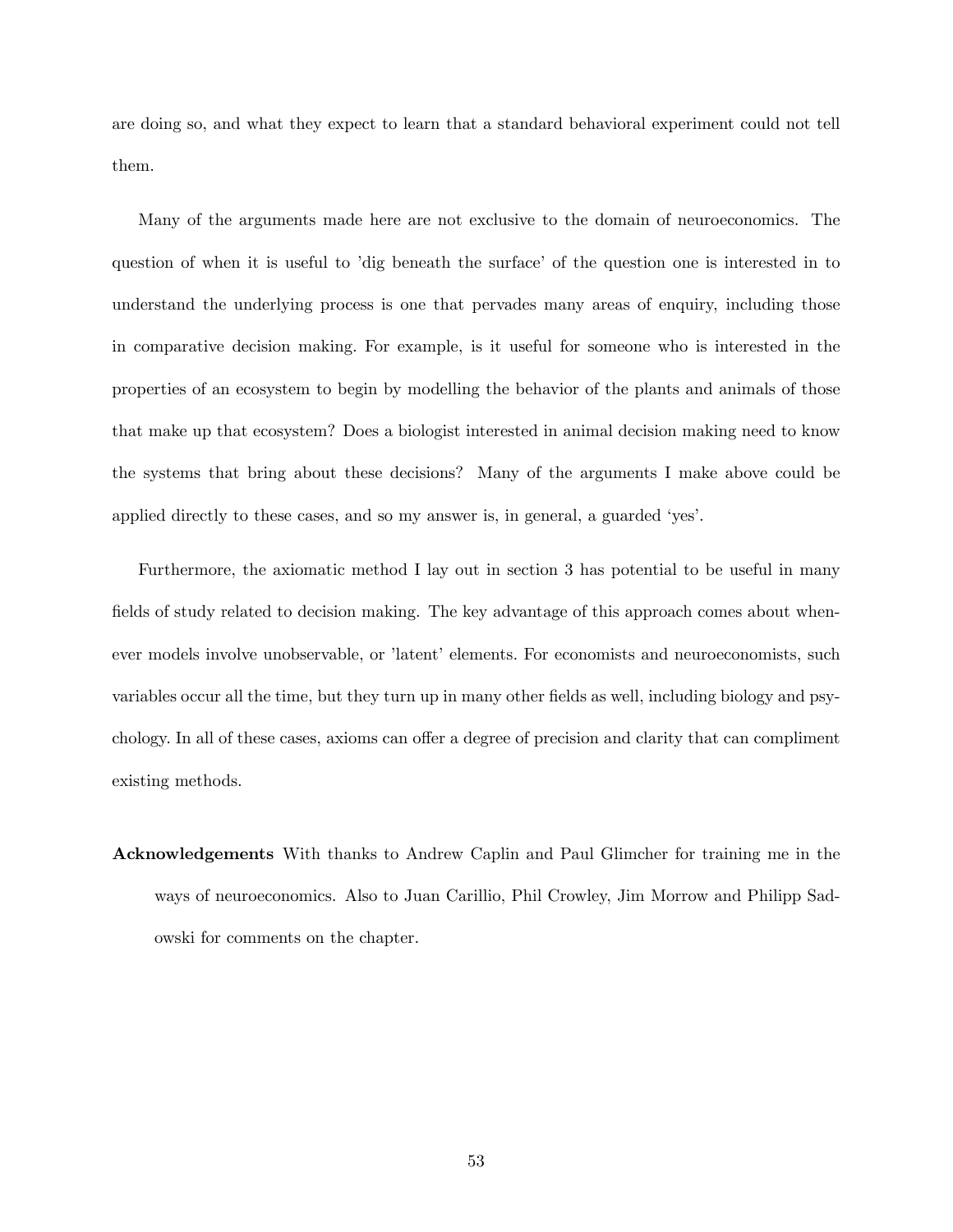# 6 Appendix

In this Appendix we provide a guide to the terms and symbols used in describing the RPE model and its axiomatic basis:

**Prize:** One of the objects that a decision maker could potentially receive (e.g. amounts of money, squirts of juice) when uncertainty is resolved.

Lottery: A probability distribution over prizes (e.g. 50% chance of winning \$5, 50% chance of losing \$3).

Support: The set of prizes that one can potentially receive from a lottery (e.g. for the lottery 50% chance of winning \$5, 50% chance of losing \$3, the support is  $\{\$5, \$3\}$ .

Degenerate Lottery: A lottery with a 100% probability of winning one prize

 $\in$ : 'is a member of' in set notation (e.g.  $x \in X$  indicates that x is an element of the set X, or 'New York' $\in$ 'American Cities")

 $\mathbb R$  : The set of all real numbers

|: 'such that<sup>3</sup> For example  $\{(z, p)|z \in Z, p \in \Lambda(z)\}\)$  means any z and p such that z is an element of Z and p is an element of  $\Lambda(z)$ 

 $\rightarrow$ : 'mapping to'. Used to describe a function, so  $f : X \rightarrow Y$  indicates a function f which associates with each element in set  $X$  a unique element in set  $Y$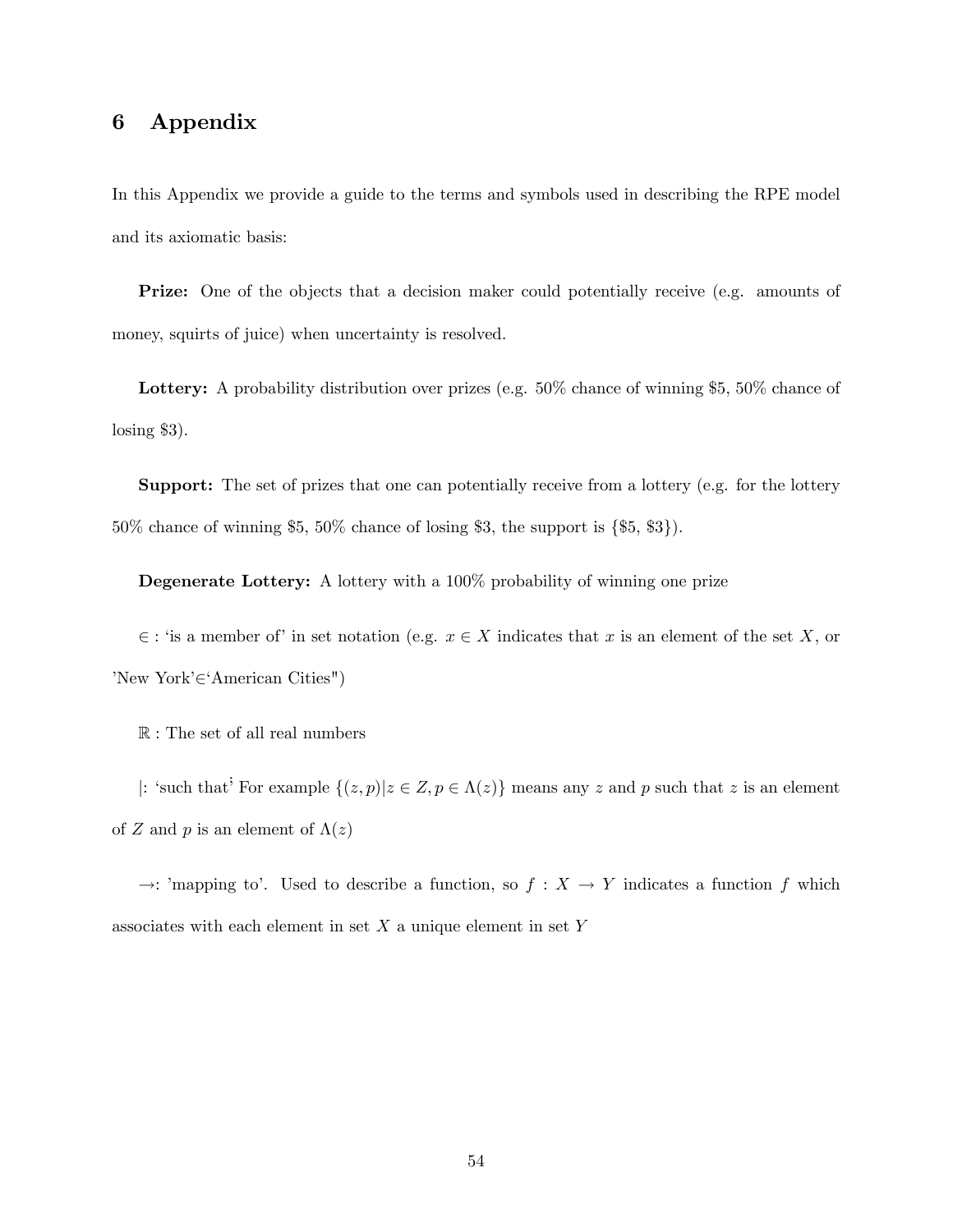# 7 References

Bayer, H., and P. Glimcher, "Midbrain Dopamine Neurons Encode a Quantitative Reward Prediction Error Signal," Neuron, 47  $(2005)$ , 129–141.

Bayer, H., B. Lau, and P. Glimcher, "Statistics of Midbrain Dopamine Neuron Spike Trains in the Awake Primate," Journal of Neurophysiology,  $98$  (2007), 1428–1439.

Bernheim, D. (2009), "On the Potential of Neuroeconomics: A Sober (but Hopeful) Appraisal", American Economic Journal: Microeconomics 1 (2), 1-41.

B. Douglas Bernheim & Antonio Rangel, 2004. "Addiction and Cue-Triggered Decision Processes," American Economic Review, American Economic Association, vol. 94(5), pages 1558-1590, December.

Bossaerts, P. Ming Hsu and K. Preuschoff, "The Neurobiological Foundations of Valuation in Human Decision Making under Uncertainty," in: Glimcher, P.W., Camerer, C.F., Fehr, E., and Poldrack, R.A. (eds.), 2008, Neuroeconomics: Decision Making and the Brain. New York: Academic Press

Brocas, I., Carrillo, J. D. (2008). The brain as a hierarchical organization. American Economic Review. Vol. 98(4), pp. 1312-1346.

Bryan, G. (2010, November). Ambiguity and insurance. Yale working paper.

Busemeyer, J.R., Townsend, J.T., 1993. Decision field theory: a dynamic cognition approach to decision making. Psychological Review 100, 432–459.

Camerer, C., Loewenstein, G., and D. Prelec. "Neuroeconomics: Why economics needs brains," Scandinavian Journal of Economics, 2004, 106, 555-579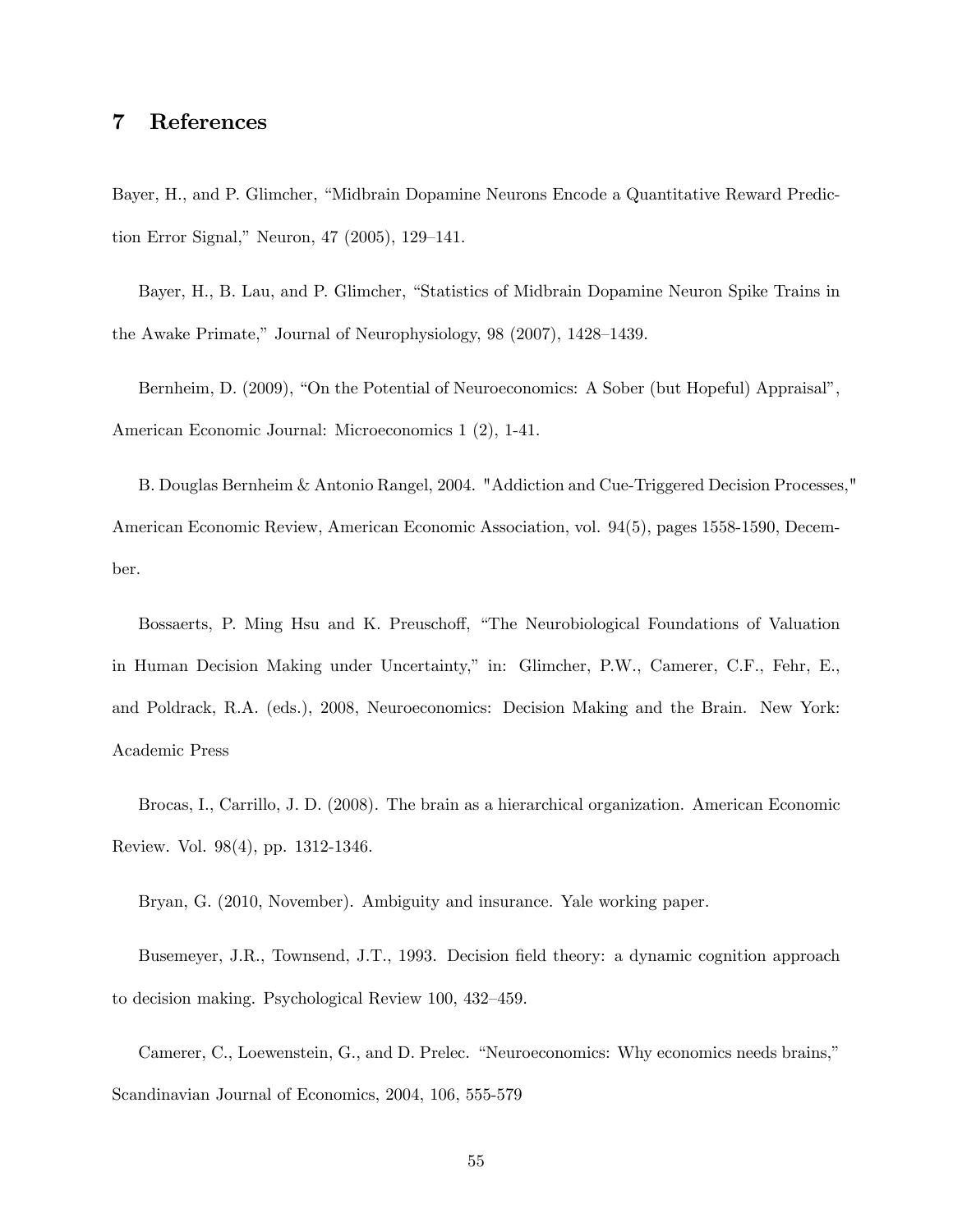ó 2005 "Neuroeconomics: How Neuroscience Can Inform Economics," Journal of Economic Literature, American Economic Association, vol. 43(1), pages 9-64, March.

Caplin A. "Economic Theory and Psychological Data" in: The Foundations of Positive and Normative Economics, by Andrew Caplin and Andrew Shotter (eds.). Oxford University Press. 2008.

Caplin, A. and Mark Dean, "Dopamine, Reward Prediction Error, and Economics," Quarterly Journal of Economics, 123:2 (2008), 663-702.

ó , 2011. "Search, choice, and revealed preference," Theoretical Economics, Econometric Society, vol. 6(1), January.

Caplin, A., M. Dean, and D. Martin (2011): "Search and Satisficing," American Economic Review, in press.

Caplin. A, & Mark Dean & Paul W. Glimcher & Robb B. Rutledge, 2010. "Measuring Beliefs and Rewards: A Neuroeconomic Approach," The Quarterly Journal of Economics, MIT Press, vol. 125(3), pages 923-960, August.

Daw, N., J. P. O'Doherty, P. Dayan, B. Seymour, and R. J. Dolan, "Polar Exploration: Cortical Substrates for Exploratory Decisions in Humans," Nature, 441 (2006),876–879.

Dominique J.-F. de Quervain, Urs Fischbacher, Valerie Treyer, Melanie Schellhammer, Ulrich Schnyder, Alfred Buck, and Ernst Fehr. "The Neural Basis of Altruistic Punishment", Science 27 August 2004: 305 (5688), 1254-1258.

Echenique, F., S. Lee, and M. Shum. 2011. ÏThe Money Pump as a Measure of Revealed Preference Violations.iJournal of Political Economy, 119(6): 1201-1223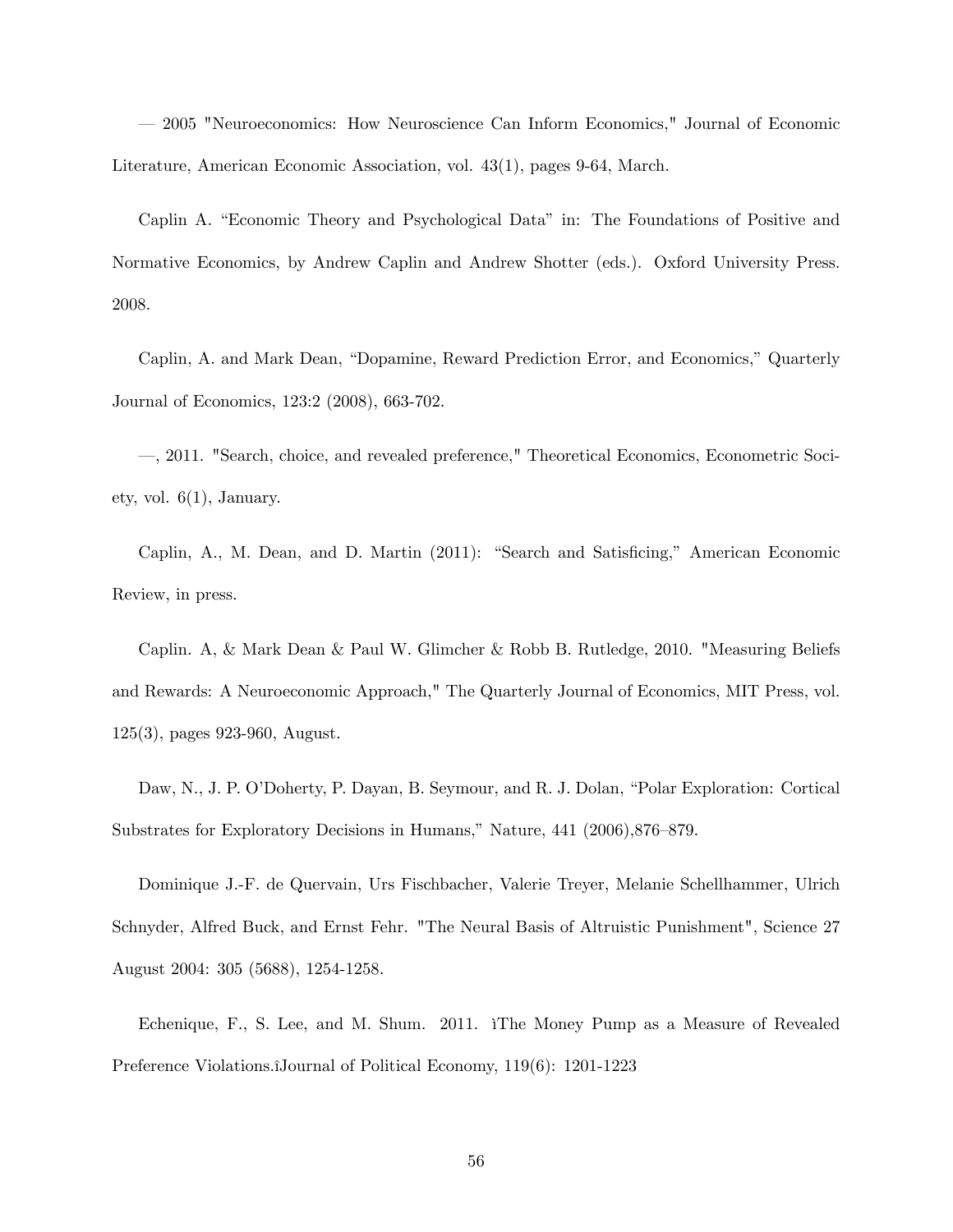Fehr, E., U. Fischbacher and M. Kosfeld (2005). Neuroeconomic foundations of trust and social preferences: initial evidence. American Economic Review, 95(2), 346-351.

Fehr, E A. Rangel. Neuroeconomic foundations of economic choice - Recent advances. Journal of Economic Perspectives, 2011, 25(4):3-30.

Glimcher, P. "Foundations of Neuroeconomic Analysis" New York: Oxford University Press, 2010,

Glimcher P.W. (2011). Understanding dopamine and reinforcement learning: The dopamine reward prediction error hypothesis. Proc Natl Acad Sci, 108 Suppl 3: 15647-1565

Glimcher, P.W., Camerer, C.F., Fehr, E., and Poldrack, R.A. (eds.), 2008, Neuroeconomics: Decision Making and the Brain. New York: Academic Press,

Faruk Gul & Wolfgang Pesendorfer, 2006."Random Expected Utility," Econometrica, Econometric Society, vol. 74(1), pages 121-146, 01.

ó "The Case for Mindless Economics" [paper], in: The Foundations of Positive and Normative Economics, by Andrew Caplin and Andrew Shotter (eds.). Oxford University Press. 2008.

T.A. Hare, C.F. Camerer, D.T. Knoepáe, J.P. OíDoherty, A. Rangel, Value computations in ventral medial prefrontal cortex during charitable decision making incorporate input from regions involved in social cognition. Journal of Neuroscience, 2010, 30:583-590.

T.A. Hare, C.F. Camerer, A. Rangel, Self-control in decision-making involves modulation of the vmPFC valuation system. Science, 2009, 324:646-648.

T. A. Hare, W. Schultz, C. Camerer, J. OíDoherty, A. Rangel. Transformation of stimulus value signals into motor commands during simple choice. PNAS, 2011, 108:18120-18125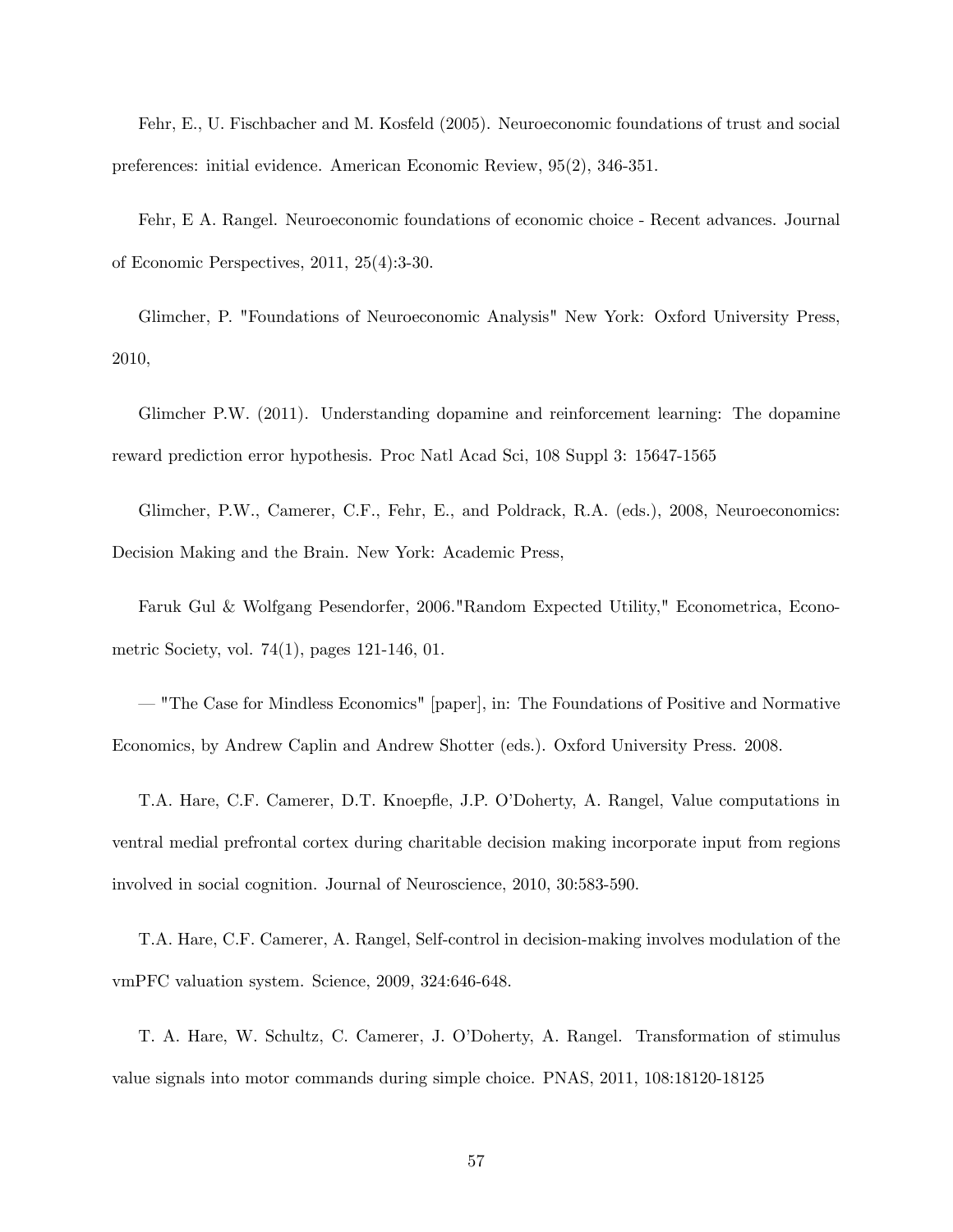Harrison, Glenn W., 2008. "Neuroeconomics: A Critical Reconsideration," Economics and Philosophy, Cambridge University Press, vol. 24(03), pages 303-344, November.

Heeger DJ, Normalization of cell responses in cat striate cortex, Vis Neurosci, 9:181-198, 1992.

Heeger DJ, Modeling simple cell direction selectivity with normalized, half-squared, linear operators, J Neurophysiol, 70:1885-1898, 1993.

Hsu, M., Bhatt, M., Adolphs, R., Tranel, D. & Camerer, C. F. 2005 Neural systems responding to degrees of uncertainty in human decision-making. Science  $310, 1680-1683$ .

Iyengar, S. S., & Lepper, M. (2000). When Choice is Demotivating: Can One Desire Too Much of a Good Thing? Journal of Personality and Social Psychology, 79, 995-1006

Gardner, Eliot, and James David, "The Neurobiology of Chemical Addiction," in Getting Hooked: Rationality and Addiction, Jon Elster and Ole-Jorgen Skog, eds. (Cambridge, MA: Cambridge University Press, 1999).

Johnson, Eric J.; Camerer, Colin; Sen, Sankar and Rymon, Talia. "Detecting Failures of Backward Induction: Monitoring Information Search in Sequential Bargaining." Journal of Economic Theory, 2002, 104(1), pp. 16-47

Kable, J.W., and Glimcher, P.W. (2007). The neural correlates of subjective value during intertemporal choice. Nat Neuroscience. 10(12): 1625 - 1633.

Knoch D, Pascual-Leone A, Meyer K, Treyer V, Fehr E. 2006. Diminishing Reciprocal Fairness by Disrupting the Right Prefrontal Cortex. Science 314:829-32

Kiyatkin, E. A., and A. Gratton, "Electrochemical Monitoring of Extracellular Dopamine in Nucleus Accumbens of Rats Lever-Pressing for Food," Brain Research, 652 (1994), 225–234.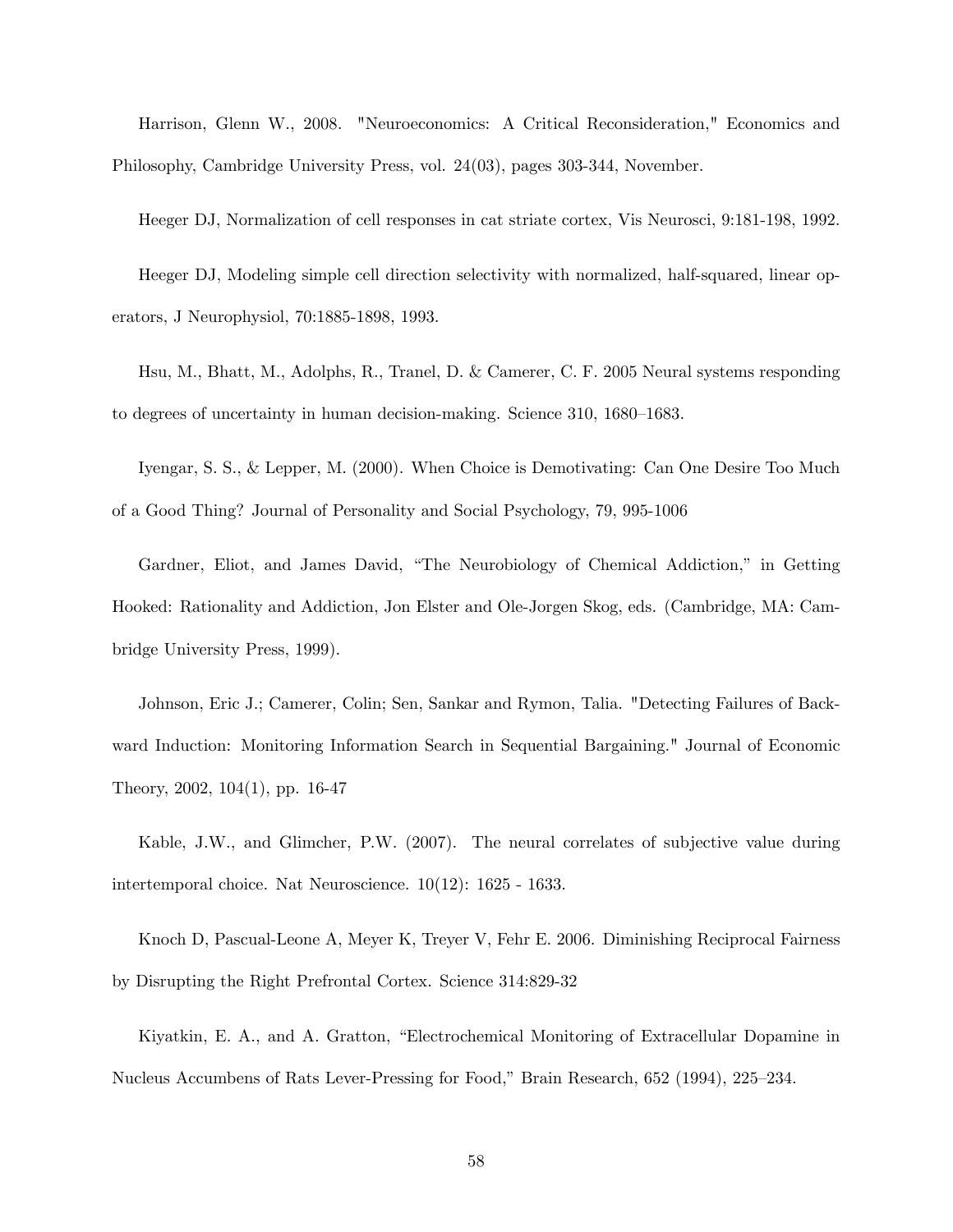Laibson, David (1997). "Golden Eggs and Hyperbolic Discounting". Quarterly Journal of Economics 112 (2):  $443-477$ 

Levy, Ifat, Stephanie C. Lazzaro, Robb B. Rutledge, and Paul W. Glimcher. 2011. "Choice from Non-Choice: Predicting Consumer Preferences from Blood Oxygenation Level-Dependent Signals Obtained During Passive Viewing." Journal of Neuroscience,  $31(1)$ :  $118-25$ 

Levy, I., Snell, J., Nelson, A.J., Rustichini, A., and Glimcher, P.W. (2010). Neural representation of subjective value under risk and ambiguity. Journal of Neurophysiology. 103(2):1036-47.

Li, J., S. M. McClure, B. King-Casas, and P. R. Montague, "Policy Adjustment In A Dynamic Economic Game," PlosONE, forthcoming, 2007.

Lucas, Robert (1976), "Econometric Policy Evaluation: A Critique", in Brunner, K.; Meltzer,

A., The Phillips Curve and Labor Markets, Carnegie-Rochester Conference Series on Public Policy,

1, New York: American Elsevier, pp. 19–46

Luce, R. D. (1959). Individual Choice Behavior: A Theoretical Analysis. New York: Wiley.

Marr D. (1982). "Vision. A Computational Investigation into the Human Representation and Processing of Visual Information. W.H. Freeman and Company

Samuel M. McClure, David I. Laibson, George Loewenstein, and Jonathan D. Cohen "Separate Neural Systems Value Immediate and Delayed Monetary Rewards" Science 15 October 2004: 306 (5695), 503-507

McFadden, D., (1973), "Conditional Logit Analysis of Qualitative Choice Behavior "in P. Zarembka(ed), Frontiers in Econometrics Academic Press, New York 105-142

McItnosh, D. [1969] The Foundations of Human Society, U. Chicago Press, Chicago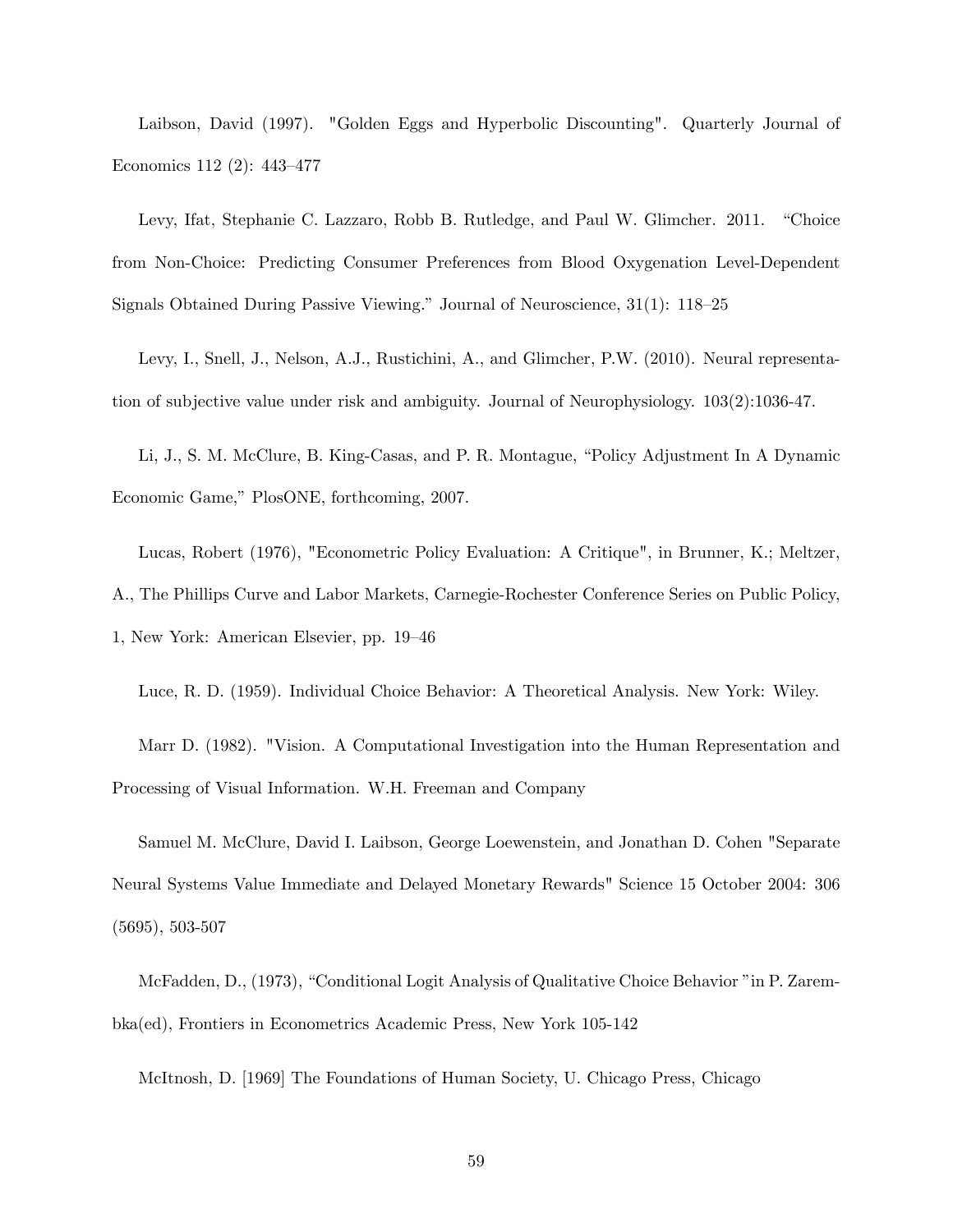Padoa-Schioppa C, Assad JA (2008). The representation of economic value in the orbitofrontal cortex is invariant for changes of menu. Nat Neurosci. 11 (1): 95-10

Metcalfe, J., & Jacobs, W. J. (1996). A íhot-system/cool-system" view of memory under stress. PTSD Research Quarterly, 7(2), 1-3.

Mirenowicz, J., and W. Schultz, "Importance of Unpredictability for Reward Responses in Primate Dopamine Neurons," Journal of Neurophysiololgy, 72(2)

 $(1994), 1024–1027.$ 

Montague, P. R., and G. S. Berns, "Neural Economics and the Biological Substrates of Valuation," Neuron, 36  $(2002)$ , 265–284.

O'Doherty, J., P. Dayan, K. J. Friston, H. D. Critchley, and R. J. Dolan, "Temporal Difference Models Account and Reward-Related Learning in the Human

Brain," Neuron, 38 (2003), 329–337.

O'Doherty, J., P. Dayan, J. Schultz, R. Deichmann, K. Friston, and R. J. Dolan, "Dissociable Roles of Ventral and Dorsal Striatum in Instrumental Conditioning,"

Science, 304 (2004), 452-454.

Olds, J., and P. Milner, "Positive Reinforcement Produced by Electrical Stimulation of Septal Area and Other Regions of Rat Brain," Journal of Comparative and Physiological Psychology, 47  $(1954), 419-427.$ 

Preuschoff K, Bossaerts P, Quartz S (2006) Neural differentiation of expected reward and risk in human subcortical structures. Neuron  $51:381-390$ 

Ross, D. (2010). Neuroeconomics and economic methodology. In J. Davis and W. Hands, eds., Hand-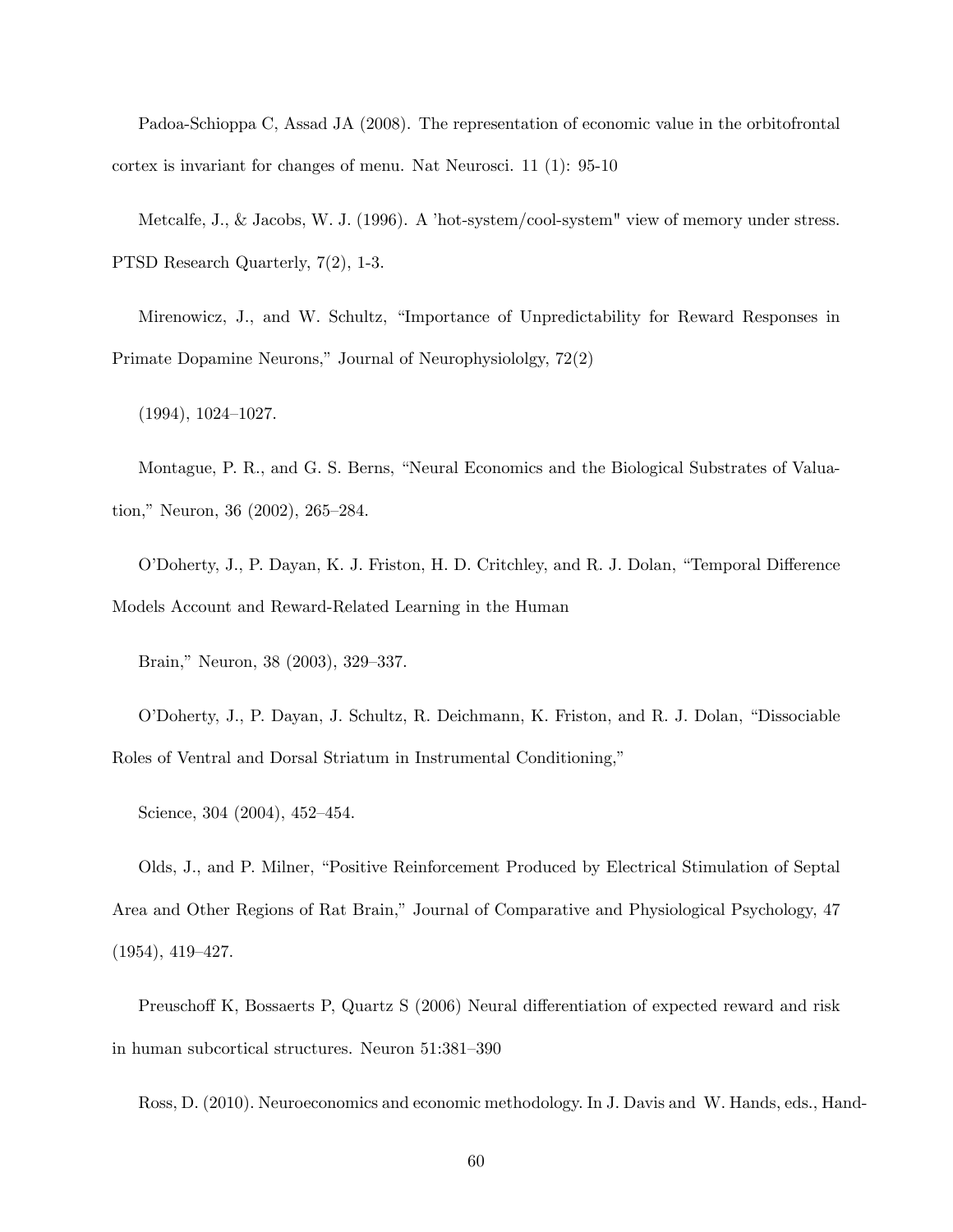book of Economic Methodology. Cheltenham: Edward Elgar.

Rangel, A, C. Camerer, and R. Montague, A framework for studying the neurobiology of valuebased decision-making. Nature Reviews Neuroscience, 2008, 9:545-556

Rubinstein, A. "Lecture Notes in Microeconomic Theory: The Economic Agent" Princeton University Press 2007

Rustichini, Aldo , Is there a Method of Neuroeconomics?" American Economic Review: Microeconomics, (2009)

Samuelson, Paul A. (1938, February).  $\A$  Note on the Pure Theory of Consumer's Behavior." Economica 5, 61{71)

Schultz, Wolfram, Paul Apicella, and Tomas Ljungberg, "Responses of Monkey Dopamine Neurons to Reward and Conditioned Stimuli during Successive Steps of Learning a Delayed Response Task," Journal of Neuroscience,  $13$  (1993), 900–913.

Schultz, Wolfram, Peter Dayan, and P. Read Montague, "A Neural Substrate of Prediction and Reward," Science, 275 (1997), 1593–1599.

Simon, Herbert. 1955. "A Behavioral Model of Rational Choice." Quarterly Journal of Economics, 69(1): 99-118

Smith, Alec, B. Douglas Bernheim, Colin Camerer, and Antonio Rangel. 2011. "Neural Activity Reveals Preferences without Choices." Unpublished manuscript

Sugrue LP, Corrado GS, Newsome WT (2005) Choosing the greater of two goods: neural currencies for valuation and decision making. Nat Rev Neurosci 6:363–375.

Tom SM, Fox CR, Trepel C, Poldrack RA (2007) The neural basis of loss aversion in decision-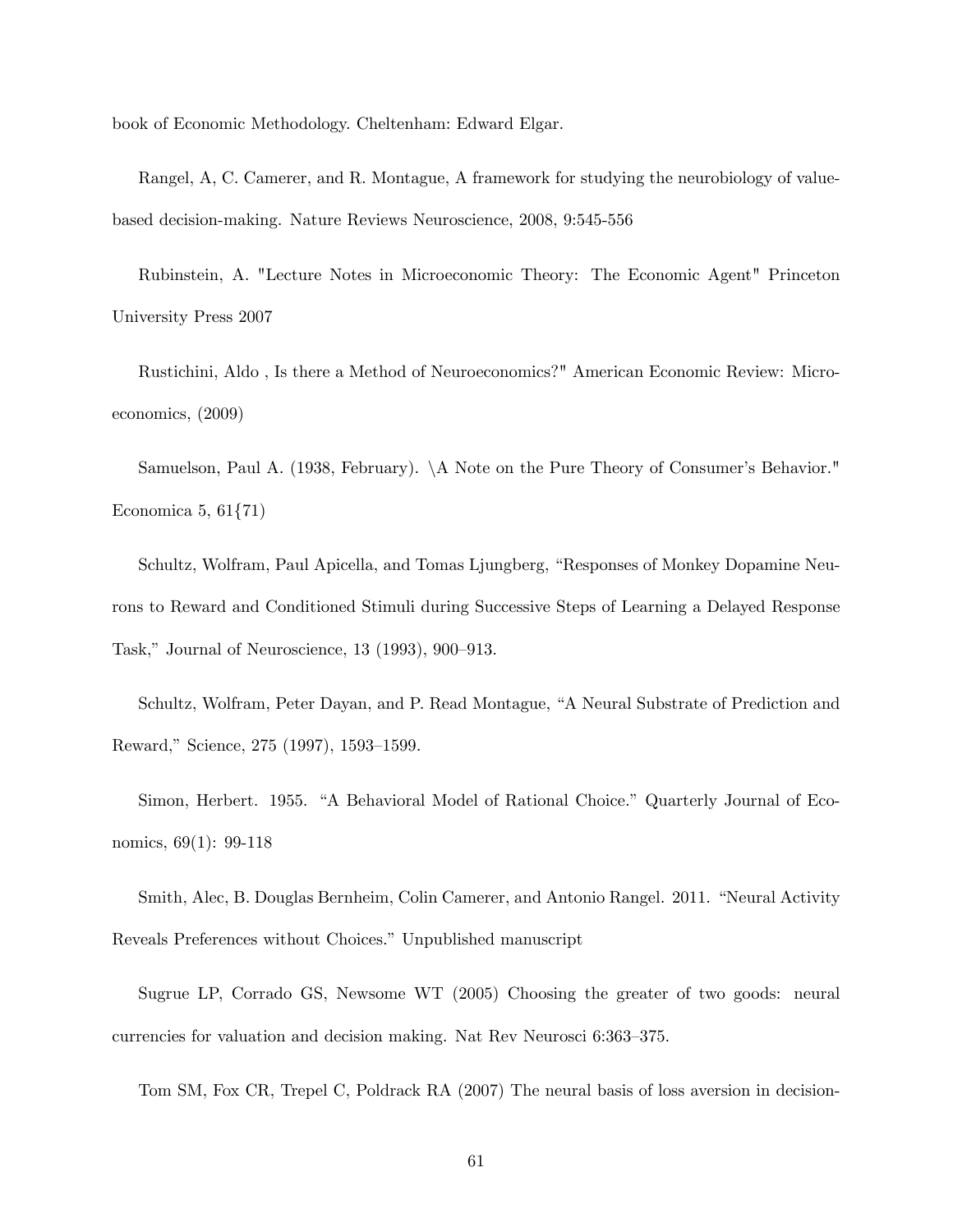making under risk. Science  $315:515-518$ .

E. Tricomi, A. Rangel, C.F. Camerer, J.P. OíDoherty, Neural evidence for inequality-averse social preferences. Nature, 2010, 463:1089-1091.

Wallis, J.D. and Miller, E.K. (2003) Neuronal activity in the primate dorsolateral and orbital prefrontal cortex during performance of a reward preference task. European Journal of Neuroscience. 18:2069-2081

Wunderlich, K., A. Rangel, J.P. O'Doherty, Neural computations underlying action-based decision making in the human brain. PNAS, 2009, 106(40):17199:17204.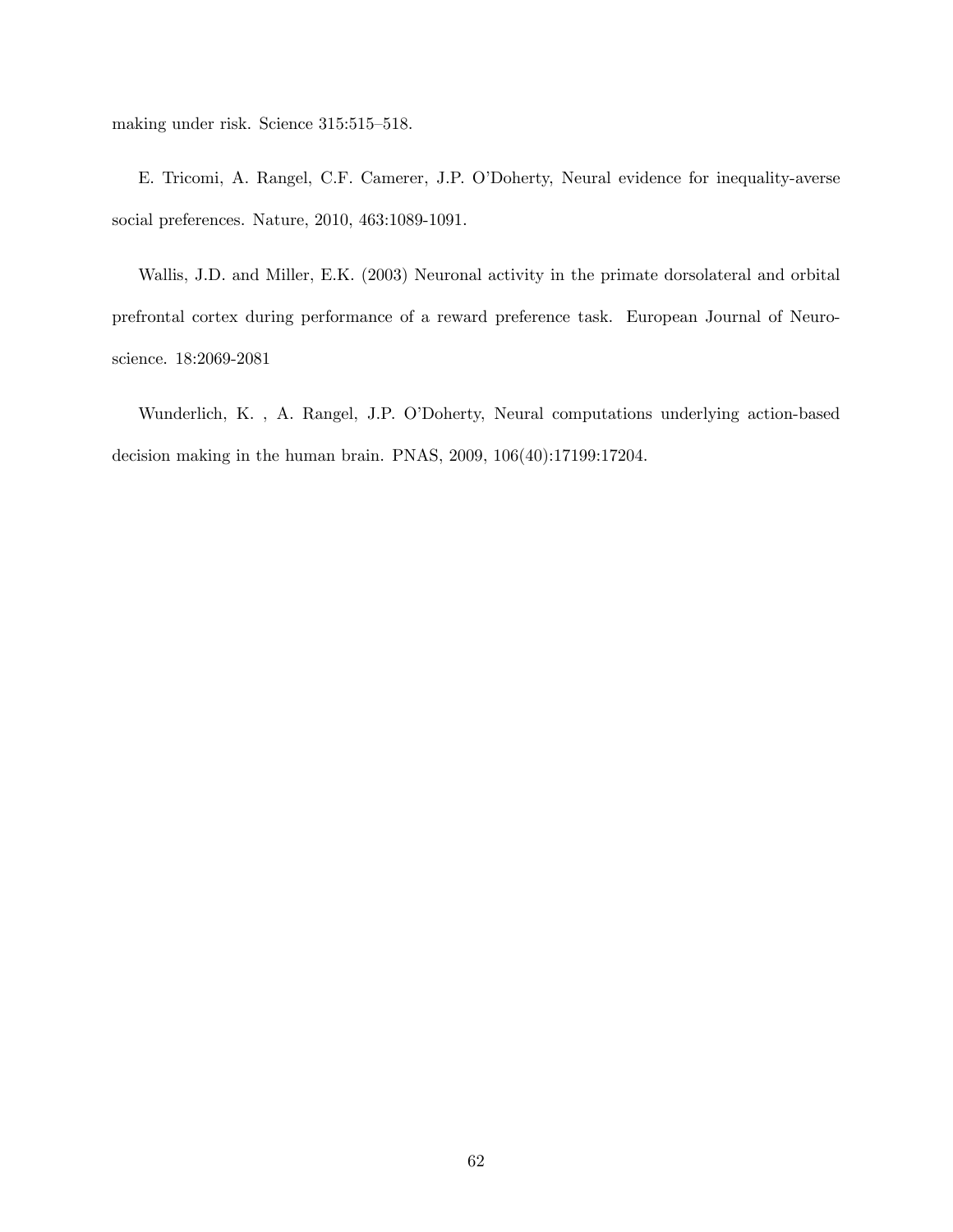

**Figure 1** 

*A violation of A1: when received from lottery p, prize 1 leads to higher dopamine release than does prize 2 indicating that prize 1 has higher experienced reward. This order is reversed when the prizes are realized from lottery p', suggesting prize 2 has higher experienced reward. Thus a DRPE representation is impossible.*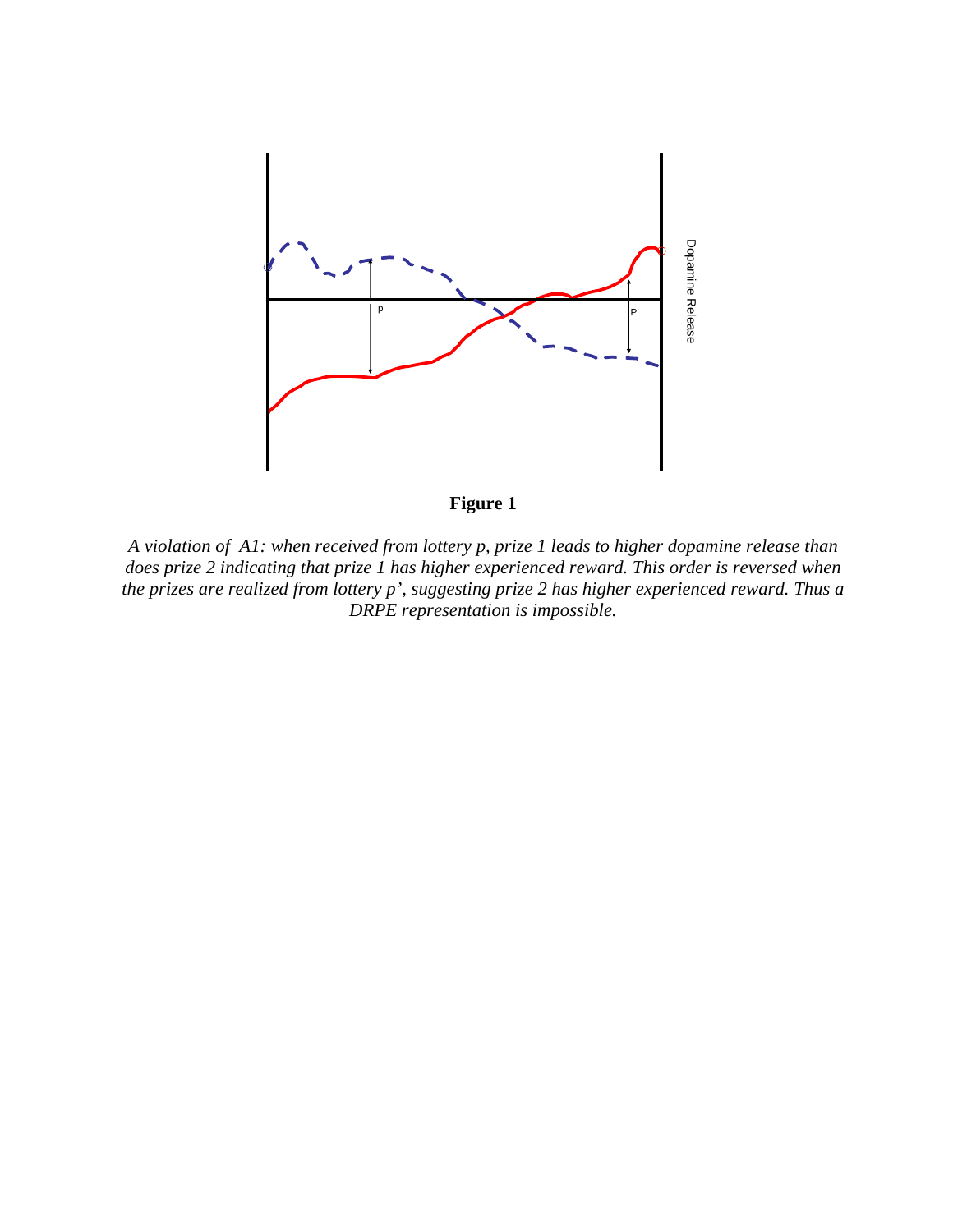

**Figure 2** 

*A violation of A2: Looking at prize 1, more dopamine is released when this prize is obtained from p' than when obtained from p, suggesting that p has a higher predicted reward than p'. The reverse is true for prize2, making a DRPE representation impossible*